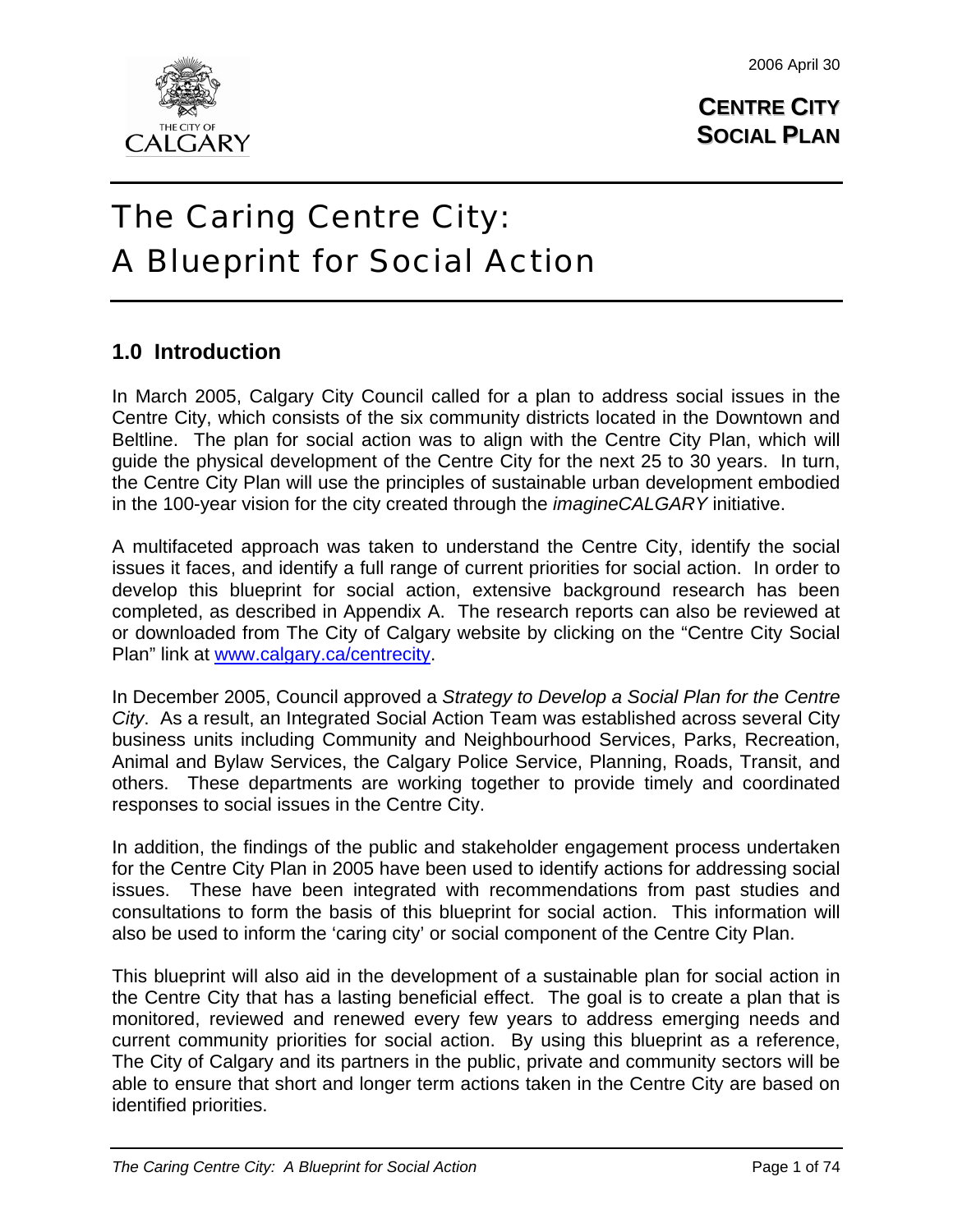# **1.1 The Structure of this Report**

Section 2 of this report provides background information on the Centre City Plan. It also explains how the framework for sustainable development used by *imagineCALGARY* informs our understanding of what contributes to a 'caring' Centre City.

In Section 3, the challenges of planning for the distant future are explored by first looking back and then looking forward to four possible scenarios for the Centre City. A summary of the engagement findings for the Centre City Plan moves us into a brief discussion of the Centre City we want. The section concludes with a look at where we are now, based on social and economic trends affecting Calgary as a whole.

Section 4 introduces the priorities for social action that were derived from past studies and consultations, as well as the priorities emerging from the Centre City Plan public and stakeholder engagement process. It also maps the five priorities for action in the Centre City against those identified for Calgary as a whole, as well as to the municipal norms for 26 Canadian cities.

Sections 5 through 9 present the strategies identified for the five priorities action areas needed to create a caring Centre City:

- Addressing crime, safety, and social disorder
- Helping the homeless
- Increasing affordable housing and residential density
- Fostering social inclusion, and
- Managing pedestrian and vehicular traffic.

To place these five strategies in context, each section includes a summary of the Centre City Plan engagement findings on the issue, as well as detailed background information about the priority area. Overarching principles are identified and a range of possible actions are provided.

#### **The** *principles* **identified are intended to guide future action in the Centre City in each priority area.**

# **The** *actions* **presented are the blueprint for creating a sustainable plan for social action in the Centre City.**

Together, the principles and actions provided in this blueprint can be used by The City of Calgary and its partners in the public, private and community sectors to create a detailed social action *implementation and monitoring plan*. Residents and other stakeholders with an interest in the Centre City will be engaged to identify the *timing of actions*, *actors*, and *performance indicators*, with a view to making the area more socially, economically, and environmentally sustainable.

Finally, Section 10 provides summary conclusions and outlines the next steps planned for the development of a sustainable plan for social action in the Centre City.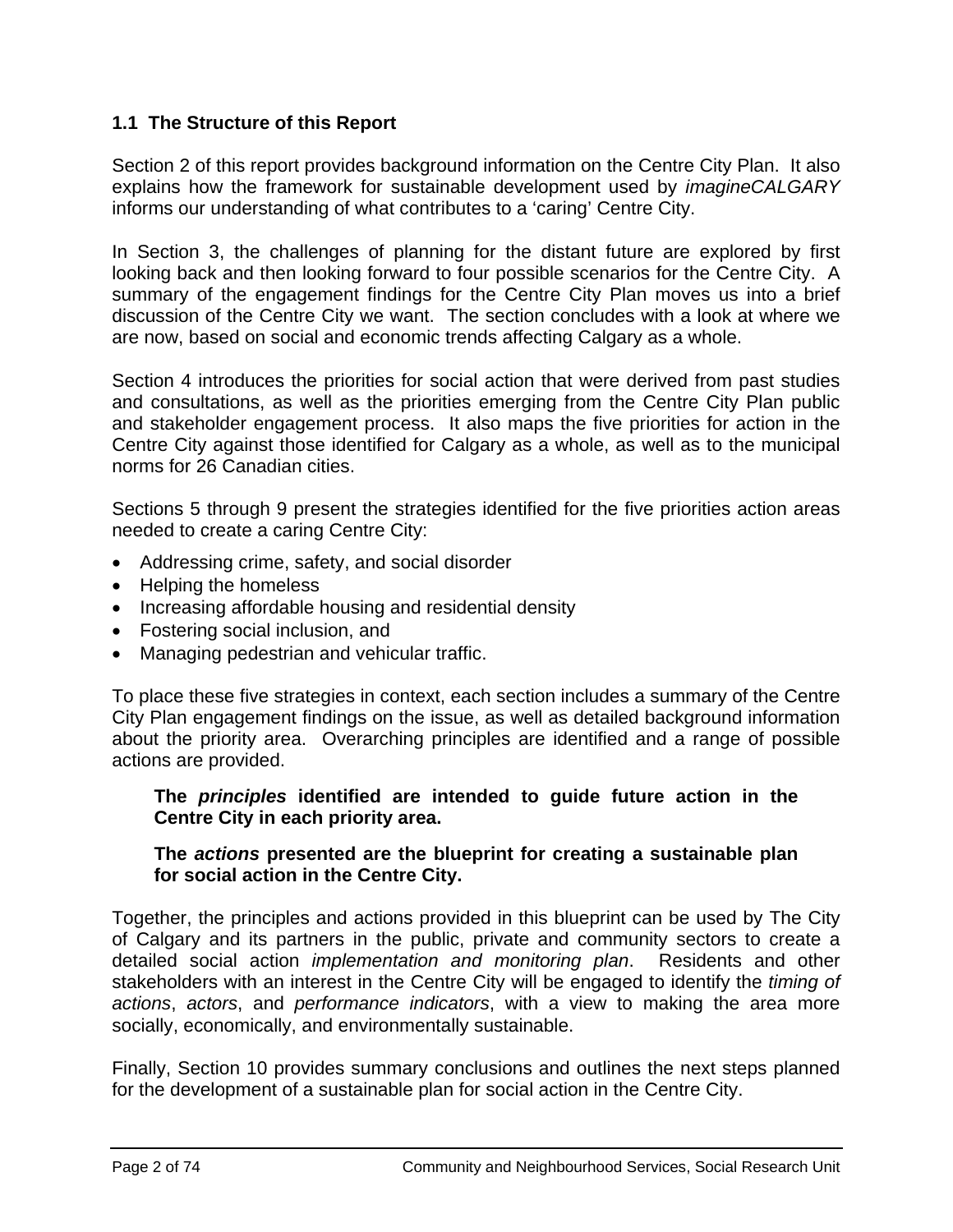# **2.0 The Centre City**

The Centre City is of vital importance to all Calgarians. It is the economic, social, cultural, and environmental heart of the city. Encompassing both the Downtown and Beltline areas (see Figure 1), the Centre City extends from the Bow River on the north (including Prince's Island Park) to 17 Avenue on the south (plus all of Stampede Park), and from the Elbow River on the east to 14 Street SW on the west. Both sides of any roadways on the perimeter of the Centre City are included in its boundary. The community districts in the Centre City are (from west to east, moving north to south) Eau Claire, Chinatown, the Downtown West End, the Downtown Commercial Core, the Downtown East Village, and the Beltline (which is comprised of the formerly separate communities of Connaught and Victoria Park).



# **2.1 The Centre City Plan**

The Centre City Plan will be a comprehensive plan that applies to both the Beltline and the Downtown core. Not since the release of the *Downtown Master Plan* of 1966 has there been a comprehensive plan for Calgary's downtown, and there has never been a comprehensive plan created for this larger central region of the city. The non-statutory Centre City Plan is at the top of a 'family tree' of interrelated plans and policies for the Beltline and Downtown, as shown in Figure 2.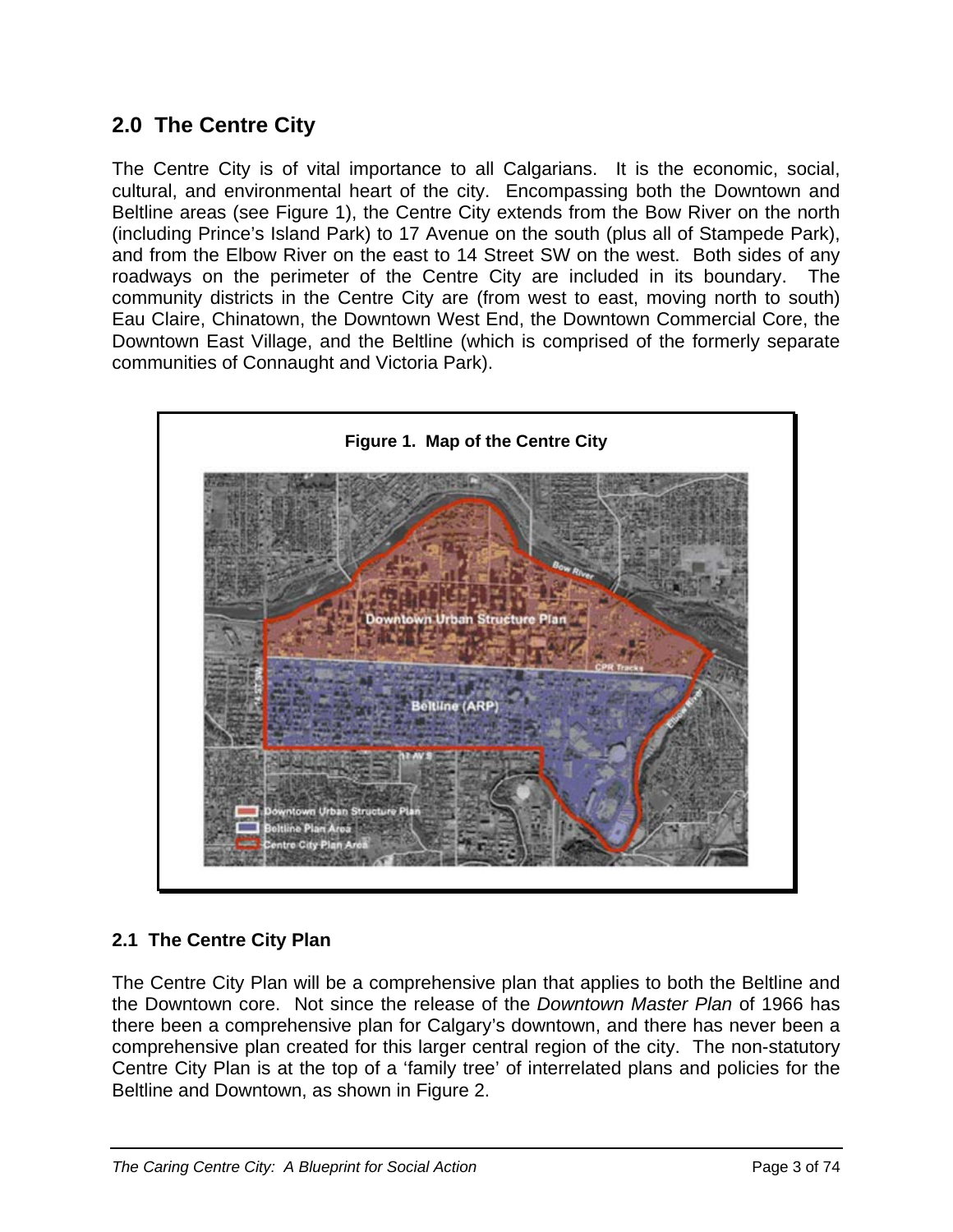

The Centre City Plan will move beyond traditional land use planning and design to include strategies not typically found in statutory planning documents. It may include strategies related to arts, culture and creativity; economic development and tourism; safe and caring environments; residential livability; heritage preservation; inspired urban design and architecture; and public streets and spaces that promote walking, cycling and special events. It will combine a broad vision with a range of action strategies – to be taken by The City and a range of other stakeholders – to promote a dynamic, welcoming and accessible environment for all those who live, work, study, and play in the Centre City.

As shown in Figure 3, the Centre City Plan engagement process sought input from the public and stakeholders around the actions needed to make the Centre City more *livable*, *thriving*, and *caring*. This three-part, overlapping focus aligns the Centre City Plan with a larger and growing awareness in government and business of the value of taking a 'triple bottom line' approach that balances *environmental*, *economic* and *social* concerns in order to create long-term sustainability on all fronts.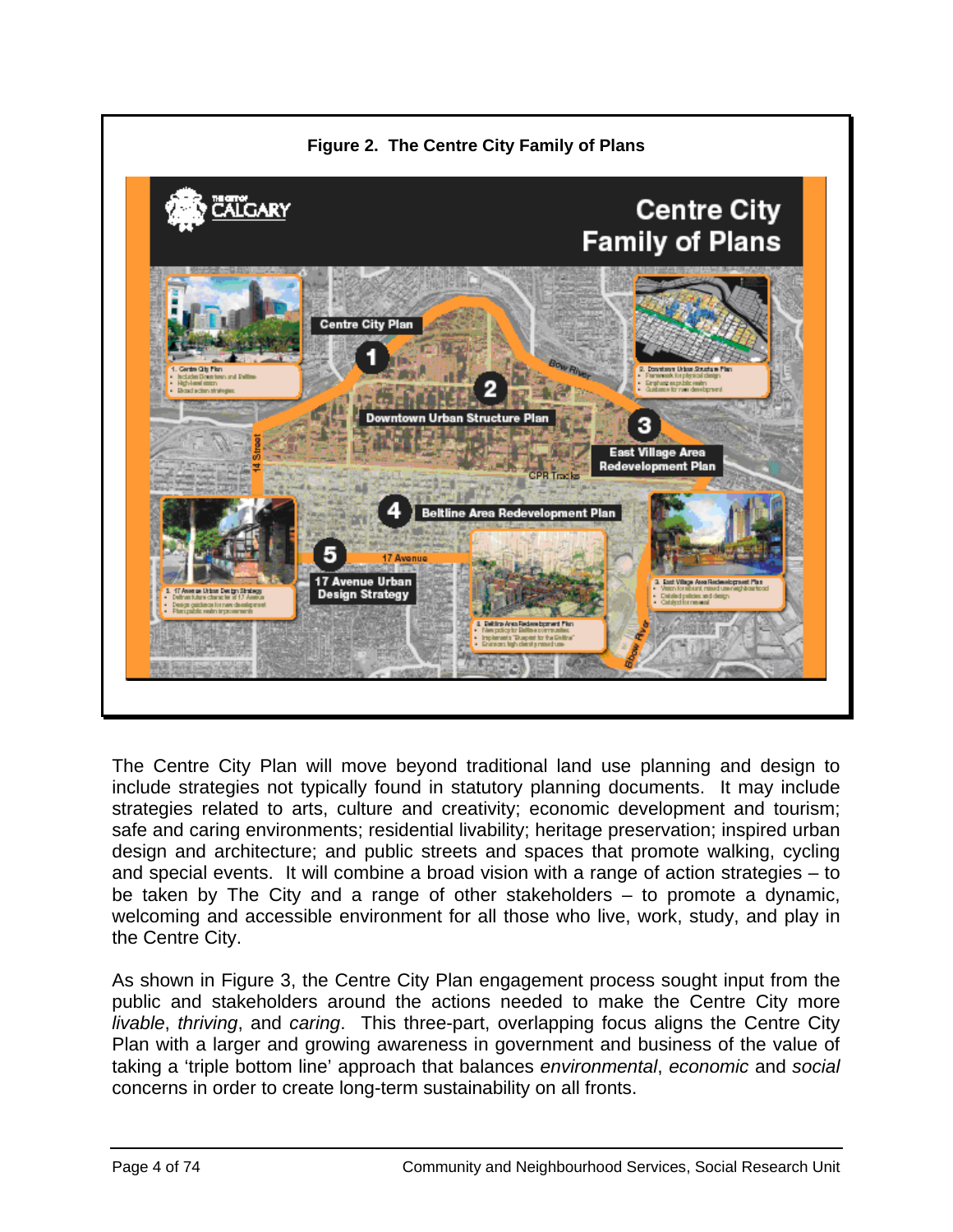

# **2.2 Planning for a Sustainable Future**

To create a sustainable vision for Calgary 100 years into the future, The City's broader *imagineCALGARY* initiative is using the Brundtland Commission's definition of sustainable development: "development that meets the needs of the present, without compromising the ability of future generations to meet their own needs." Although the Centre City Plan has a shorter time horizon, it supports the *imagineCALGARY* vision of a sustainable future for Calgary in the short and mid terms (0-5 and 5-10 years into the future) and in the longer term as well (10-30 years out).

The *imagineCALGARY* initiative is also using a systems approach to meeting human needs in a sustainable way, which holds that the whole community determines how any one part of it functions. The 'whole community' consists of five interrelated systems, each of which seeks to meet a range of human needs:

- *Social System* provides care and promotes social well-being
- *Governance System* provides empowerment and information
- *Economic System* provides money, jobs and economic opportunities
- *Natural Environment System* provides critical life-supporting elements, and
- *Built Environment and Infrastructure System* provides goods and services.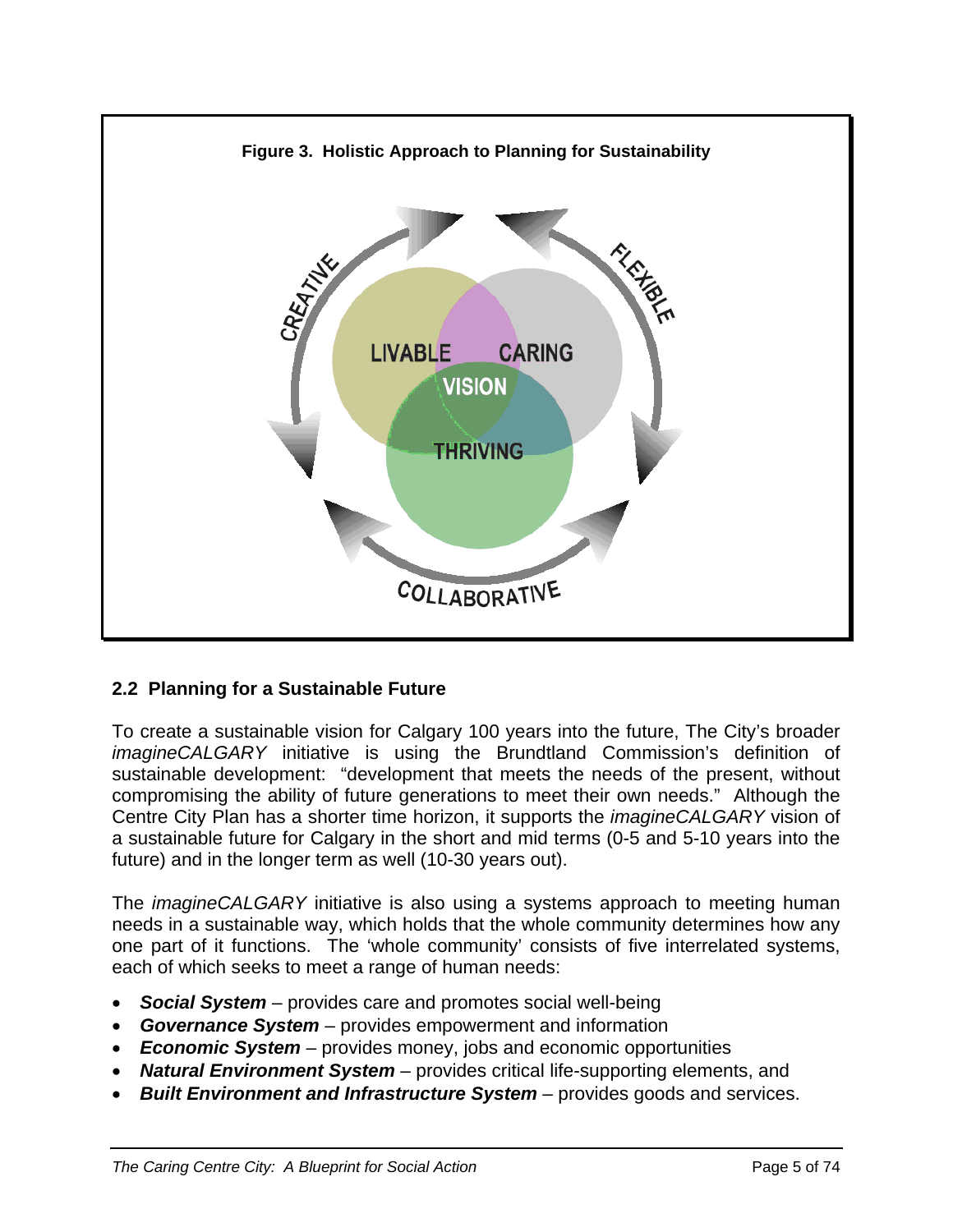The primary focus of the Caring Centre City is the *social* system. However, since any one system affects the other four, the Caring Centre City is also concerned with the *economic*, *built environment* and *natural environment* systems that support the provision of care and the promotion of social well-being. Also important is the *governance* system, which enables all other systems to work efficiently and effectively to meet human needs.

#### **Economic, Environmental and Social Needs**

I believe there is no dichotomy between environmental and social needs. Hungry people will not care if their actions endanger edible species or an important habitat. Unemployment, injustice or insecurity lead to desperation and the need to survive at all costs. To protect an environment for future generations, we have to build a society on a foundation of clean air, water, soil and energy and rich biodiversity to fulfill our biological needs; we have to ensure full employment, justice and security for all communities to serve our social needs; and we have to retain sacred places, a sense of belonging and connectedness with nature and a knowledge that there are cosmic forces beyond our comprehension or control, to satisfy our spiritual requirements.

Source: Suzuki (1999).

# **Expressions of the Whole**

When the person and the environment are understood as one entity, then the connections between them become more than social interaction or landscape modification; they are profound expressions of the same whole and assume a dimension of energy or spirit.

Source: Zapf (2005).

To move Calgary towards a sustainable and caring future that balances environmental, economic and social concerns, several key questions need to be explored. How do we begin to conceive what a Caring Centre City looks like? How can this vision be created and sustained? What actions are needed to make the vision a reality? The next section of this report begins to answer those questions.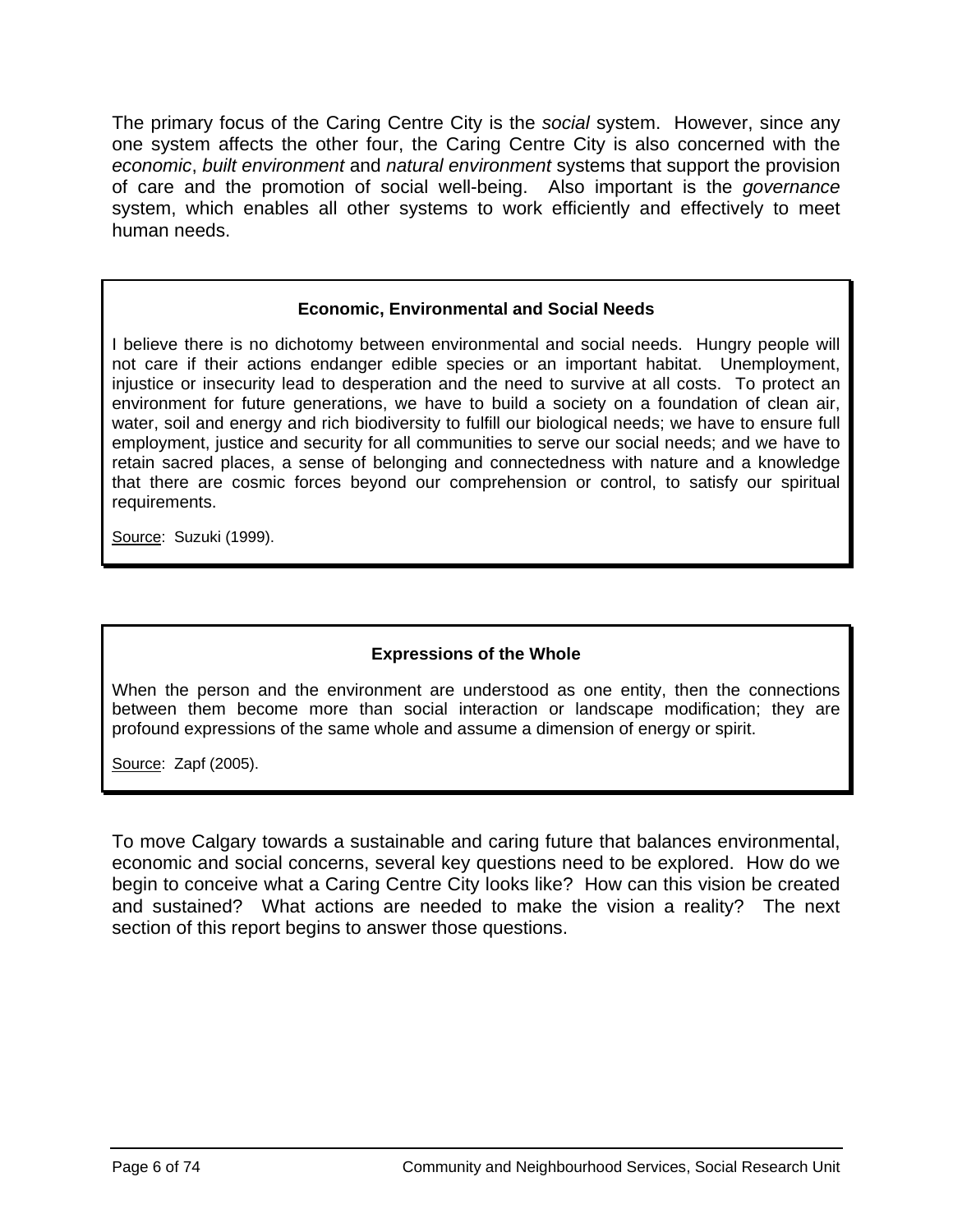# **3.0 Creating a Caring Centre City**

There are many challenges to planning for the distant future. This section of the report explores some of these by looking back, looking forward, and assessing where we are now.

# **3.1 Looking Back**

Imagining the future is a difficult task. We are all challenged when asked to step outside the life we live and picture the unknowable. More obvious in retrospect, we can wonder who, 100 years ago, would have foreseen that a small town at the confluence of two rivers would today be a sprawling metropolis with nearly one million residents. Who could have imagined that the small commercial hub for a sparsely populated collection of farming and ranching communities, stitched together by a rail line, would be transformed into the oil-rich economic powerhouse with an international reach that Calgary is today?

Who, 50 years ago, would have thought that the two-parent, single earner suburban family of the day would nearly become a relic, in an era where the male breadwinner typical of past generations would no longer be able to support a family with children? Who would have imagined that women with very young children would enter and stay in the workforce, often due to economic necessity? Who would have imagined that the traditional nuclear family would give way to steadily rising numbers of single individuals living alone, as well as growing numbers of childless couples and lone-parent families with children?

Who, 25 years ago, would have thought that information and communication technology would see the global economy supplant the local, where people embraced mobility and followed the flow of data and cash around the globe? Who would have foreseen that immigrants from around the world would choose to call this city home, enriching it with arts and culture, food and drink, and countless business opportunities which give Calgary a cosmopolitan flair that belies its earthy agrarian roots?

Even 15 years ago, who would have thought that homelessness would become a national crisis? Who would have seen that the devolution of provincial social services would leave persons with mental illness on city streets, without the support needed to live a meaningful and fulfilling life? Who would have believed that the labour market would no longer be a ladder to success but an 'hourglass' that provided opportunities for high and low income earners, swelling the ranks of the rich and the poor, and thinning out the middle class? Who would have guessed that the voluntarism that has been a hallmark of this city from its earliest days of civic boosterism would be strained to the limit as the time and cash crunch took its toll on civic minded people stretched to do more with less?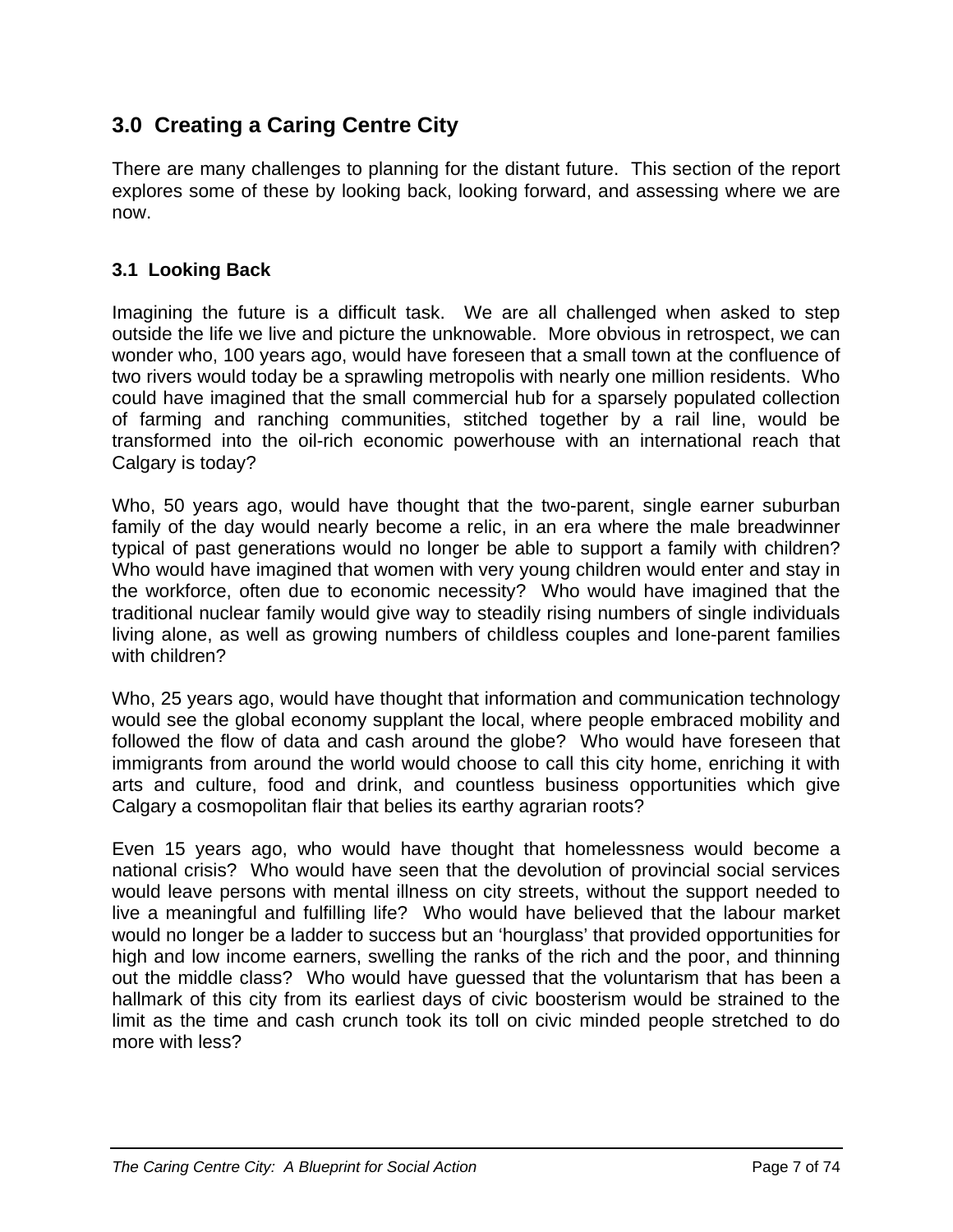In looking back, we may be surprised to see how larger trends in the economy and society affect us at the local level. We can also appreciate the difficulty of looking forward with any degree of certainty. What we can imagine, however, is where we might end up, given a certain trajectory.

# **3.2 Looking Forward**

Recognizing that global forces and other factors outside the influence of the local could dramatically change the course of Calgary's evolution over time, four scenarios were developed for The City of Calgary by consultants who worked with citizens, city planners, and others to create different visions for the future of the downtown (Global Business Network Canada, 2003). The focus was not only on what could happen, but also on what we might do if any particular scenario played out and, perhaps most importantly, what we could begin to do now to ensure a positive outcome in the future.

Divergent positions were established as endpoints for two critical uncertainties facing Calgary and the Centre City. The potential for *global economic trends* to evolve in two ways was imagined. One result would be an 'open global focus' with a world economy open to the exchange of goods, services and ideas. Its opposite would be a 'closed local focus,' where the economy is dominated by a few world powers, has numerous barriers to global trade and exchange, and revolves around local products and services.

Similarly, the potential for *societal values* to polarize was also examined. At one end of the spectrum, an 'exclusionary' and self-oriented value base leading to consumerism and personal gain is imagined. This endpoint is contrasted with another having an 'inclusionary' and compassionate value base, resulting in a community of caring and resource sharing. By recombining these critical uncertainties, four scenarios emerge, each with very different views of how the Centre City might evolve.

*Tower Power:* This scenario combines an *open global economy* with *exclusionary values*. As an extension of the situation today, the contrasts that are becoming evident in the Centre City become more deeply entrenched. The resource based economy continues to boom and residential and commercial development abounds. Although urban sprawl continues, the Centre City becomes an increasingly attractive place for baby boomers and well-educated young professionals to enjoy luxury living. Exclusive shops and restaurants are plentiful, and arts and cultural events in the core increase. A booming economy also attracts more unskilled workers than the city can accommodate, leading many to acts of desperation and despair. Pronounced income polarization is accompanied by increased prostitution and drug abuse, which in turn are tied to violence and crime. As income disparity continues to grow, many of the poor who currently live in the Centre City are displaced and homelessness increases. The poor and marginalized are isolated socially as well as geographically, pushed further into the east end and adjacent communities. There is little support for public spending on social services. Demands on charitable organizations increase, although donations cannot keep pace with the need. Calgary becomes a city of sharp contrasts, where rich and poor are increasingly segregated, both socially and physically.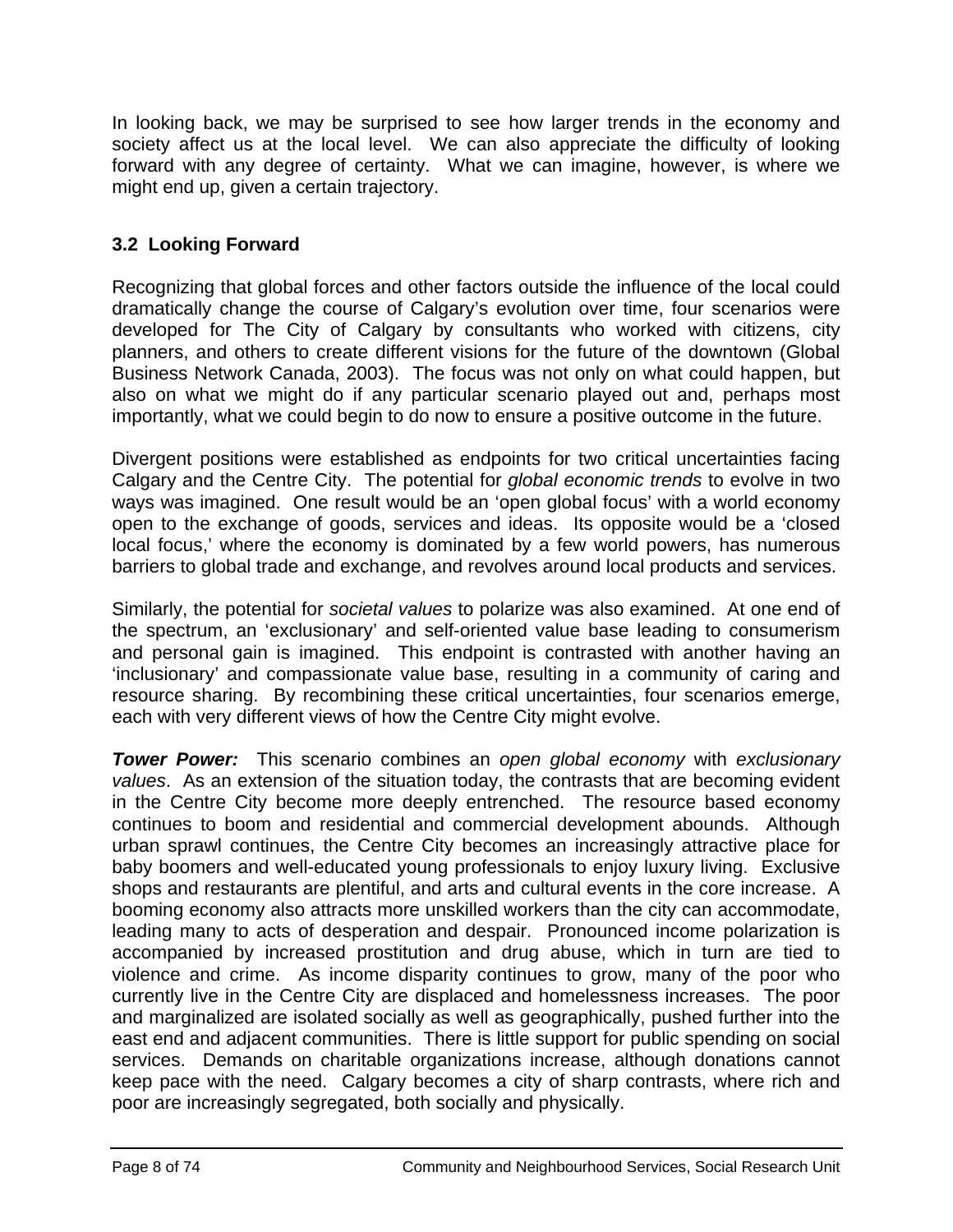*Renaissance:* This scenario combines an *open global economy* with *inclusionary values*. Its achievement is the result of a collaborative process undertaken by a broad cross-section of participants who work to build a long-term plan and vision for Calgary and its Centre City. Despite continued global demand, the energy sector restructures and plays a smaller role in the Alberta economy. Calgary's prime downtown office space, once occupied by the oil and gas sector, is taken over by small and medium sized knowledge-based enterprises. Tax incentives are given for the creation of energy efficient buildings that meet the Leadership in Energy and Environmental Design (LEED) standard for 'green' buildings. Intergovernmental agreements ensure that federal tax revenue is retained by Calgary and invested in both physical and social infrastructure. Additional health and education providers move into the Centre City. Residential housing development is intensified for all income groups and family types, providing a mix of owned and rental units at various price points. Social challenges such as poverty and homelessness are tackled, rather than ignored. The increased Centre City population supports the growth of cultural and entertainment activities. Multiculturalism is embraced as many new immigrants make the area their home. Inner city communities adjacent to the core experience parallel growth and revival as they are linked more directly to the Centre City by enhanced pedestrian, cycling and transit corridors. A focus on unbridled growth and consumption is gradually replaced by a strong sense of community that is focused on common needs and values, cooperation, and civic engagement, as well as on economic, environmental and social sustainability.

*Communal Self-Reliance:* This scenario combines a *closed local economy* with *inclusionary values*, resulting in a pattern of decline, crisis and renewal. Global political instability and declining oil reserves lead to a decrease in energy activity and a drop in oil prices. Provincial revenue drops and support for cities is reduced. Demand for commercial space in the Centre City plummets, tourism decreases, investment in development declines, and vacancies rise. Arts, entertainment and cultural facilities experience lower attendance and diminished support. Falling tax revenues pressure The City to cut services and reduce capital investments. Fewer jobs and falling incomes lead to increases in the number of poor and homeless. Mental illness, drug abuse and prostitution increase, while social services are pushed to the limit to respond. Eventually, strong community groups emerge, many led by minorities, and a new sense of communal effort and confidence is born. Arts and cultural events are revived, often to support charitable causes. Creative ideas are tested, some with provincial and federal support. Vacant office buildings are converted into housing for low and middle income households. More social services are provided to enable the poor and disenfranchised to gain independence. Post-secondary institutions offer more programs in the Centre City. There is growing comfort with economic and cultural diversity, accompanied by the recognition that everyone is interdependent. Efforts are focused on integrating people into society, not on shuffling them off site and out of sight. Renewed gathering spaces, plus amenities and services geared to residents, generate street activity day and night. This renewed Centre City is not the commuter destination of old. Instead, it is valued for being economically, socially and culturally diverse and is seen as a place to live and visit, as well as a destination for arts, culture, and shopping.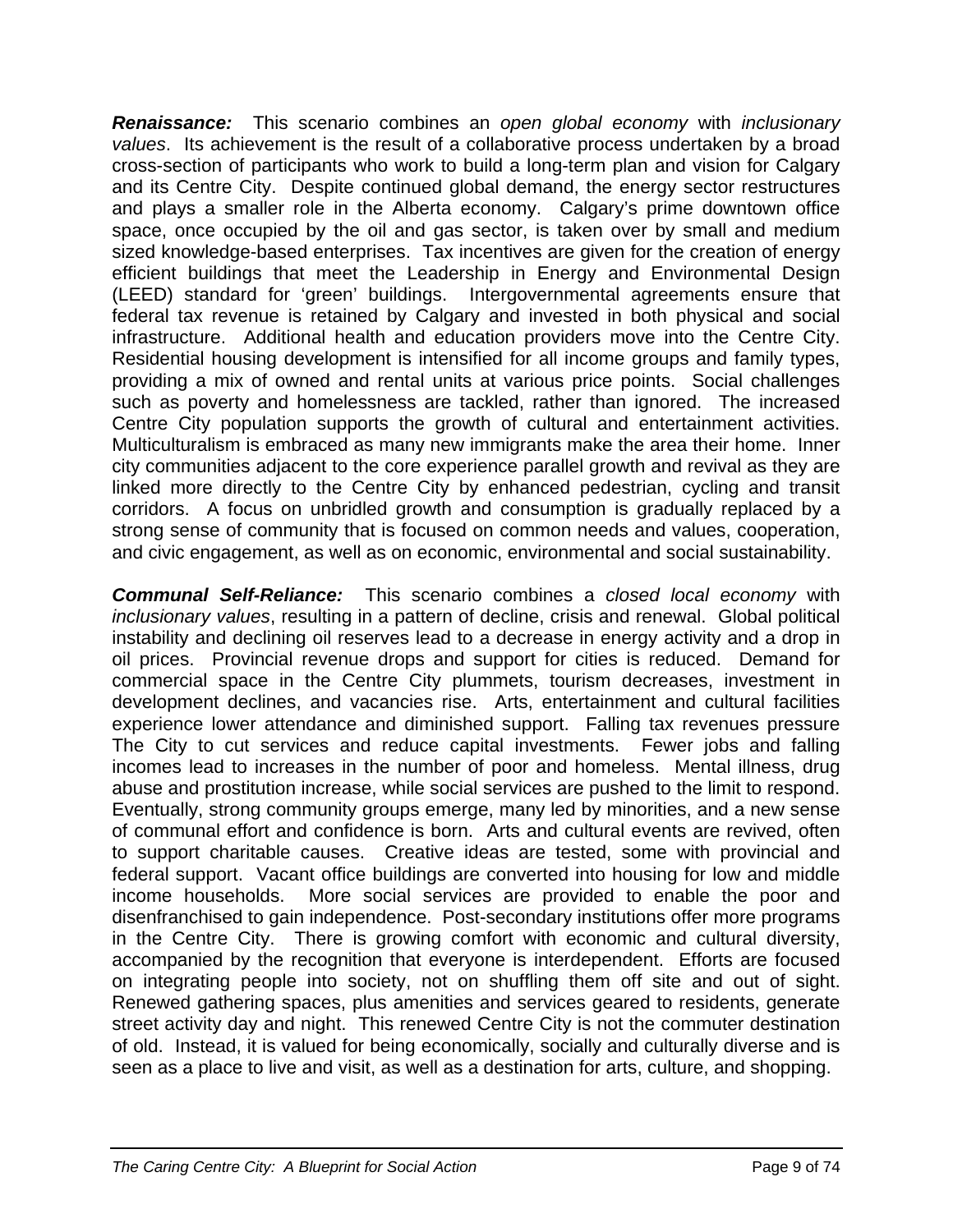*Decline and Decay:* This scenario combines a *closed local economy* with *exclusionary values*. As oil supplies decline, investment moves offshore. Employment decreases and demand for office space declines. The wealthy move out of the Centre City and back to the suburbs. Job loss is gradual and not offset by growth in other sectors such as transportation or technology. Although the energy industry has made a fundamental shift, this economic downturn is assumed to be like others before it and expected to reverse. No action is taken and the Centre City is treated with benign neglect as politicians continue to focus on suburban growth and development. After several years of slow decline, the results of gradual change become glaringly obvious. Vacancies rise and vandalism increases. Commuters come and quickly go, and concerns about safety mount. Empty buildings are boarded up and the streets are empty after hours, except for the homeless and destitute. A lack of support for arts, cultural and entertainment facilities results in many bankruptcies. With no long-term direction and diminished social capital, no one seems to know how to halt the decline, leaving the Centre City to be shaped by chance rather than by choice.

These scenarios show where we *could* end up, based on the type of local actions that are taken in response to changes that might happen to the global economy. What we need to understand now is where we *want* to be.

# **3.3 The Centre City We Want**

Public and stakeholder engagement activities were undertaken in the summer and fall of 2005 on how to make the Centre City more livable, thriving, and caring. Ideas were collected from a wide range of citizens and stakeholders in the public, private and community sectors. Although many different and sometimes opposing ideas were expressed, participants also shared some common ideas about the future Centre City.

Most participants felt that citizens must be included in the process of planning their city and that all citizens must have equal access to services and resources available in the Centre City. Participants believe that these two actions will make the Centre City a great place for everyone.

Six dominant issues also emerged from the consultations, several of which are interrelated: safety; homelessness and crime; vitality; affordable housing; transportation and parking; and public spaces and green space. A majority of those consulted believe that each of these areas needs to be addressed to make the Centre City a desirable place to live, work and play. Each issue is summarized below.

**Safety:** There is a perception amongst the public that the Centre City is unsafe and in need of more safety measures, including increased street level policing and community policing initiatives. In addition, many area stakeholders call for tougher bylaws to crack down on criminal activity and drug use in the downtown core. Many respondents state that a concern for their personal safety is the main reason for not visiting the downtown more often.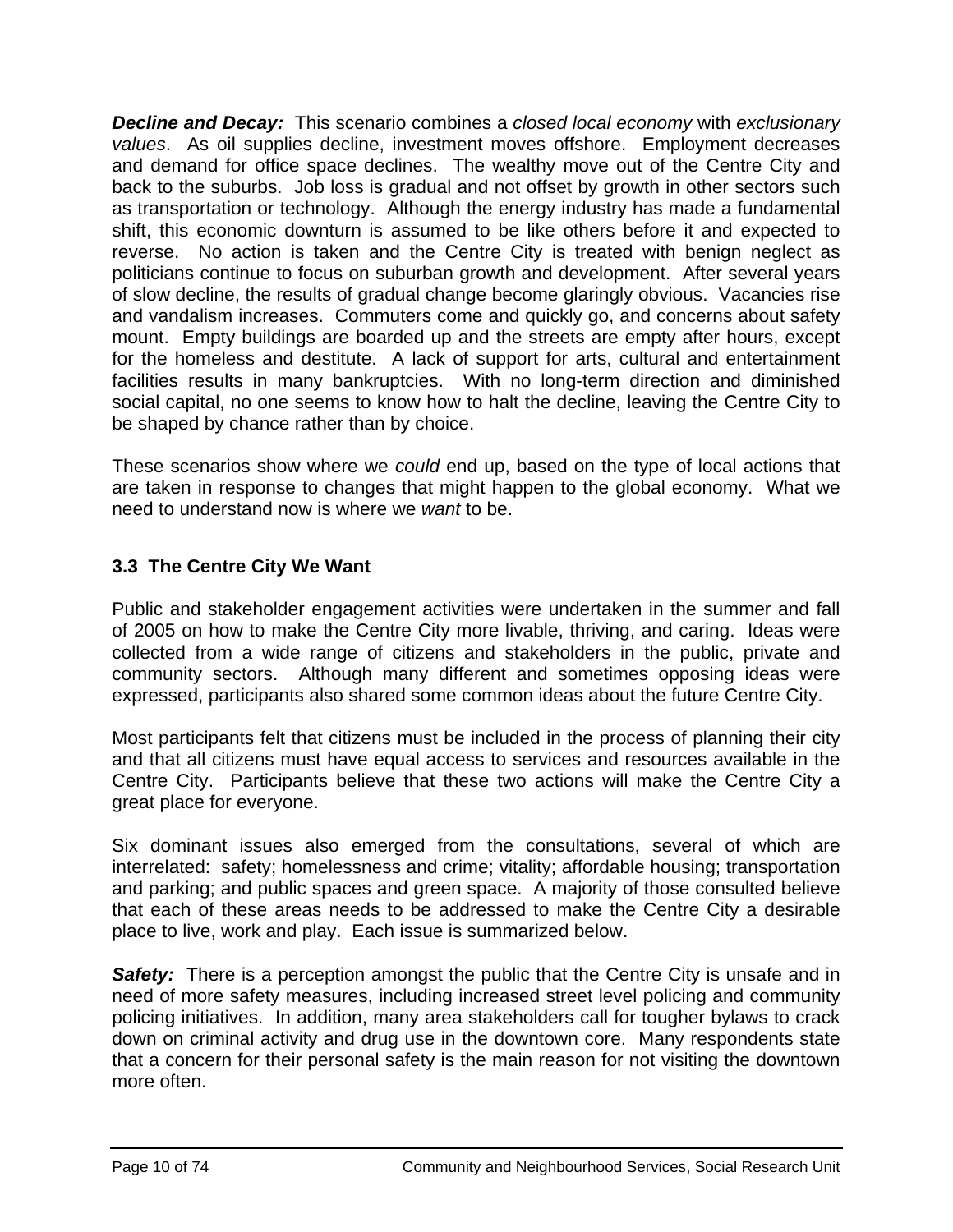*Homelessness and Crime:* Respondents believe there are far too many homeless people in Calgary's downtown core. Many people are deeply concerned for the wellbeing of the homeless and feel that the issue needs to be addressed. Others, however, feel that homeless persons, panhandlers, prostitutes, and drug dealers are annoying, dangerous, and a disgrace to Calgary. Some people commented that they are confronted by panhandlers and homeless people begging for money on a regular basis and, as a result, feel unsafe walking the streets of the Centre City.

*Vitality:* Most respondents feel that the Centre City lacks vitality, especially in the evening. Some people stated that the streets are dead after hours and, therefore, there is no reason to go downtown in the evening. This issue is closely related to respondents' fears for their personal safety, which keeps many citizens away from the Centre City and off the streets, especially at night.

*Affordable Housing:* The lack of affordable housing in the Centre City – and the lack of available residential housing in general – is a major barrier to increasing the use of downtown services. It is also believed this deficiency stunts the growth of vibrant and diverse neighbourhoods in the Centre City. Because of this, most respondents believe that, at present, the Centre City is a place for working, not for living.

*Transportation and Parking:* Overall, people value the current transit system but feel that the service could be improved by extending hours and routes, and increasing safety measures on LRT trains, buses (due to overcrowding), and LRT platforms. In addition, many respondents feel that more transit choices should be available such as extra shuttle buses, more frequent trains at high use times, additional express buses, and an increase in transportation options to encourage walking and cycling, and lessen the use of personal vehicles. In contrast, many respondents also believe that parking in the Centre City is inadequate, expensive, and discourages people from visiting the area.

**Public Spaces and Green Space:** While people appreciate the public parks and public spaces currently available, such as the Devonian Gardens, Eau Claire Market and Olympic Plaza, almost all respondents felt that the Centre City needs even more public spaces. They would also like to see more events programming that encourages regular communication, public interaction, and builds a sense of community. Related to this issue is the view that the downtown currently feels cold, sterile and vacant, and would attract more people if it was more aesthetically pleasing.

After reviewing the feedback received from all those who participated in the Centre City public and stakeholder engagement process, it is clear that people feel passionately about the future of their Centre City. While most felt a sense of responsibility and the need to contribute to making positive changes, some were discouraged and many felt that this type of engagement process had already taken place in the past, without any action. Based on these comments, it is clear that The City must provide feedback on decisions and actions that emerge as a result of public engagement processes such as the one undertaken for the Centre City Plan.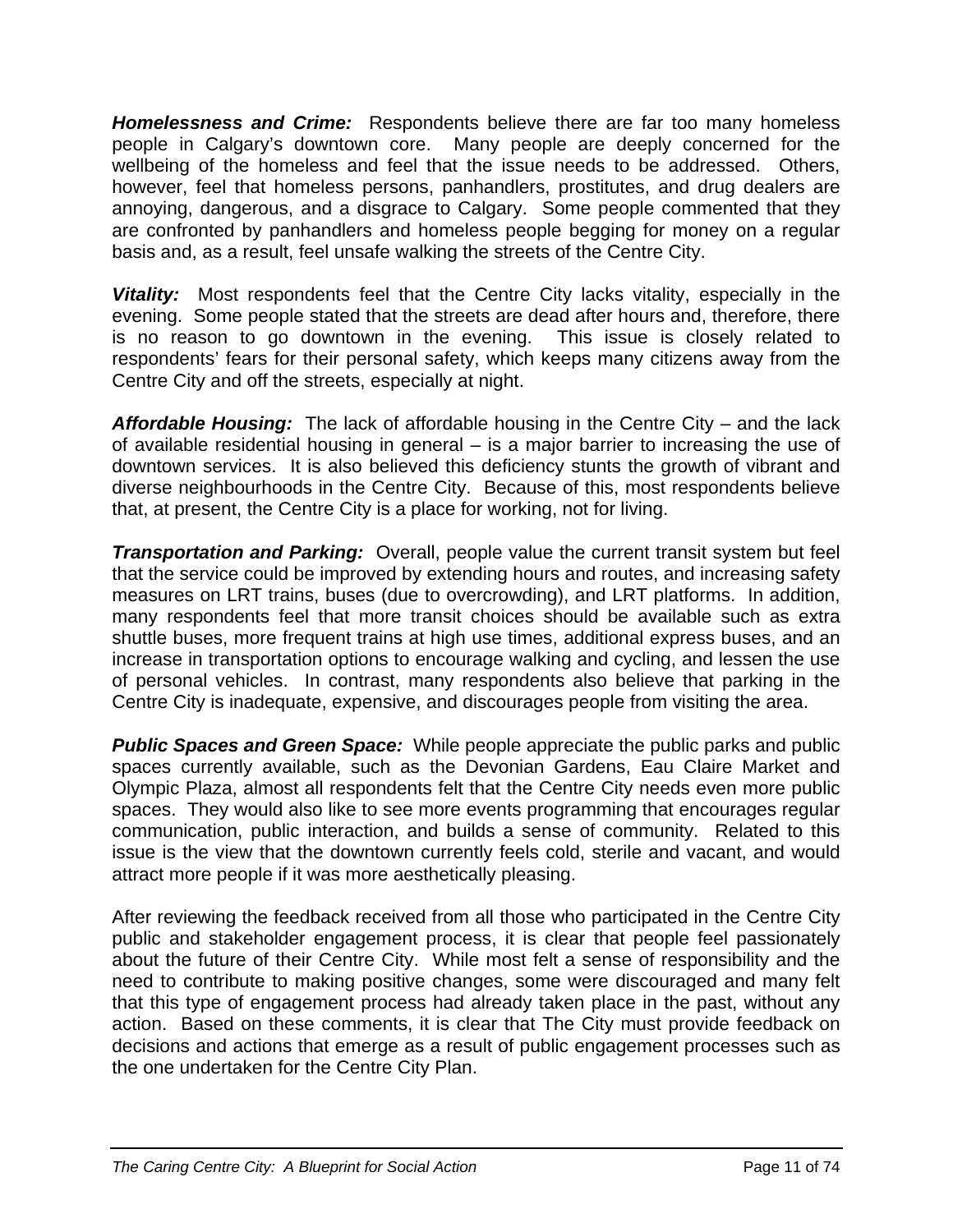## **The Individual as Expert**

Environments that are created without acknowledging individuals as the 'public' and therefore as the primary stakeholder, do not sufficiently support individual development towards selfrealization and fulfillment. Most of our physical communities are the result of a select few individuals, usually professionals or experts, evaluating this expression and making decisions as to what that expression means.

Source: Brassard (2002).

# **3.4 Where We Are Now**

Before we can move forward with a sustainable plan for social action, it is important to understand where we are now. A sustainable society has two important social dimensions – human capital and social capital. *Human capital* is the combined investment in education, health, housing, food and nutrition to ensure that basic needs are met and a good quality of life is provided for all members of the community. *Social capital* refers to the simultaneous presence of social bonds and social norms. Membership in social networks (social relationships) is a resource that provides benefits to individuals and to the wider society.

In terms of *human capital*, Calgary enjoys high labour force participation rates and low levels of unemployment. Rents are high but beginning to stabilize, although recent spikes in housing prices may result in lower vacancy rates and higher rental costs. Almost 18% of Calgary households have low income and are spending more than they can afford on shelter. The number of people receiving Food Bank hampers and the number of hampers distributed have dropped off slightly. However, the Food Bank is now providing food to other community agencies for distribution so the direct provision of hampers to individuals has decreased but the total volume of food distributed has increased. Other stressors on human capital are related to the aging population, skill shortages in the working age population, greater income disparity among different types of families, increasing poverty rates, and fewer social supports reaching those in need.

In terms of *social capital*, rates of reported crimes continue to drop in Calgary for both person and property crimes. Reported incidents of family violence and of child abuse are also decreasing. On the down side, Calgary's share of immigration may be declining, and more immigrants to Calgary lack official language capacity. In addition, both human rights complaints and hate bias offences are on the rise. There has also been an overall decrease in the number of charitable donations being made and in the average amount given per household.

All of these factors will affect how we plan for the sustainable social development of Calgary as a whole in both the short and long term. The Centre City is subject to these trends too and, in some instances, is not functioning as well as the city overall. These differences are reflected in the strategies proposed for achieving a Caring Centre City.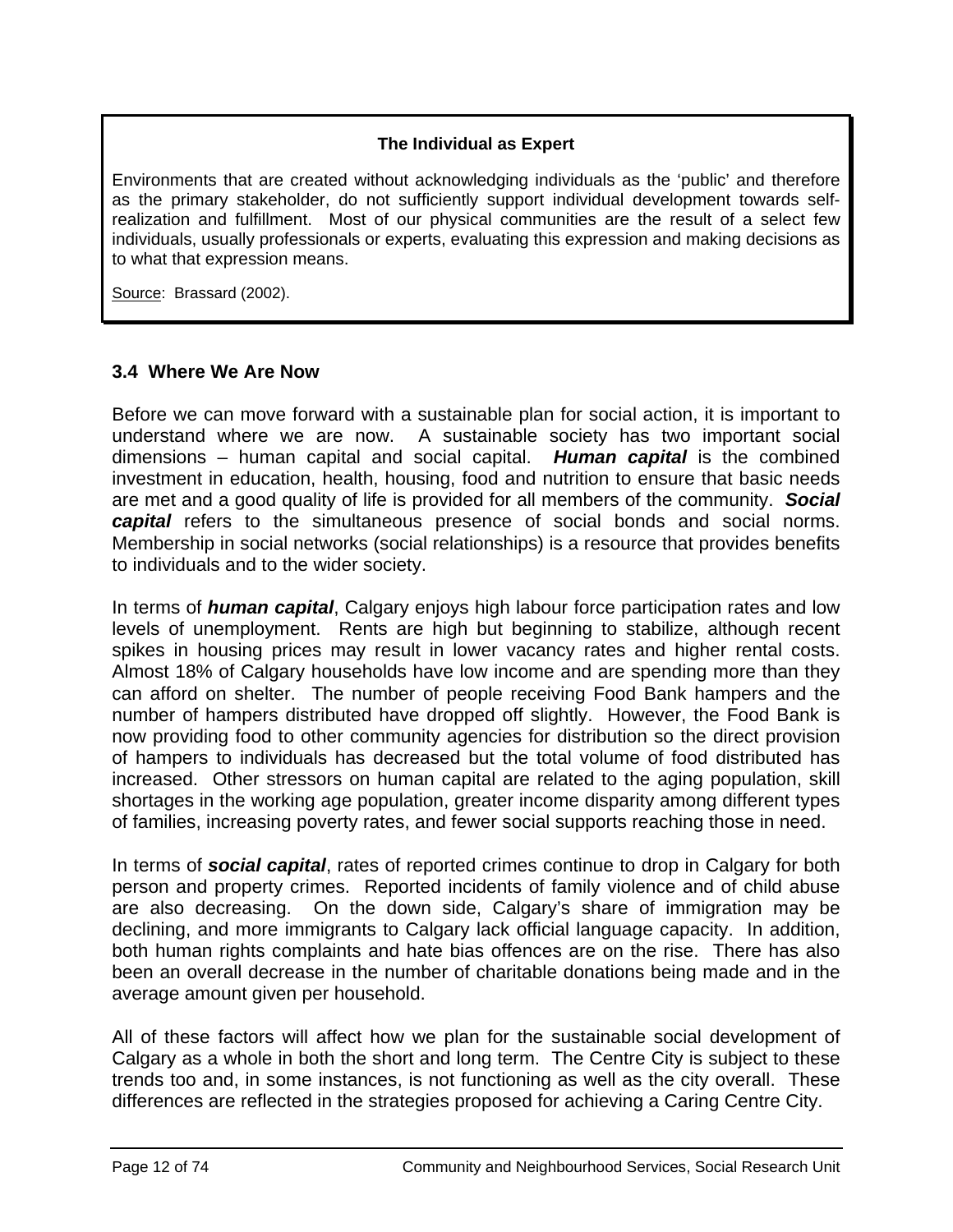# **4.0 Priorities for Social Action**

Over the past several years, a number of strategies and initiatives have been launched to improve conditions and increase development and population density in the Centre City. To understand the social issues that have been a concern in this large geographic area in recent years, The City of Calgary commissioned a report amalgamating the themes and recommendations arising from over 70 research reports and background documents on social, economic, health, and related issues in the Centre City. The report *Centre City Issues and Opportunities: Final Research Synthesis, 1999-2005* identifies social development as a critical component of sustainable urban development. It identifies seven key social issues in the Centre City: *poverty and income security*; *crime*, *safety and social disorder*; *homelessness*; *housing*; *health*; *social exclusion*; and *traffic*, particularly as it relates to living conditions.

Using the raw data from key portions of the public and stakeholder engagement process conducted to inform the Centre City Plan, the same analytic categories were used to identify *current* priorities for action in the Centre City. This analysis was based on four stakeholder workshops and the input on creating a 'caring city' provided by the general public during a three-day public Ideas Fair. The findings are presented in the report *Centre City Social Plan Backgrounder: Priorities for Action in the Centre City*.

Consultations on how to create a caring Centre City elicited a wide range of responses, although not all seven of the social issues identified in past reports were addressed directly. In particular, while priorities for action often touch on issues of poverty and health, they do not explicitly single them out. This may be due to the specific focus of past initiatives, which asked for input on issues directly related to poverty or health.

Despite this limitation, a clear and remarkably consistent set of priorities were identified by area stakeholders and the public.

#### *The five priorities for social action that were identified reflect high levels of knowledge and awareness of the complex inter-relationships among residential, economic, social, and cultural development.*

Consistent with the recommendations in the *Centre City Issues and Opportunities* synthesis report, the priorities for social action combine structural and environmental design features, mixed-use residential and commercial design, the development and enhancement of services and amenities, and community development strategies to improve living conditions and address social problems in the Centre City. Some priorities address more than one social issue. In some instances, a single priority for action may change the shape and direction of several social issues. In others, priorities must be considered collectively to influence improvements.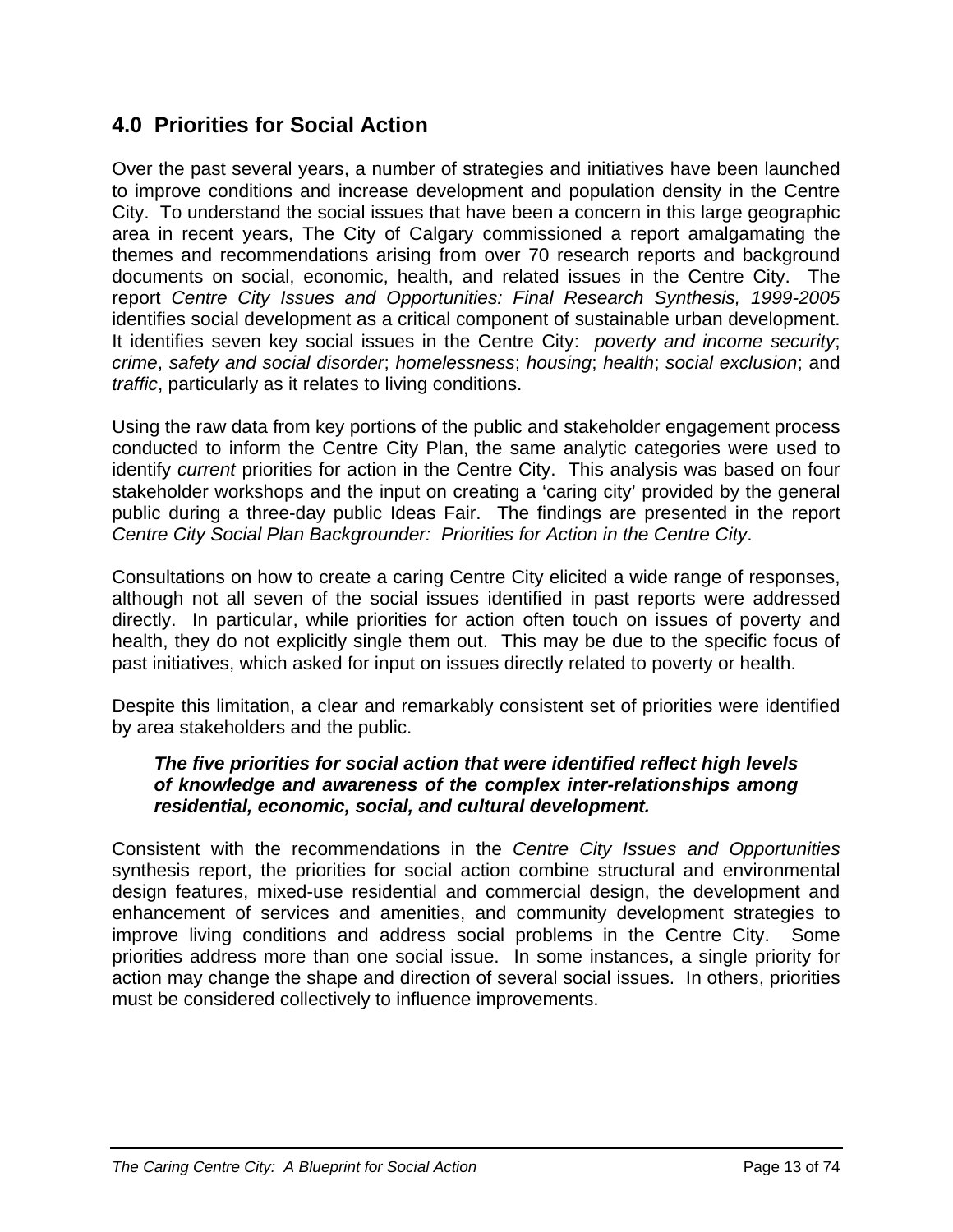Grouped under the issues they seek to address, the five areas identified for priority action to make the Centre City more caring are:

# 1. *Addressing crime, safety, and social disorder* by:

- Increasing the presence of police through community policing initiatives
- Increasing security on the C-Train and, particularly, on C-Train platforms, and
- Making changes to environmental design, including changes to lighting, street layout, building design and management, and public spaces, as well as creating design features to foster social interaction.

# 2. *Helping the homeless* through:

- Social and health programs, and
- Initiatives to increase and improve non-market housing.

# 3. *Increasing affordable housing and residential density* by:

- Encouraging the development of a range of housing types, including non-market housing and affordable market housing, and
- Revisiting the municipal tax structure to enable the Centre City to compete with new suburban communities as a viable place to live.

# 4. *Fostering social inclusion* by:

- Encouraging the development of arts and culture
- Improving amenities, including health and social services, and
- Investing in community development, and specifically in strategies to increase sense of community and social cohesion, make communities more welcoming to diversity, promote civic engagement, and address neighbourhood stigma.

# 5. *Managing pedestrian and vehicular traffic* by:

- Improving conditions for pedestrians and cyclists
- Reducing traffic and surface parking lots
- Increasing public transit, and
- Addressing the CPR tracks, which are seen as a barrier that splits the Centre City in two.

# **4.1 Comparing Priorities for the Centre City to Calgary and Other Cities**

The priorities identified during the Centre City Plan development process can be compared to the results of *The City of Calgary Citizen Satisfaction Survey*, in which Ipsos Reid (2005) polled a random sample of 1,000 Calgarians on a range of topics. Results were weighted to reflect the relative size of each quadrant in the city and to ensure that the age and gender distribution reflected that of the actual population according to the 2001 Canada Census. For some questions, 'municipal norms' could be derived from work conducted in 26 different Canadian municipalities, which enables the comparison of Calgary to other cities on similar issues.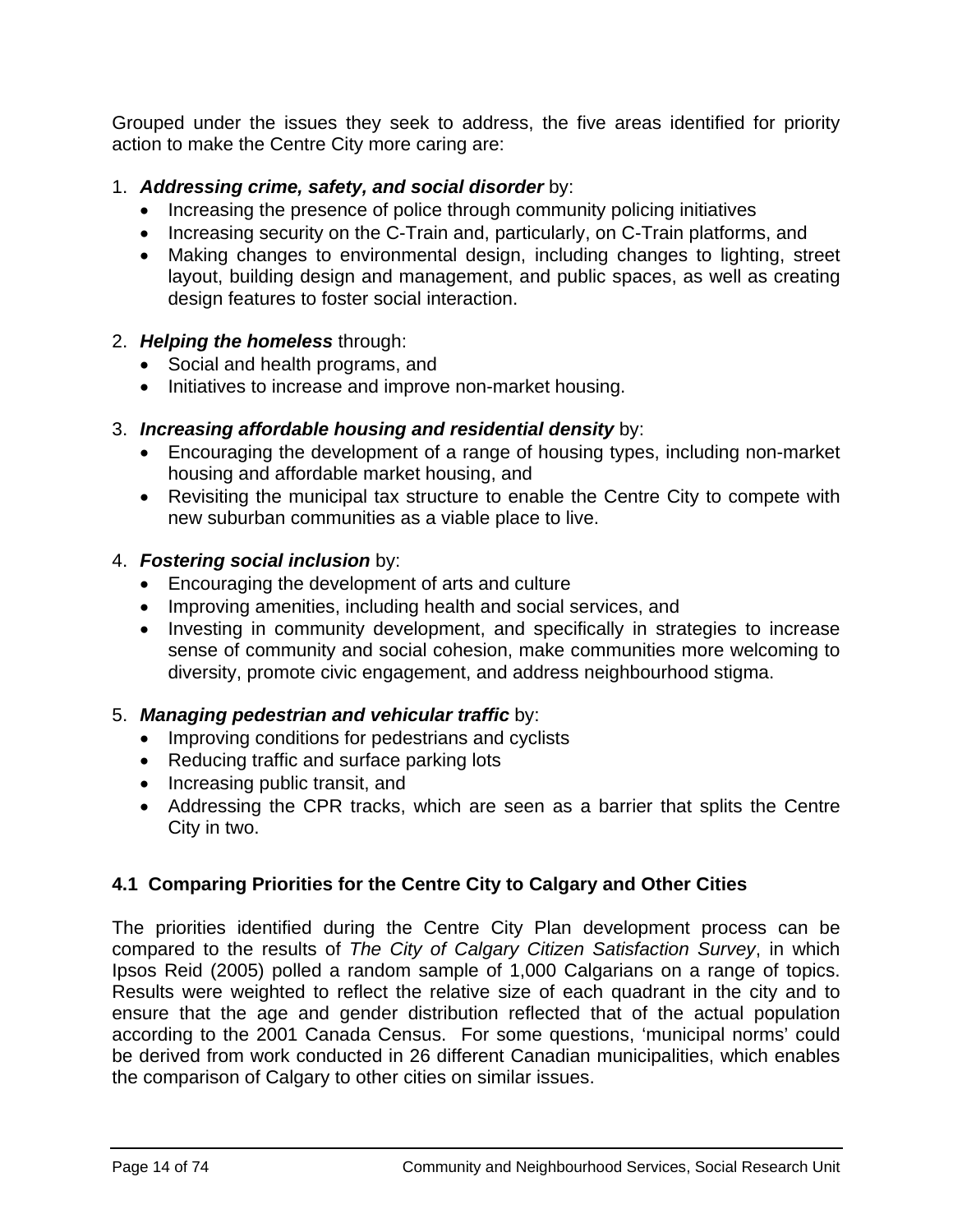Poll participants were asked: *What is the most important issue facing your community, that is, the one issue you feel should receive the greatest attention from your local leaders?* Table 1 shows how the findings for Calgary as a whole (and the norms for 26 cities) compare to the priorities for social action that were identified specifically to create a caring Centre City in Calgary.

|                                                                                                                | Priorities for Calgary and Norms for 26 Cities                      |         |     |                           |     |  |
|----------------------------------------------------------------------------------------------------------------|---------------------------------------------------------------------|---------|-----|---------------------------|-----|--|
| Priorities for a Caring Centre City                                                                            | <b>Municipal Priorities</b>                                         | Calgary |     | Municipal<br><b>Norms</b> |     |  |
|                                                                                                                |                                                                     | Rank    | %   | Rank                      | %   |  |
| Managing pedestrian and vehicular traffic                                                                      | Transportation<br>(infrastructure, traffic, roads)                  | 1       | 47% | 1                         | 31% |  |
| Managing pedestrian and vehicular traffic                                                                      | Transit                                                             | 2       | 24% | $\overline{\phantom{a}}$  |     |  |
| Addressing crime, safety, and social<br>disorder                                                               | Crime, safety, policing                                             | 3       | 18% | 2                         | 17% |  |
| Fostering social inclusion                                                                                     | Education                                                           | 4       | 18% | 5                         | 10% |  |
| Fostering social inclusion                                                                                     | Healthcare, hospitals                                               | 5       | 11% |                           |     |  |
|                                                                                                                | Taxes                                                               | 6       | 9%  | 6                         | 9%  |  |
|                                                                                                                | Recycling, environment                                              | 7       | 8%  | 7                         | 8%  |  |
| Helping the homeless<br>Increasing affordable housing and<br>residential density<br>Fostering social inclusion | Social (homelessness, affordable housing,<br>unemployment, welfare) | 8       | 6%  | 4                         | 10% |  |
| Increasing affordable housing and<br>residential density                                                       | Growth                                                              | 9       | 6%  | 3                         | 13% |  |
| Fostering social inclusion                                                                                     | Recreation                                                          | 10      | 2%  |                           |     |  |
| Source: Cooper (2006b); Ipsos Reid (2005).                                                                     |                                                                     |         |     |                           |     |  |

|  | Table 1. Centre City and Municipal Priorities, 2005 |  |
|--|-----------------------------------------------------|--|
|  |                                                     |  |

For Calgary overall, transportation issues such as infrastructure, traffic, roads and public transit continue to top the list of concerns among Calgarians. Other important issues relate to crime, safety, and policing, as well as education (Ipsos Reid, 2005). While transportation and transit issues affecting the Centre City are also a significant priority among citizens and stakeholders, three other concerns emerge as priorities for making the Centre City more caring. These involve helping the homeless; increasing affordable housing and residential density; and fostering social inclusion (Cooper, 2006*b*). While social issues are important to Calgarians overall, although decidedly less important than in other Canadian cities, social issues are a more pressing concern for the Centre City. This may suggest that social concerns in Calgary as a whole may not yet have reached the critical stage they have in other municipalities, but are now becoming much more evident in the Centre City.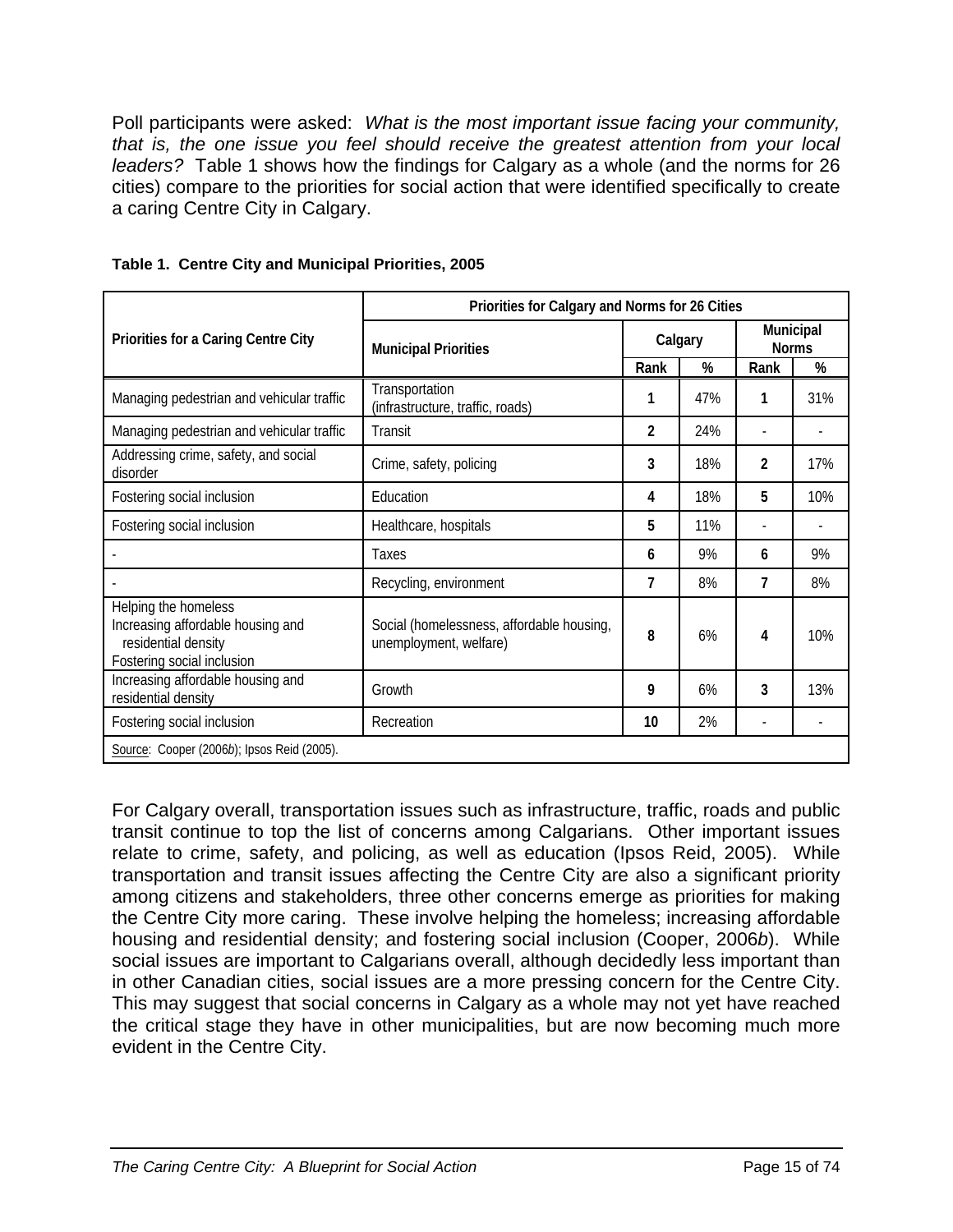Assessing the factors that contribute to quality of life is one means of identifying what is working well in a city and what needs improvement. According to Ipsos Reid (2005), 26% of Calgarians believe that the quality of life in the city has *improved* in the past three years. This is an increase over the 19% of respondents surveyed in 2004 who believed that to be true.

When asked why quality of life in Calgary has improved, respondents cited the economy (29%); low unemployment (17%); in-migration and growth (15%); and improvements to roads (14%). Several other factors contributing to improved quality of life that are more directly related to creating a 'caring' city were also identified. These are more services such as facilities, resources and amenities (12%); more housing (11%); improved public transit (10%); and more events to bring communities together (6%).

Viewing these issues from the opposite perspective, 30% of those polled by Ipsos Reid (2005) believe that the quality of life in Calgary has *worsened* in the past three years, versus 31% of respondents surveyed in 2004. When asked why the quality of life in Calgary has worsened, respondents cited:

- The speed of growth (35%)
- Increased crime (31%), public safety (3%), and the need for more police (2%)
- Increased traffic congestion (20%), bad roads (19%), transportation issues (5%), and poor transit (4%)
- The cost of living (11%), the cost of housing (2%), and wages not keeping pace (2%)
- Increased poverty and homelessness (7%), lack of services for a growing population (7%), and decreased quality of healthcare (2%), and
- Tax increases (6%).

Apart from rapid growth and tax increases, all other factors contributing to poor quality of life in Calgary mirror those issues identified as priorities for action in the Centre City.

Ipsos Reid (2005) also asked respondents to state their level of satisfaction with the job The City of Calgary is doing on various fronts. Respondents' levels of satisfaction (combining 'very satisfied' and 'somewhat satisfied') with services related to the five priorities for action in the Centre City were:

- Garbage collection (95%)
- Emergency Medical Services (95%)
- Parks and open spaces (95%) and the pathway system (94%)
- The Calgary Police Service (90%) and Bylaw services (81%)
- City operated recreation facilities (90%) and programs (90%)
- Support for community associations and non-profit groups (87%)
- Social services for individuals (83%), and
- Calgary Transit (68%), roads and infrastructure (58%), and traffic flow (53%).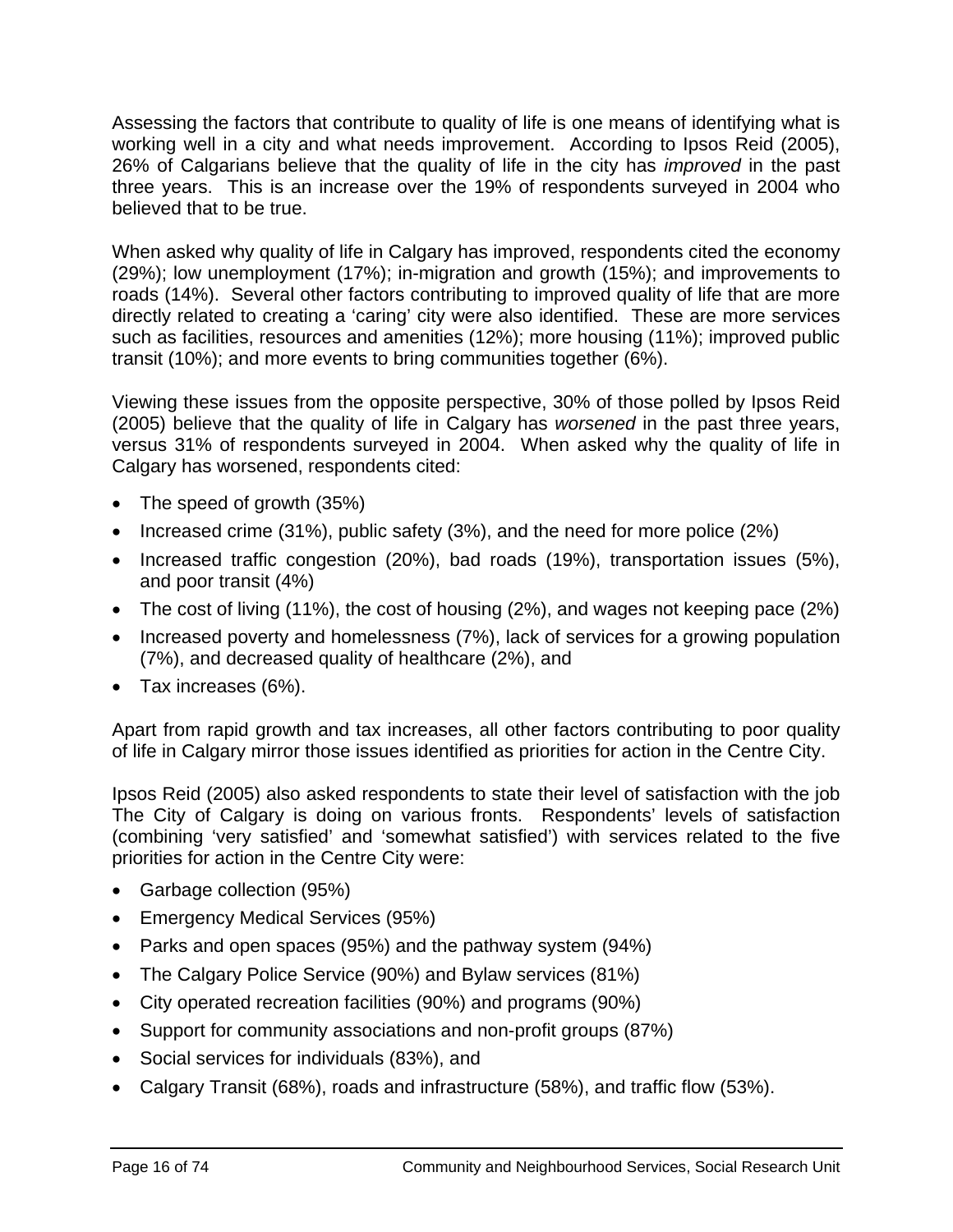This suggests two things that are relevant to the development of a sustainable plan for social action in the Centre City. First, while citizens are generally very pleased with the services The City of Calgary provides, there is still room for improvement. Second, since Calgarians' satisfaction with various City services is quite high but there are still five areas that are priorities for action in the Centre City, it is clear that The City cannot address these issues alone. As this blueprint for social action shows, there are many other actors in the public, private, and community sectors who have important roles to play to make the Centre City a truly caring place for all citizens.

# **4.2 Creating a Caring Centre City**

The strategies presented in Sections 5 through 9 of this report are derived from the five priorities for social action that are needed to create a caring Centre City:

- Addressing crime, safety, and social disorder
- Helping the homeless
- Increasing affordable housing and residential density
- Fostering social inclusion, and
- Managing pedestrian and vehicular traffic.

Each section includes a summary of the Centre City Plan engagement findings on the issue, as well as detailed background information about the priority area. Overarching principles are identified and a range of possible actions are provided.

#### **The** *principles* **identified are intended to guide future action in the Centre City in each priority area.**

#### **The** *actions* **presented are the blueprint for creating a sustainable plan for social action in the Centre City.**

Together, the principles and actions provided in this blueprint can be used by The City of Calgary and its partners in the public, private and community sectors to create a detailed social action *implementation and monitoring plan*.

#### **Creating a Strong Community**

Strong communities are places that define a vision of their future and take the steps necessary to get there. They are open to ideas and contributions from all residents and sectors. Strong communities encourage collaboration because they respect the inherent value of diversity. Equally important, they collaborate because they understand the interconnectedness of economic, social, and environmental issues and the need for many kinds of 'expertise' to refresh the knowledge base and create synergies. Faced with complexity, strong communities do not retreat into the perceived security of the past, nor do they fragment into individual sectors or silos. Working in an integrated way, strong communities continuously strive for the high quality of place that is the mark of urban excellence in the global age.

Source: Bradford (2005).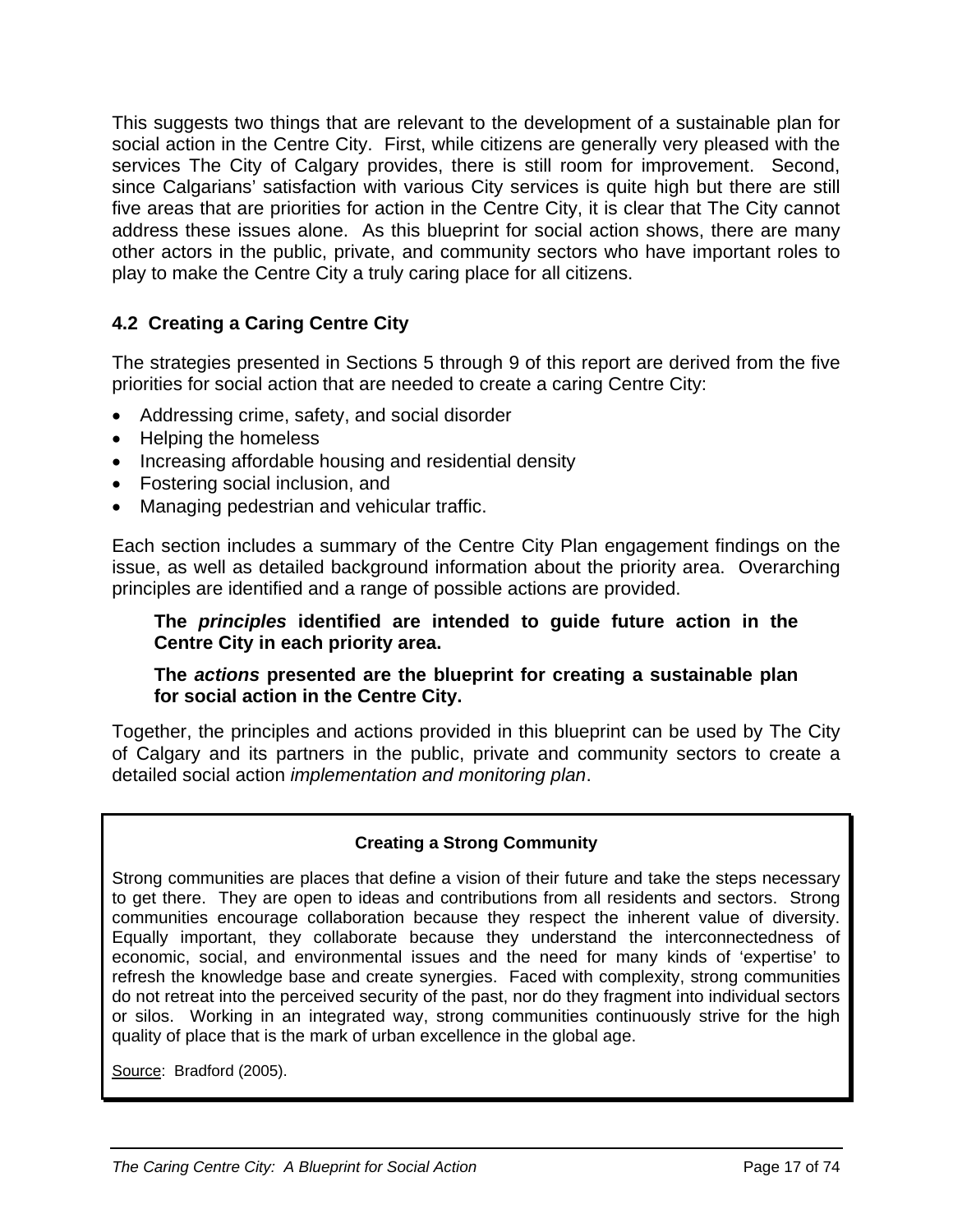# **5.0 Strategies for Addressing Crime, Safety, and Social Disorder**

*Engagement Summary:* There is a perception amongst the public that the Centre City is unsafe and in need of more safety measures, including increased street level policing and community policing initiatives. In addition, many area stakeholders call for tougher bylaws to crack down on criminal activity and drug use in the downtown core. Many respondents state that a concern for their personal safety is the main reason for not visiting downtown more often. Most respondents feel that the Centre City lacks vitality, especially in the evening. Some people stated that the streets are dead after hours and, therefore, there is no reason to go downtown in the evening. This issue is closely related to respondents' fears for their personal safety, which keeps many citizens away from the Centre City and off the streets, especially at night.

# *Background*

Calgary is a very safe city and has been designated as a 'safe community' by both the World Health Organization and the Safe Communities Foundation of Canada. Rates of reported person and property crimes have declined steadily since the early 1990s and the absolute number of crimes is relatively low, given the total population of the city. A disproportionately high number of crimes take place in the Centre City, however, which in 2005 was home to only 3% of the city's total population. During the one-year period from August 2004 through July 2005, Centre City communities accounted for 49% of all personal and property crimes in Calgary. It is important to note, however, that this represents the *location* where crimes took place, not necessarily the home communities of perpetrators or, for crimes against persons, the home communities of victims.

The concentration of crime in the Centre City is not unique to Calgary. Similar patterns are reported for Edmonton, Vancouver, Toronto, Montreal, New Westminster, and Winnipeg. A 2004 Statistics Canada study of crime in Winnipeg found that "crime was not randomly distributed across the city but rather was concentrated in the city centre and highly correlated to the distribution of socioeconomic and land-use characteristics." When all other factors were controlled, the factor most strongly associated with the highest neighbourhood rates of both violent and property crime was the *level of socioeconomic disadvantage of the residents*.

The second most important factor was the condition of housing stock in the area, indicated by the *proportion of dwellings in need of major repair*. The third most significant factor was *land use*. Specifically, "multiple family zoning and, to a lesser extent, commercial zoning such as hotels and restaurants, were associated with higher neighbourhood rates" of *violent* crime. Commercial zoning was the only factor apart from socio-economic disadvantage and the condition of housing stock that contributed significantly to the explanation of higher rates of *property* crime.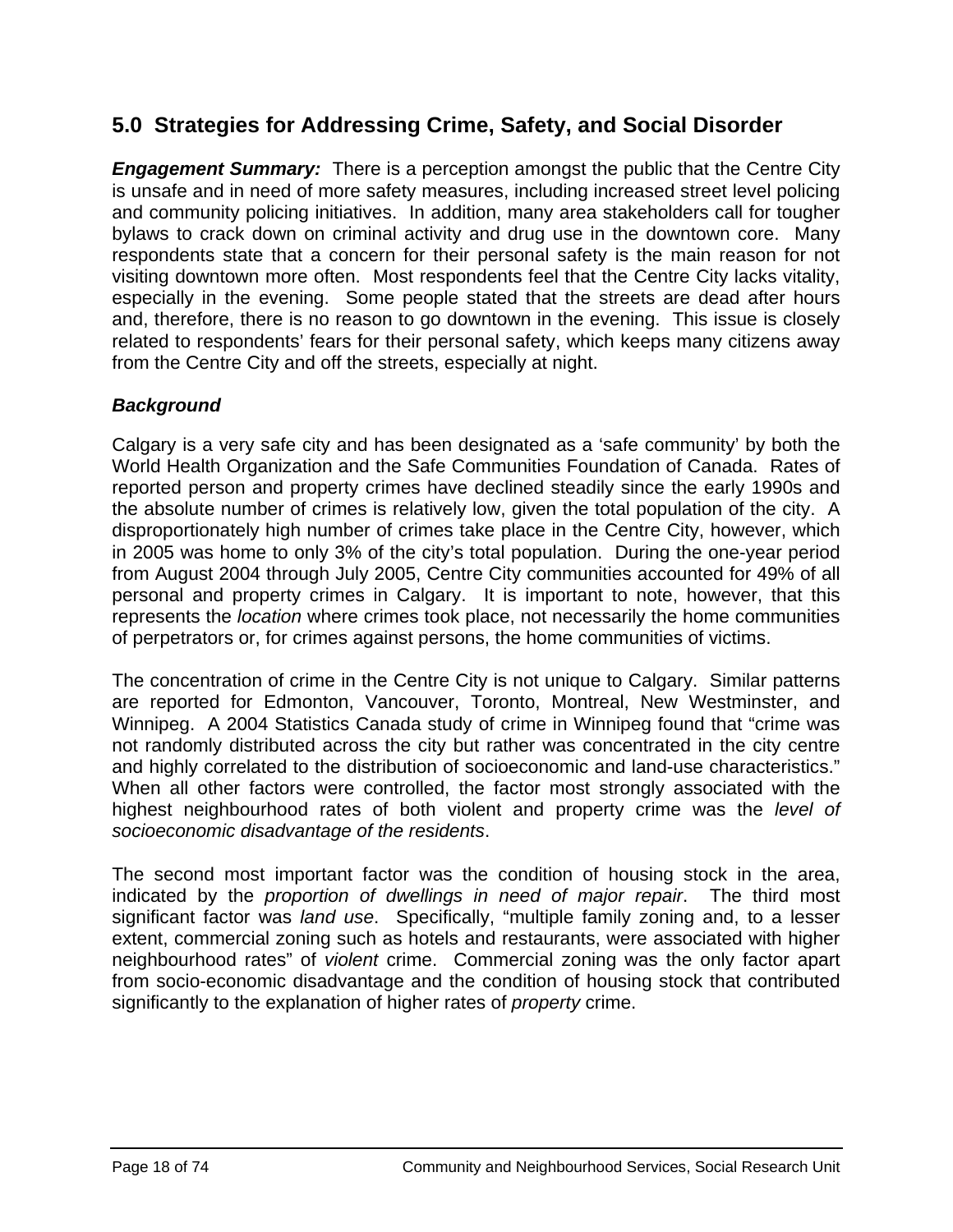The findings of the Winnipeg study are of particular interest for the Centre City since 32% of Centre City residents who live in private households (i.e., not in shelters) live in low-income households, compared to 15% of all Calgarians. The Centre City also has a marginally higher than average proportion of housing that is in need of major repair (7% of Centre City dwellings compared to 6% of all dwellings in the city). The area is home to a significant proportion of the city's multifamily housing stock in the form of apartments (owner and renter occupied): 97% of all private dwellings in the Centre City are apartments, versus 24% of all housing stock in the city. The area also has a high number of commercial venues: 18% of all city hotels, 15% of all full-service restaurants, and 24% of all bars.

Much of the fear and discomfort expressed by Centre City residents, and seniors in particular (who make up a larger than average proportion of the area population), stem from the prevalence of homelessness, panhandling, prostitution, and drug dealing, which are especially evident in the Downtown East Village, the Downtown Commercial Core, and the Beltline. Residents' safety concerns, whether real or perceived, affect social inclusion and social cohesion, keeping people indoors and isolated, and limiting them from fully participating in the social, cultural, civic and economic aspects of their communities and from improving their neighbourhoods from within.

Community workers often hear feedback from seniors that they are concerned about safety issues and are hesitant to travel to the Centre City, especially in the evening. For seniors who live in or travel to the East Village, the issues of drugs and prostitution are very intimidating. For example, in 2003 and 2004, a series of events were held at Olympic Plaza to celebrate Seniors' Week. Generally, there was poor attendance from the seniors' population, despite the high proportion of seniors who live nearby. The organizers believe that concerns about safety is what kept some seniors away.

The presence of large numbers of homeless people, sex trade workers, and the illicit drug trade has a destabilizing influence on communities. Helping the homeless will address some of these concerns, although it is widely noted that complete social integration of homeless persons and other marginalized people may not be feasible. However, displacing them by forcing them into adjacent communities, for instance, is not seen a realistic or desirable option.

It is generally recognized that homelessness, prostitution, and drug involvement are often caused and perpetuated by economic, social, family, addiction, and mental and physical health problems that require special attention and comprehensive solutions. For example, the daily impact of addictions is most evident in the Centre City and calls have been made for greater enforcement. However, it is widely acknowledged that the justice system is ill-equipped to meet the needs of this often chronically involved population. A response that emphasizes treatment interventions will be an important step in addressing Calgarians' perceptions of downtown safety.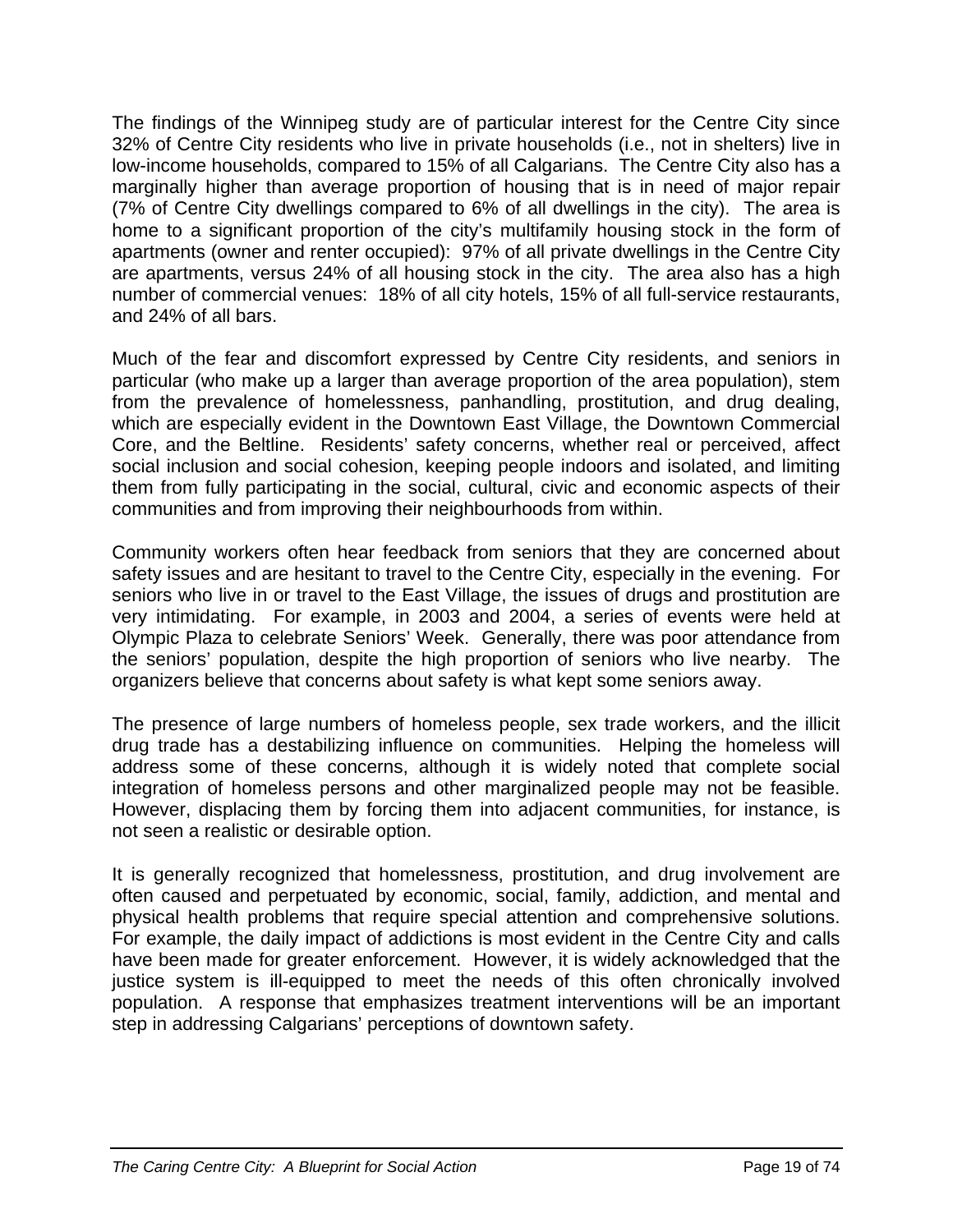Clearly, there is a tension between making the Centre City a welcoming place where all citizens, including those who are most disadvantaged, feel welcome, and creating an environment where all citizens also feel safe. As a result, a wide array of actions have been proposed that range from increasing residential density and street level activity as a means of reducing the 'fear factor' to taking a hard line approach to major and petty crimes, and from using methods of crime prevention through environmental design (CPTED) to focusing on social development as a way to ensure the disadvantaged who live in the Centre City become actively involved in making it a strong community. Appendix B explores the complex challenge of reducing crime and victimization. It also provides a matrix of crime prevention efforts that may be useful in planning specific interventions related to crime prevention in the Centre City.

# **What is CPTED?**

CPTED involves a range of activities aimed at *crime prevention through environmental design*. First generation CPTED emphasizes *access control*; *image* (management and maintenance); *natural surveillance* (lighting, landscaping and sightlines); and *territoriality* (controlling publicprivate space). While it is useful to consider these crime prevention principles when designing buildings, streets or communities, these methods are only part of the solution.

Second generation CPTED – or CPTED II – focuses on the 'four Cs.' The notion of *community culture* recognizes a community's ownership over public spaces and streets. It acknowledges that the unique needs of communities may require specific approaches to addressing crime, perhaps beginning with a greater focus on enforcement while the capacity for prevention is built. Areas with *community capacity* have active volunteers, who help to create social networks and lay the foundation for future neighbourhood programs and initiatives. In neighbourhoods with *community cohesion*, residents know each other and have a better idea of who lives in the area; therefore, they are more aware of strangers and unusual activities. Neighbourhoods with *community connections* create networks between local organizations that can provide resources to the community. They also develop partnerships with law enforcement agencies and other communities to jointly address issues related to crime.

# *Principles*

- The concentration of crime in the Centre City needs to be addressed through the sustained and coordinated use of community policing, municipal bylaw education and enforcement, and community development approaches to crime prevention and control.
- Since displacement of the Centre City's disadvantaged population (out of the area and into other communities) is seen as neither viable nor desirable, "the only permanent solution can come not from prosecuting the underclass, but outnumbering them" (Hansen, 2005). This means that increasing both residential density and street level activity in the Centre City is essential.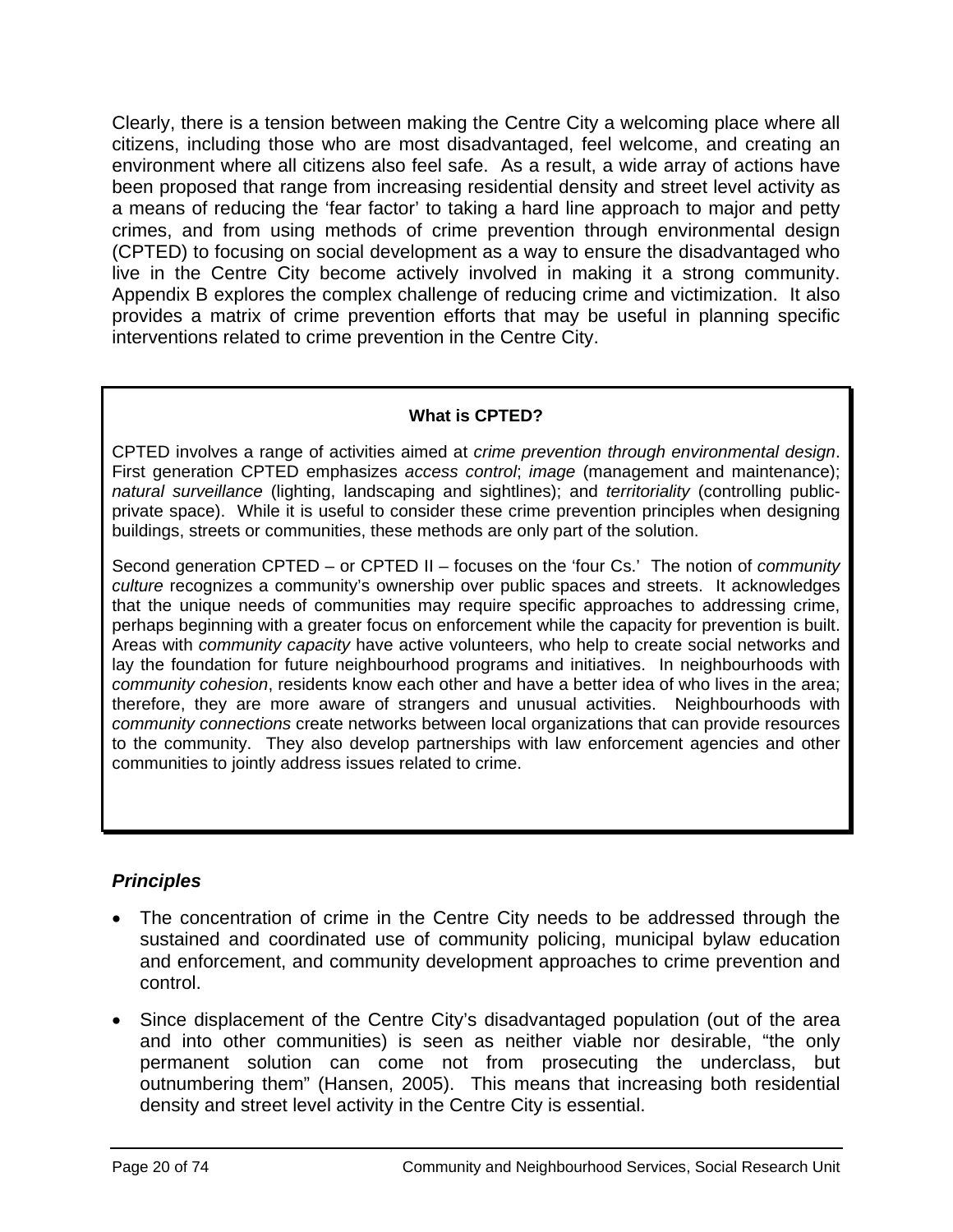- While the fundamentals of crime prevention through environmental design (CPTED) should be considered as part of the overall Centre City development and redesign process, the social development components of CPTED II should be incorporated into the design of all public spaces and places to foster community connections and create inclusive neighbourhoods.
- Opportunities should be created for microeconomic development in the Centre City to tap into the talents of the area's disadvantaged residents and enable them to contribute to building a strong social economy in the area.
- A different approach is needed to deal with crime, safety, and social disorder. This will involve adopting the 'best' approach to particular issues, which may require initial investment as well as an implementation strategy to achieve the most beneficial long-term results. New or additional programming and funding may be required.

#### **Downtown Streets Need People**

On comparatively desolate streets, even a single panhandler on an otherwise empty sidewalk can be sufficient to scare suburbanites back to the mall. Expanding our already overburdened justice system to accommodate sidewalk nuisances is both frightening and absurd. Panhandlers cannot pay fines; jailing them is an ineffective squandering of public resources. The only permanent solution can come not from prosecuting the underclass, but outnumbering them. Busy streets, as they say, are safe streets.

When you're surrounded by dozens of onlookers, the underclass no longer seems so intimidating. A more effective approach, then, would be building density by legislating surfacelevel parking out of existence, and the erection – through private or even public development – of mixed residential-commercial buildings: sidewalk storefronts at bottom, with apartment dwellings up above. This provides a plethora of reasons for people to be on the block while those living up above keep aware of what goes on below.

The safest neighborhoods are self-regulating. A busy downtown attracts yet more people, creating the proverbial snowball effect. As people seek to be nearer downtown, the city's population can grow, without the accompanying problems of urban sprawl.

Source: Hansen (2005).

#### *Actions*

Addressing crime, safety and social disorder in the short-term requires a range of actions to prevent and control crime by expanding the presence of uniformed officers in the area; increasing density through residential development and improved design of buildings, streets, public spaces, parks and laneways; and creating an integrated municipal response to pressing social issues. In addition, a community development response to crime, safety and social disorder is needed to engage community stakeholders in creating short- and long-term solutions to make the Centre City a safe and caring place for all Calgarians.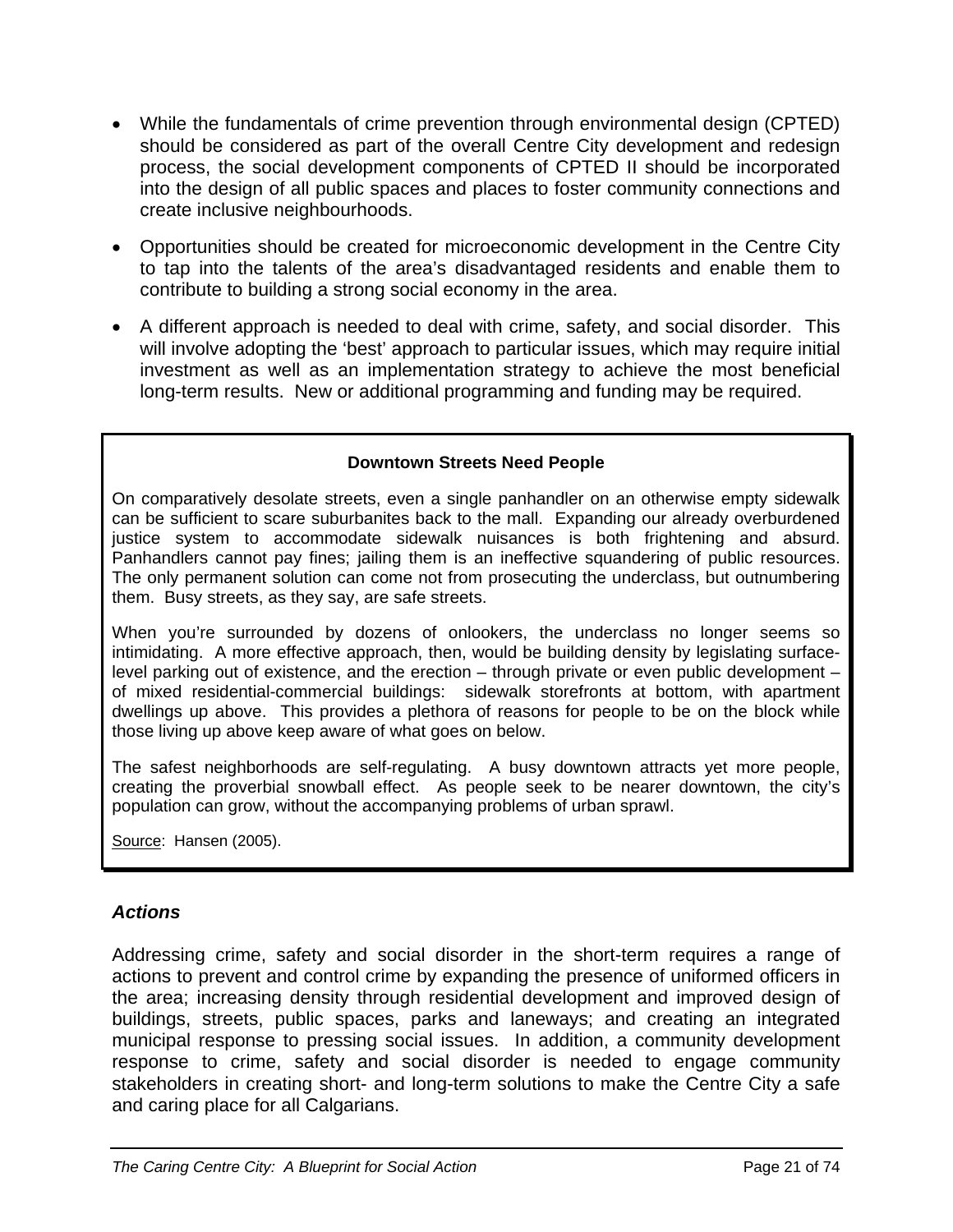- $\triangleright$  To respond to immediate concerns about crime, safety and social disorder in the Centre City, all City of Calgary Business Units should support the recently formed Integrated Social Action Team, whose goals are to foster corporate alignment around social issues in the Centre City; provide timely responses to emerging social issues or areas of concern; pilot test new ways of working across City business units and with community partners; and serve as an information clearing house on social action in the Centre City for both the Corporation and the community.
- $\triangleright$  The City of Calgary's Integrated Social Action Team should review existing safety audits and crime prevention assessments for the Centre City to determine the need for further action and, if additional actions are required, establish an implementation plan for outstanding items.
- $\triangleright$  In response to a call from stakeholders across sectors to identify and integrate within a social plan the ways in which different social, cultural, and economic groups can co-exist more harmoniously within Centre City communities, the social plan team in Community and Neighbourhood Services should coordinate the development of a community-based, sustainable plan for social action in the Centre City that would be in place by the end of 2007. This blueprint for social action should be used as a discussion document for engaging residents and other stakeholders to identify the timing of proposed actions, the actors who need to be involved, and indicators of success for each of the actions in the five priority areas. An overall priority setting exercise involving stakeholders and the public can then be conducted to shape the first renewable social action plan for the Centre City.
- $\triangleright$  While a long term sustainable plan for social action is being developed, the social plan team in Community and Neighbourhood Services should identify one team member to serve as the 'point person' for information on social action in the Centre City for both the Corporation and the community. This person will also serve as an 'expeditor' to build connections between community partners who are ready to take action in the Centre City and, as needed, with City departments that can provide information or assistance to support community efforts.
- ¾ Council should continue to support the Crime Prevention Investment Plan and other crime prevention initiatives including the Integrated Social Action Team.
- ¾ Animal and Bylaw Services and the Law Department should review existing bylaws related to loitering and the use of public spaces to determine if they enable authorities to move people who, for example, sit or sleep on a bench or stay in one place in a park for extended periods of time. Action should be taken to ensure that current bylaws are enforced or amended as needed, or new bylaws are developed, to establish a fixed length of time a person can linger in a public place.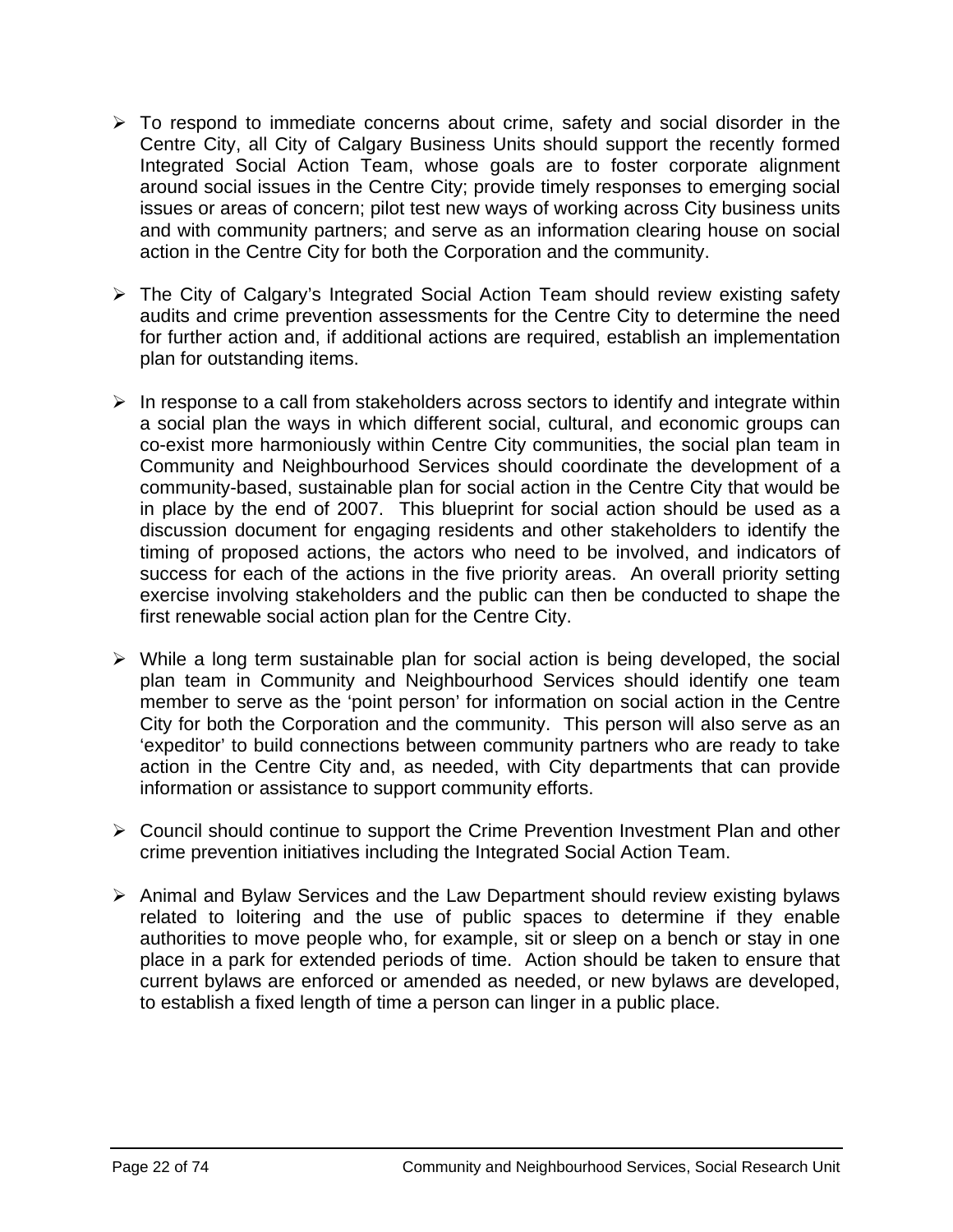- $\triangleright$  The City of Calgary should review public structures and facilities in the Centre City (e.g., bridges, subways, and pathways) using CPTED and CPTED II guidelines, and make finances available to upgrade areas where the original design did not consider the use of those spaces by increasing numbers of disadvantaged citizens.
- ¾ Following from a successful pilot project where specially trained Community Safety Officers were deployed in the Beltline and the East Village to complement the work of the Calgary Police Service and provide an increased uniformed presence on the streets, Animal and Bylaw Services should actively pursue opportunities to develop a permanent program that would see Community Safety Officers fully deployed throughout the Centre City within two to five years.
- $\triangleright$  The City of Calgary should spearhead the creation of a multidisciplinary and crosssectoral exploration of the need for a drug court, which would require treatment for drug offenders in lieu of incarceration. This exploration should include all levels of government, police, emergency services, community service providers, and other Centre City stakeholders.
- $\triangleright$  Recognizing the connection between increased rates of crime and socioeconomic disadvantage, housing in need of major repair, multifamily zoning, and the presence of commercial entertainment venues and hotels – all of which are disproportionately high in the Centre City – The City of Calgary should make finances available to the Calgary Police Service to increase the number of bicycle and beat officers who are deployed throughout the Centre City. In particular, a greater emphasis should be placed on patrolling downtown LRT platforms and vacant spaces, as well as 'trouble spots' identified by the community.
- ¾ Calgary Transit, in conjunction with the Calgary Police Service and others, should review and enhance current public safety initiatives on C-Trains and at downtown LRT platforms by, for example, continuing to design LRT stations using CPTED principles; providing adequate lighting on or around LRT platforms; expanding the security camera network used for 24-hour monitoring of platforms; and better advertising and promoting existing safety measures to the public (e.g., the presence of Help Phones for those who feel threatened and the presence of Protective Services staff who, along with police, patrol downtown LRT stations). Opportunities to pilot test innovative solutions through the Crime Prevention Investment Plan should be explored.
- ¾ Calgary Transit should consider hiring additional 'security and information' personnel (perhaps from among the Centre City's underemployed residents) to maintain a friendly and visible presence on C-Trains and at downtown LRT platforms. Over time, all transit operators and transit security officers in the city could be trained in and promoted as Calgary's first point of contact for information and assistance for residents, commuters, and tourists. This type of program – sometimes conceived as a 'white hat brigade' – would strengthen Calgary's image as a safe and friendly city.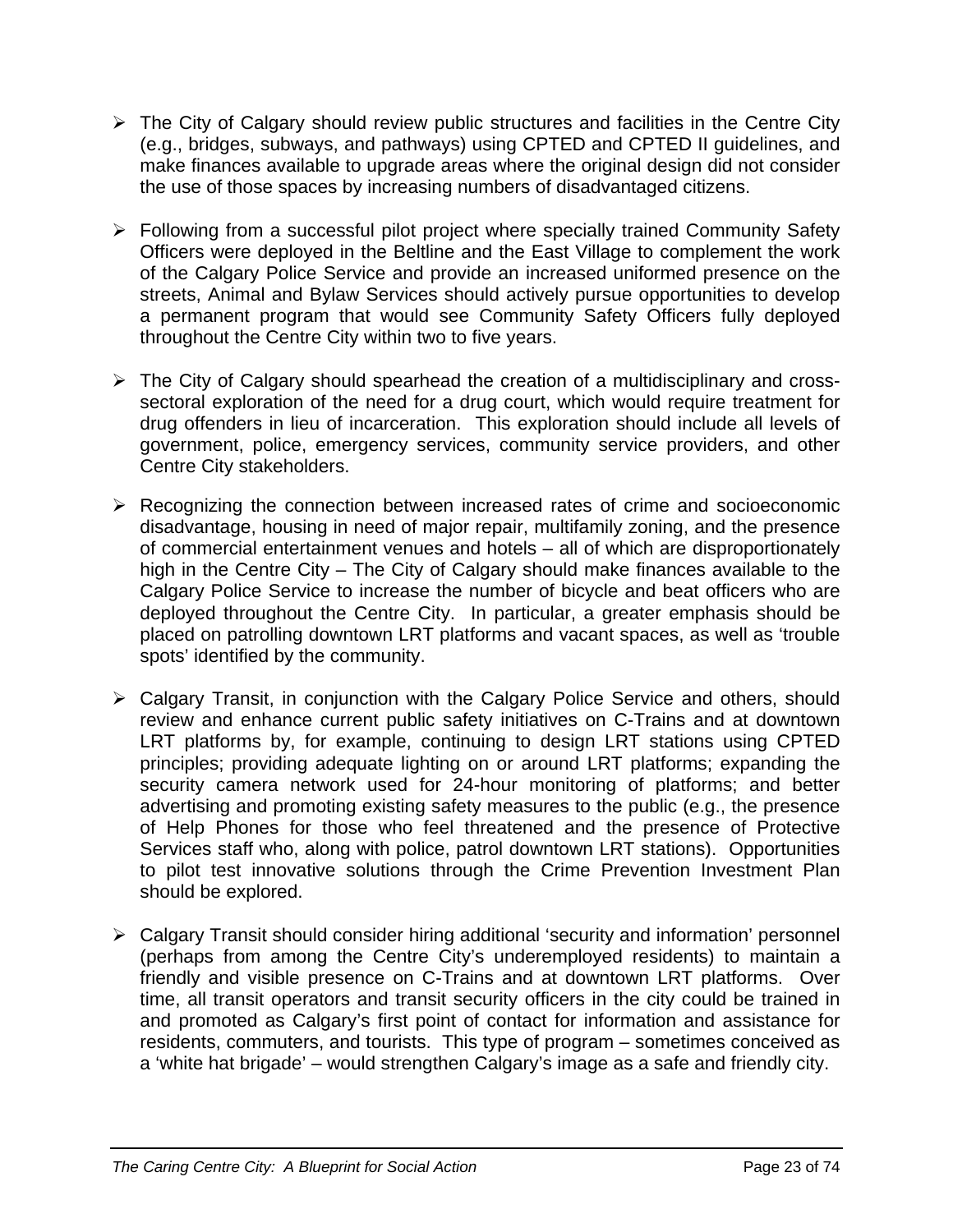- ¾ Planning, Development and Assessment should ensure that land use plans and policies for the Centre City support its evolution into an area that is dense, populated and lively – days, evenings and weekends all year round. The goal is to create an environment that is safe and welcoming to pedestrians and cyclists; reduces vehicular traffic; uses design to maximize sunlight; provides accessible public places and green spaces; promotes restaurants, cafés, arts and entertainment venues, and an eclectic, street-level retail trade (versus 'big box' stores). It should include high density residential developments, offered at a variety of price points to maximize social inclusion; require residential development to include associated amenities and services; and require adequate bicycle parking for all new developments. It is paramount that such policies and guidelines are adhered to during development and building approvals processes.
- $\triangleright$  Land Use Planning and Policy should consider integrating alleys more fully into the Centre City by, for example, upgrading alleys in some locations to create pedestrian walkways that include access to businesses (which is done in some locations in Banff) and access to mid-block destinations. Create a Laneway Master Plan to eventually convert lanes at specific locations into safe pedestrian pathways that connect public, residential and commercial areas in the Centre City.
- ¾ Land Use Planning and Policy should develop a Public Spaces Plan and design guidelines for the Centre City that foster positive social interaction, particularly at street level. This should include an examination of the Plus 15 system, which draws people away from street level, to determine ways in which the system could be used during evening hours, when these passageways are currently perceived to be empty and unsafe.
- ¾ Land Use Planning and Policy should require all proposals for development or redevelopment in the Centre City to specify how the principles of crime prevention through environmental design and social development have been incorporated into the design to include, for example, building features that promote clear sight lines and good visibility of streets, sidewalks, and spaces around and between buildings, as well as measures to create an enhanced sense of community.
- $\triangleright$  All relevant City of Calgary departments should strive to make the Centre City 'clean and green' by, for example, deploying additional maintenance and clean-up crews to the Centre City; enhancing current programs to combat graffiti; adding additional garbage bins; introducing extensive recycling programs in the area; and installing public washrooms and water fountains throughout the Centre City. The City should devote additional resources to enable City departments to increase service levels in the Centre City without reducing service levels in other areas.
- $\triangleright$  With the increased population density projected for the Centre City, river safety issues will become increasingly important. The City should explore the feasibility of adding additional river rescue launch sites at strategic locations on both the Bow and Elbow Rivers within the Centre City.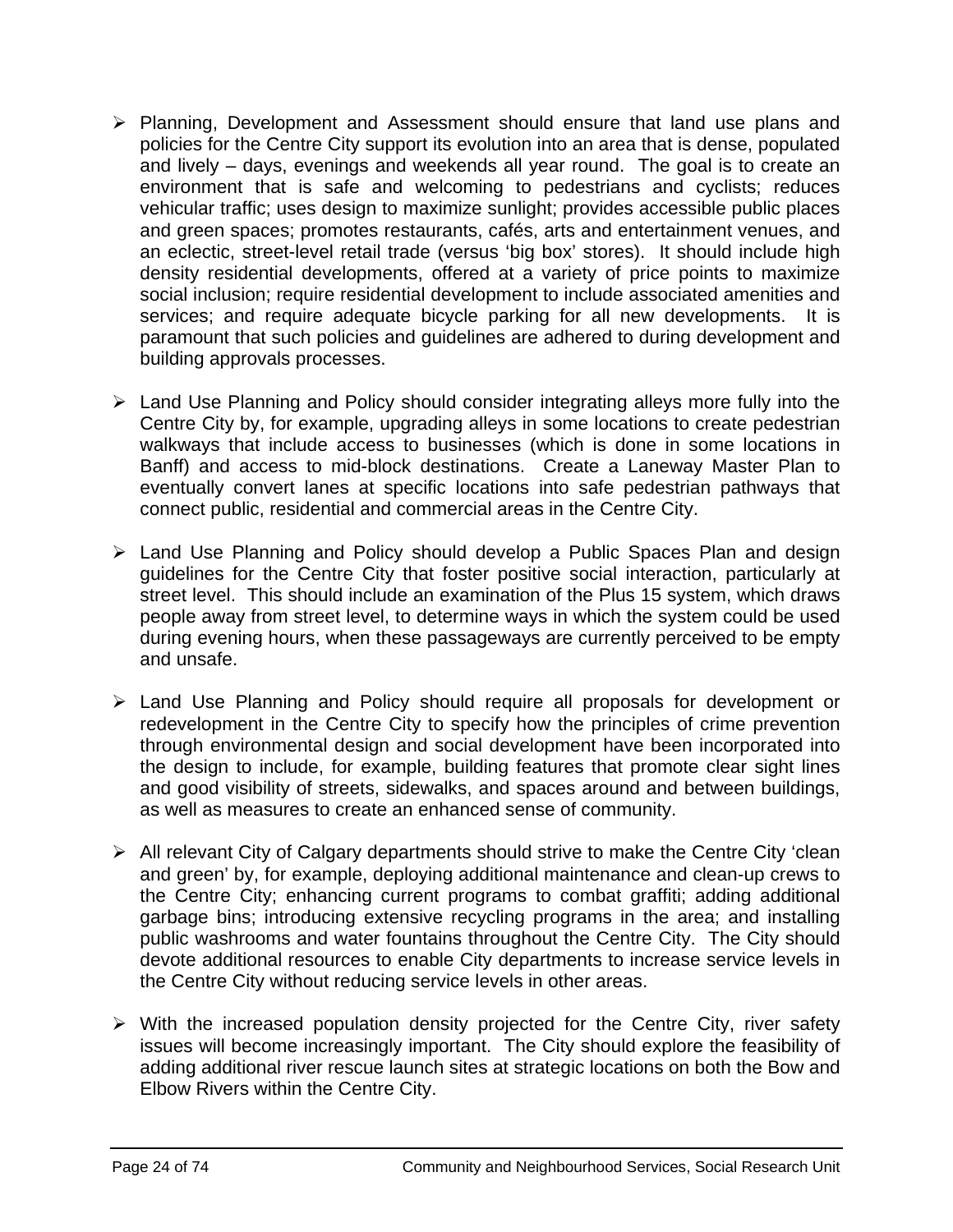- ¾ Business Revitalization Zone associations in the Centre City should seek ways to engage their members and the voluntary sector organizations in their area to commit to being 'good neighbours' by, for example, maintaining their respective buildings; keeping streets, sidewalks, lanes, and green spaces adjacent to their property clean and free of debris; improving and maintaining features that affect safety such as building lighting and landscaping; and collaborating on ways to improve safety and other quality of life measures for businesses, residents, commuters, and visitors.
- ¾ Parks should develop a comprehensive Centre City Parks Plan to foster positive social interaction by revitalizing area parks (Olympic Plaza, Central Memorial Park, Tomkins Park, Rouleauville Park, the area surrounding Fort Calgary, and other neighbourhood parks and green spaces); creating new uses to increase activity (for example, through outdoor ice rinks in winter or renting green space to accommodate amusement park rides, artisans or vendors during summer months); working with community partners to meet specific local needs; promoting the use of green spaces for block parties and local celebrations as well as city-wide events; encouraging stewardship of green spaces by residents and businesses; and working with building owners to create 'pocket' or 'pod' parks in underused private spaces such as setbacks or easements. Parks should be well lit and, wherever possible, include amenities such as water fountains, public washrooms, and electrical outlets.
- ¾ The Urban Forestry Strategic Plan and Water Management Strategic Plan should be implemented once these are approved by Council. The City should develop a comprehensive Urban Forest Plan and introduce flora and fauna that grow naturally in southern Alberta and require little water or maintenance. Part of this plan should involve the introduction of community gardens and other forms of urban agriculture in Centre City neighbourhoods, possibly in partnership with service clubs, building owners, land developers, condo boards, or community associations.
- ¾ Continue to implement the Business Revitalization Zones' Urban Forestry Strategic Action Plan, which holds that urban trees are powerful agents of social, economic, and environmental regeneration, and vital contributors to the health and well-being of the city and its citizens.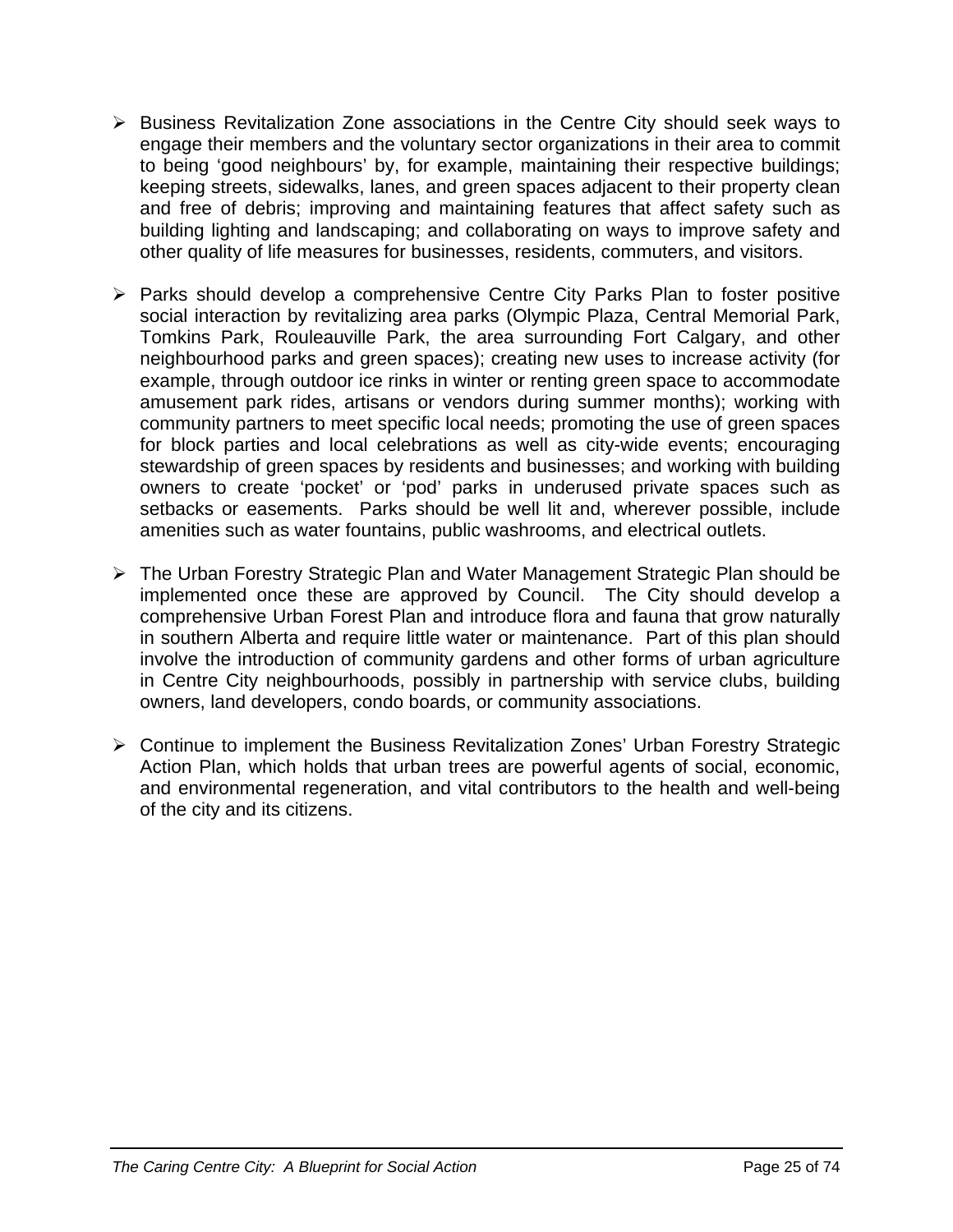# **6.0 Strategies for Helping the Homeless**

*Engagement Summary:* Respondents believe there are far too many homeless people, especially in Calgary's downtown core. Many people are deeply concerned for the wellbeing of the homeless and feel that the issue needs to be addressed. Others, however, feel that homeless persons, panhandlers, prostitutes, and drug dealers are annoying, dangerous, and a disgrace to Calgary. Some people commented that they are confronted by panhandlers and homeless people begging for money on a regular basis and, as a result, feel unsafe walking the streets of the Centre City.

#### *Background*

Public policy decisions from 1984 to 1993 saw a withdrawal of the federal government from providing housing assistance for low-income Canadians. In 1993, all funds for social housing were cut from the federal budget and most provinces, including Alberta, followed suit. One consequence was the emergence of homelessness as a national issue (Hulchanski, 2002; Chisholm, 2003; City of Calgary, 2005*f*). A 1992 study done for the Calgary Downtown Business Revitalization Zone Association (MacLaurin, Bundgaard, and Lyons, 1992) noted that:

Homelessness in North America is growing rapidly. This trend is occurring not only in cities with depressed economies, but also affluent communities. This increase in homelessness is related to systemic concerns, i.e., economic, social support, etc. … Calgary needs to address this situation. Not only is homelessness a significant problem itself, but the high visibility of the homeless and the 'perceived threat' associated with them seriously affects the public perception of safety in Downtown Calgary.

That same year, The City of Calgary conducted its first Biennial Count of Homeless Persons, during which 447 homeless people were counted downtown. Most of these people were housed in shelters, although five individuals were living on the streets. With the exception of the 1994 count, where the increase in homelessness was just 3% over 1992, the number of homeless persons enumerated during successive counts has increased by over 30% per count. It must be noted, however, that the number of facilities and service agencies that have been *surveyed* has also grown steadily over time. As well, the parameters of the street count have been enlarged during successive counts as awareness about street homelessness has increased. In May 2004, a total of 2,597 homeless people were counted in Calgary, with 127 of them living on the streets.

An in-depth study by Gardiner and Cairns (2002) identified the following groups among Calgary's homeless population: singles (85%), persons with addictions (69%), Aboriginal peoples (29%), persons with mental health issues (26%), youth (21%), seniors (18%), families (14%), and persons fleeing family violence (10%). Of course, many people fall within more than one category. Just over 50% of respondents were working full-time, part-time or occasionally.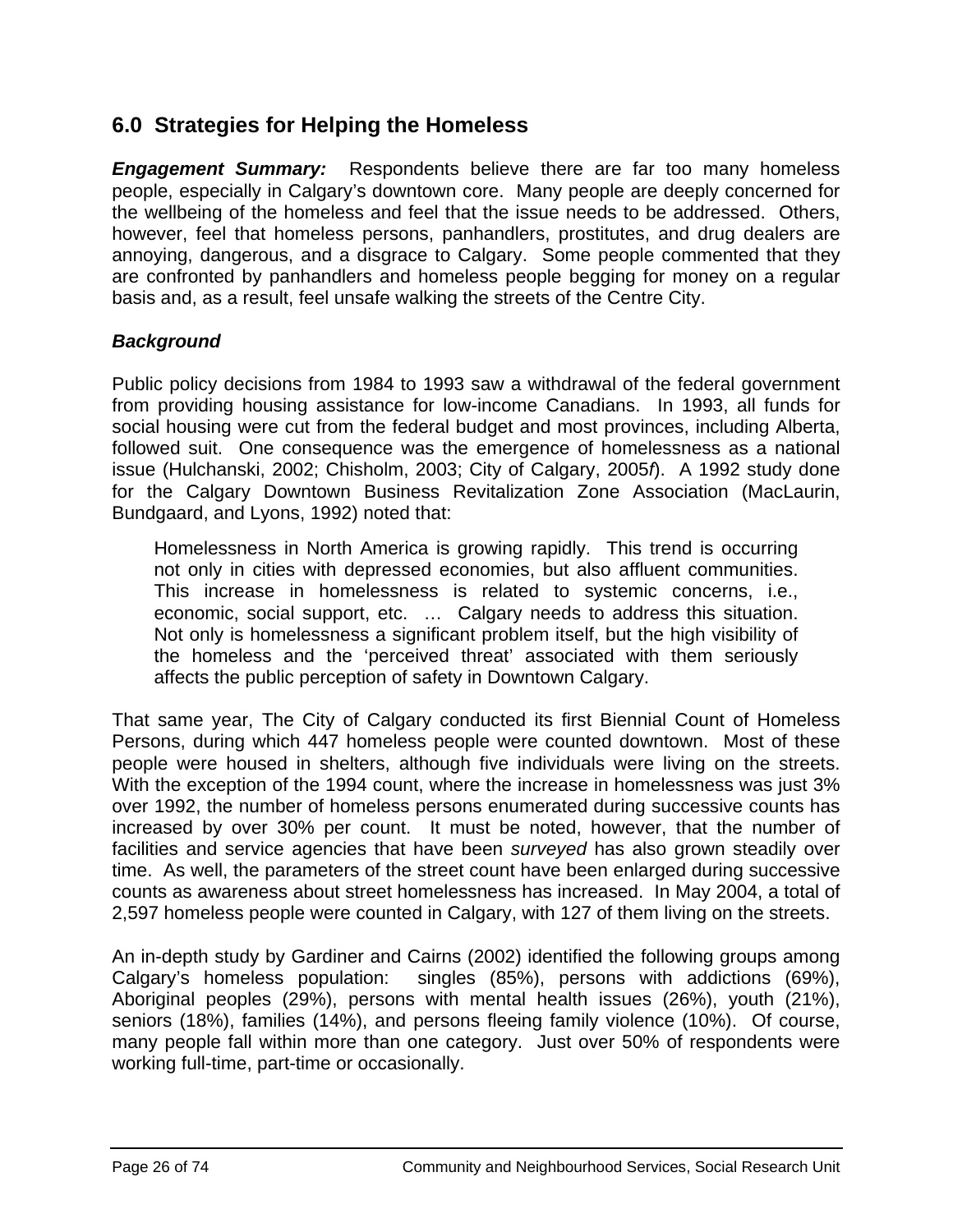Participants in the 2002 study identified a range of reasons for being homeless. Among adults, the primary reasons were lack of work or job loss; domestic difficulties; eviction or insufficient funds for rent; poor physical health (including addictions); lack of social service benefits (usually related to the inability to find supported housing for addictions, mental illness, and/or disability); and, for women, running from an abusive relationship. Among youth, the primary reasons cited for homelessness included the inability to access provincial income support, housing, or other financial supports due to age; termination of Child Welfare status; and the perception that professionals did not understand their needs or could not help them.

For young children, there are two primary paths to homelessness (Bartlett, Cooper, and Hoffart, 2002). First, some children are born to women who are already homeless, and spend their early years drifting between homelessness and marginal housing situations. American research suggests that homeless girls and women who have a history of involvement in child welfare and foster care are the most likely to have babies and the most likely to lose them to child welfare. Second, lower income families, primarily those headed by single mothers, are unable to access affordable accommodation and end up living in substandard dwellings that may be unsafe for infants and children.

The majority of parents who move from marginal housing to homelessness experienced family and residential instability when they were children. Most did not complete high school, most are unemployed, and many became pregnant in their teens. Many also exhibit a range of personal problems, including addictions and emotional instability (Bartlett, Cooper, and Hoffart, 2002).

All homeless people have two things in common: the absence of safe, affordable housing and the experience of poverty. This clearly speaks to the need to address the root causes of homelessness in a comprehensive way.

#### **2004 Count of Homeless Persons**

In May 2004, 2,597 homeless people were counted in Calgary, a 49% increase from 2002. This figure partially reflects the inclusion of 29 facilities not surveyed in 2002 (without which, the number of homeless persons would still have increased, but only by 23%). Of the homeless persons enumerated in 2004, 23% were female and 77% were male; 76% were Caucasian, 15% were Aboriginal, and 8% were members of visible minority groups.

Those counted ranged in age from infants to seniors, although 80% were between 25 and 64 years of age. A total of 5% were aged 12 years or less, 3% were aged 13 to 17 years, 9% were aged 18 to 24 years, and 2% were aged 65 or older. A total of 104 homeless families, defined for the study as "a couple, a couple with one or more children, or a lone adult with one or more children" are included in these figures. Fully 95% of homeless families and 94% of homeless individuals enumerated were staying in facilities on the night of the 2004 count.

Source: City of Calgary (2004*a*).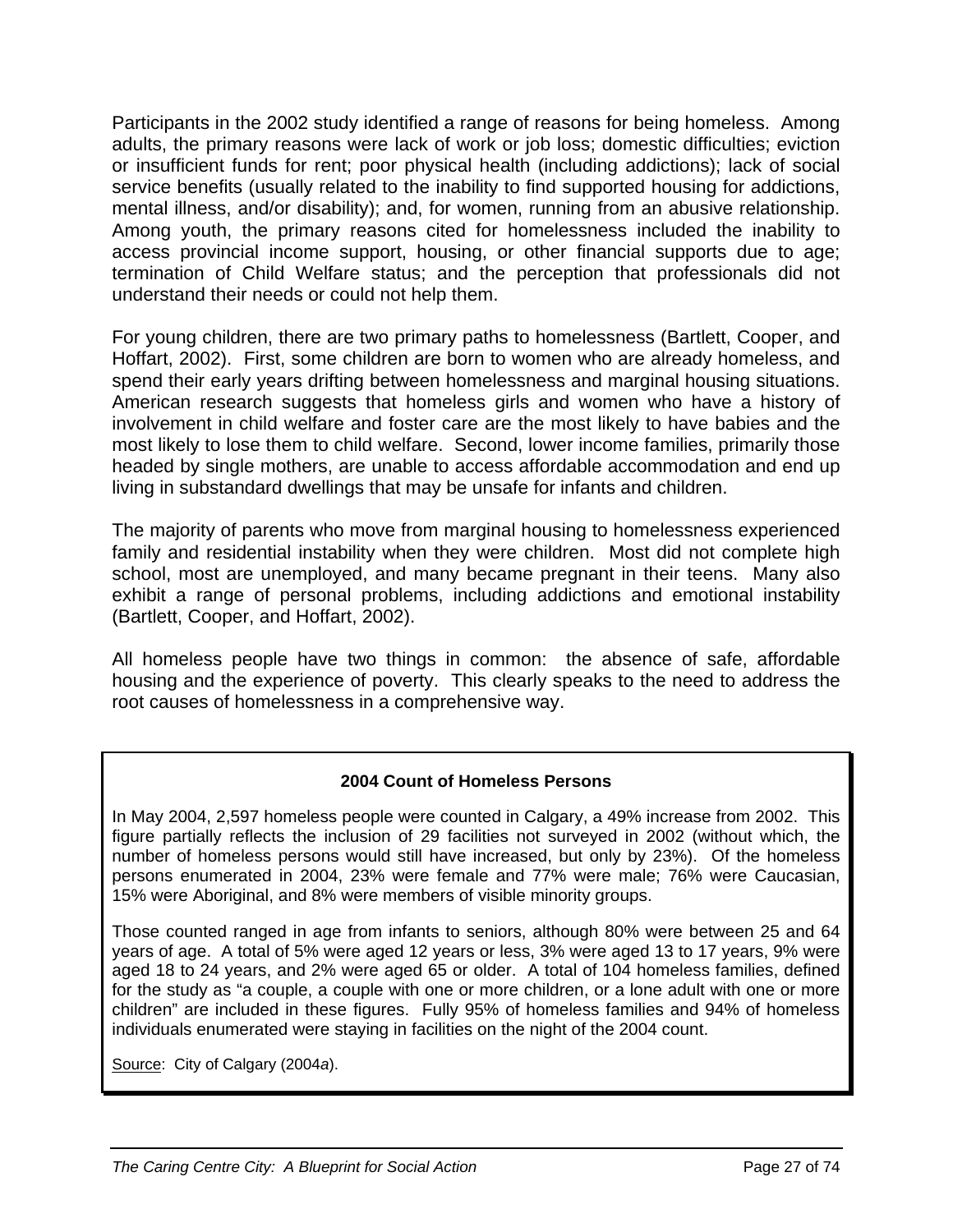The first community forum to discuss possible solutions to homelessness in Calgary took place in 1996. The Calgary Homeless Foundation was established in 1998 to bring the public, private and voluntary sectors together to overcome homelessness. Federal funding began in 1999 with the National Homelessness Initiative and was augmented in 2002 with the Canada-Alberta Affordable Housing Partnerships Initiative. In the past decade, additional emergency and transitional shelter facilities have been opened in Calgary and several hundred non-market (subsidized) housing units have been built.

Community efforts have largely focused on the care of the homeless, for which Calgary has been lauded by the International Downtown Association (2003). The City of Calgary's mandate involves homelessness prevention programs provided through Family and Community Support Services and the direct development of affordable housing as a key element in both the prevention and 'cure' of homelessness.

At present, Calgary's system of emergency and transitional housing is ill-equipped to accommodate specific sub-groups within the homeless population, including youth under the age of 18; families; women with or without children who are fleeing violence; people leaving addictions treatment; and people with mental health issues or cognitive or physical disabilities (Calgary Homeless Foundation, 2003). The Calgary Foundation has now estimated that 70% of Calgary's homeless population is struggling with mental illness (Stastny, 2005). Lack of treatment capacity for addictions and mental illness, and lack of longer-term transitional housing with appropriate supports are key issues.

Homelessness is especially evident in the easternmost part of the Centre City. This is partly because four large homeless shelters are located in the area, as are a number of additional support services for homeless individuals and families. There is a significant amount of daily pedestrian traffic between the shelters and services, which means that homeless people are very noticeable in the area. Current and future residential development in the eastern portions of the Centre City, along with the expansion of Stampede Park, may contribute to the displacement of other low-income Calgarians who are currently housed in low-cost market rental units within these neighbourhoods.

Homelessness raises many issues about the support of citizens. Canada is a liberal democracy in which citizens' well-being  $-$  or the 'welfare mix'  $-$  is often described as arising from four points on a diamond: *markets*, *states*, *families* and *communities*. In simple terms, *labour markets* contribute to citizens' well-being by providing employment. *Governments* provide programs, services, and enabling legislation. *Families* provide intergenerational income transfers and care. *Communities*, through volunteers and non-market exchanges, provide services and programs such as child care, food banks, shelter, and recreation and leisure activities, which are supported by the United Way and other social service agencies in the voluntary sector, including service clubs and faith-based organizations.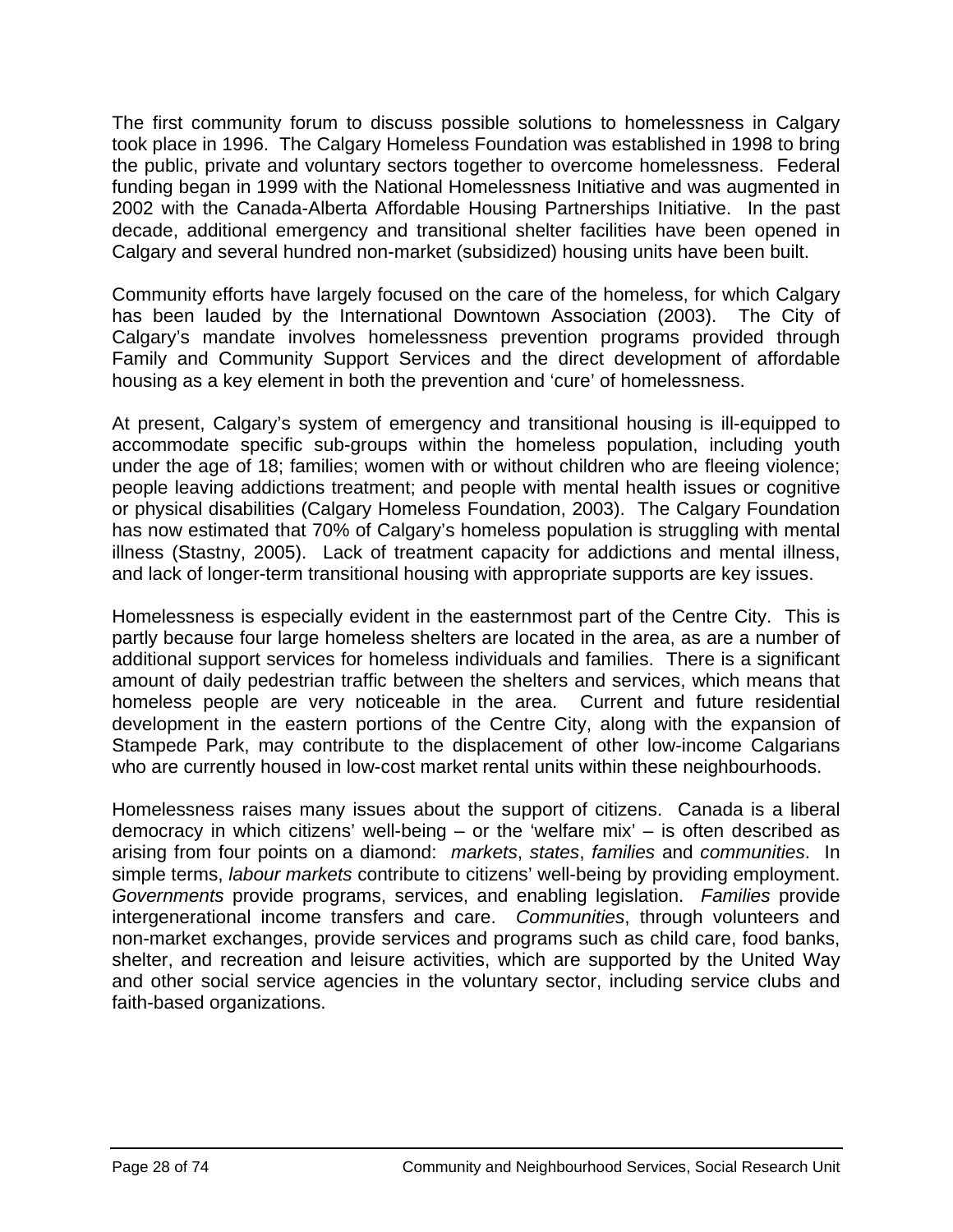A new conceptualization of the welfare mix may be needed due to a larger societal shift towards an individual rights perspective. This requires a clarification of roles and responsibilities for the individual and the family, and changes the shape of the diamond. Here, we introduce the notion of a 'welfare nest' in which the *individual* is encouraged to achieve their highest potential, cushioned by the *family*, which in turn is supported by business and thus the *labour market* within the *community*, all of which are enveloped by the *state* through public institutions, legislation and policy, and embraced by civil society as a whole.

This construct has important implications for the way in which we respond to complex social issues such as homelessness. It moves us away from assigning unitary responsibility for meeting particular human needs and towards a more holistic view of collaboratively supporting and advancing human development and individual well-being. Apart from any legal arguments that advocate individual rights, this approach is supported by vast amounts of evidence-based research from across disciplines, which concludes that the long-term societal costs of poverty and marginalization far outweigh the investment needed to focus on prevention and early intervention.

# *Principles*

- Everyone deserves to be housed. When individuals are unable to secure shelter for themselves and when their families cannot assist them (a growing reality in a highly mobile society), it is up to the other layers of the 'welfare nest' to assure their wellbeing. The question becomes how can the labour market, the community, and the state work together to ensure that people who were once housed are again able to secure and maintain shelter.
- The homeless are equal members of our community and deserve to be treated with dignity and respect. Homelessness can be tackled in all its complexity by targeting various populations, each with different needs. This ranges from those who need a simple financial boost to help them secure market accommodation to those with intractable mental or physical disabilities who need permanent housing that provides appropriate supported care, from those who require culturally appropriate services to those who are challenged with the 'dual diagnosis' of mental illness and addictions.
- An immediate focus should be on breaking the intergenerational cycle of family and housing instability, often associated with adult homelessness, by making concerted efforts to target interventions towards families with children who are homeless or at risk of becoming so, and to youngsters at risk of child welfare involvement.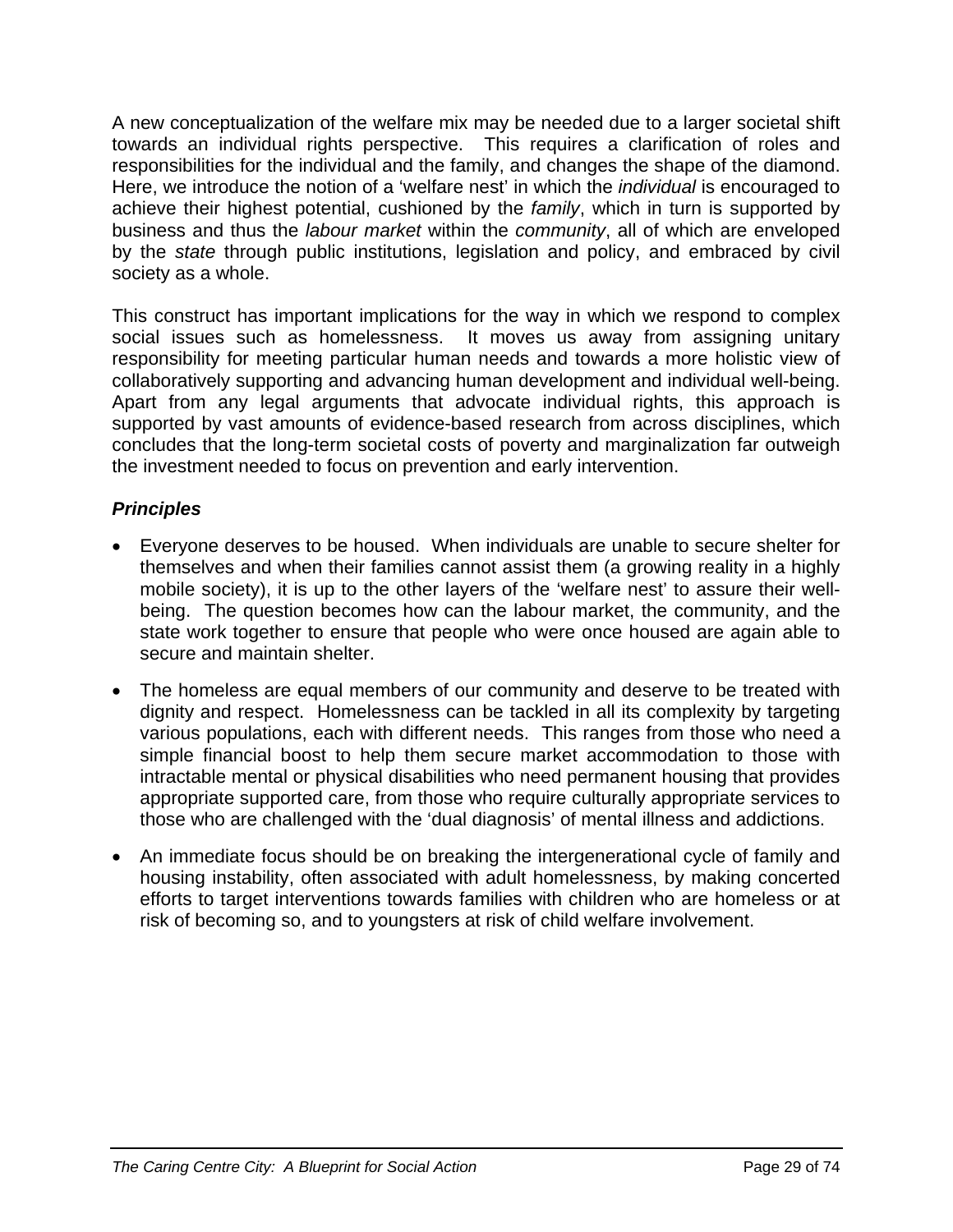## **A Home for All**

The growing gap between the rich and poor Canadians has increasingly manifested itself in the housing system. There is a great deal of *social need* for housing, but the households in need lack the money to generate effective *market demand*. Public policy decisions since the mid-1980s have exacerbated the problem and have failed to respond to several harmful trends.

The most extreme manifestation of the housing and income inequity problem in Canada is homelessness. Homelessness is not *only* a housing problem, but it is *always* a housing problem. The central observation about the diverse group of Canadians known as 'the homeless' is that they are people who once had housing but are now unhoused. Canada's housing system once had room for virtually everyone; now it does not.

Source: Hulchanski (2002).

# *Actions*

Many of the actions for helping the homeless suggested by the public and stakeholders consulted during the Centre City Plan development process could be characterized as 'more of the same.' Recommendations include introducing more social programs to help homeless people become self-reliant; suggesting The City work with the Province to develop resources to assist people with mental health and addiction issues, perhaps by using mobile resources to maximize effectiveness and cost-efficiency; providing homeless people with places to go and things to do during the days, along with shelter at night; dispersing social services for the homeless throughout Calgary to minimize the concentration of homeless persons in the Centre City; and developing more non-market (subsidized) housing in the Centre City. While all of these actions have merit, a bolder approach would be to stop *managing* homelessness and start *eradicating* it. This shift is taking place in many cities in the United States and Canada, and is also a direction that is endorsed by *imagineCALGARY* in its long-term vision for Calgary.

 $\triangleright$  Based on emerging best practices, The City of Calgary should mobilize community partners to plan for the development of a comprehensive 10-year plan to eradicate homelessness. Key stakeholders in the community who can influence policies and processes that contribute to the circumstances that result in homelessness will be leaders of the plan, and partnerships with other orders of government are essential. This will mark the beginning of a dramatic shift away from our current approach to addressing homelessness, which is based on providing temporary or transitional shelter, to a comprehensive approach to ending homelessness. This new approach combines prevention strategies with rapid re-housing and the wraparound services and supports that are needed to ensure this diverse population is moved towards personal self-sufficiency and housing stability. It requires the engagement of local businesses to assist with microeconomic development activities to combat lowincome, and needs a clear communications protocol for publicizing the facts about homelessness and seeking support from all layers of the welfare nest.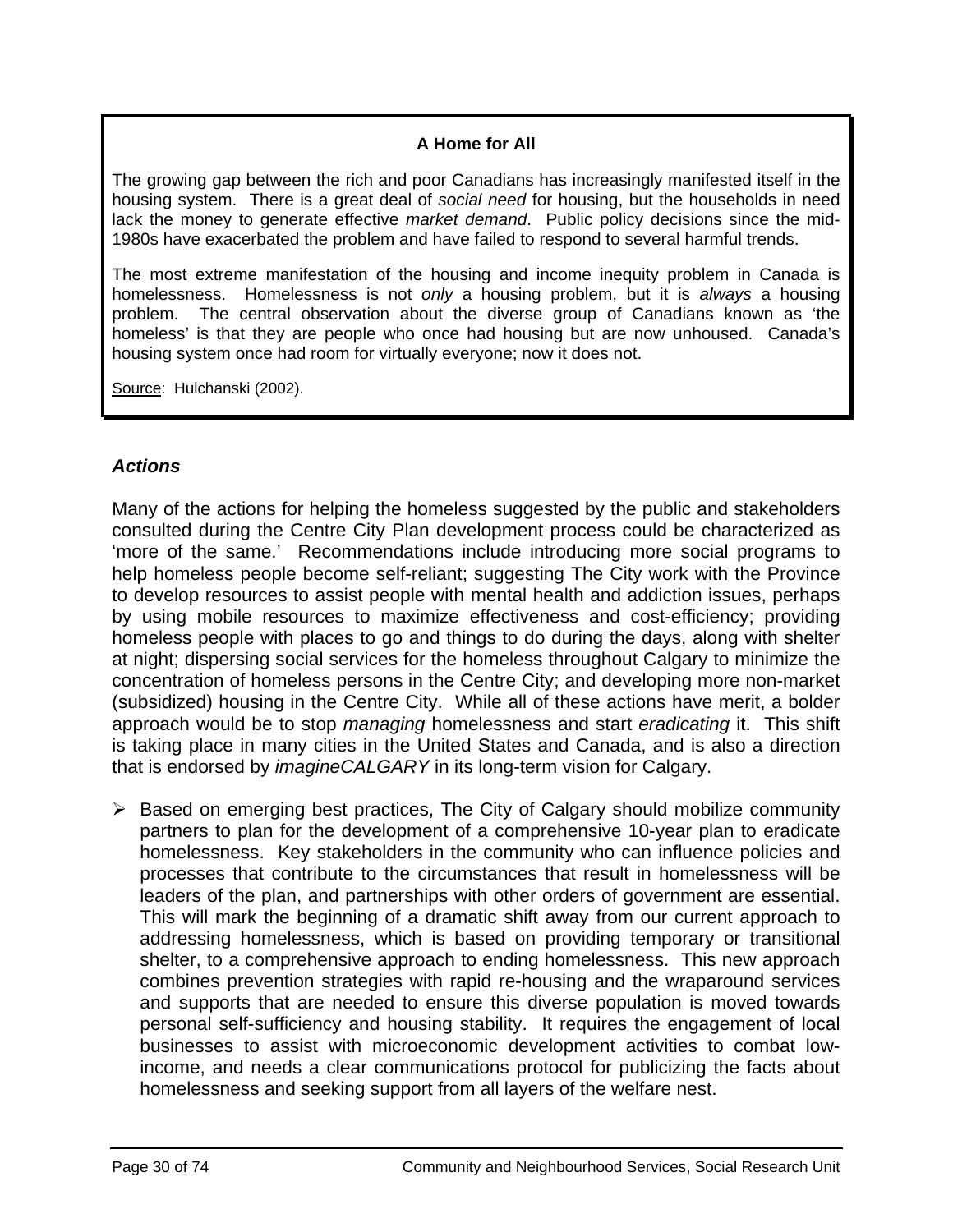- $\triangleright$  The 10-year plan to end homelessness in Calgary will focus on outcomes that will eventually end homelessness. It will likely include strategies to collect and use appropriate data; prevent homelessness; quickly re-house homeless individuals and families, and provide them with necessary supports; and build a housing, income and services infrastructure with increased participation from sectors and systems not presently involved in managing homelessness to a great extent. It may also include a 'housing first' approach to move people quickly into shelter (which, when piloted in Toronto, proved more cost-effective than supporting additional shelter beds). New or additional programming and funding may be required.
- $\triangleright$  More immediately, The City of Calgary should focus its efforts on the populations most at risk of suffering long-term effects of homelessness, that is, families with children who are homeless or at risk of becoming homeless, as well as children and youth who are at risk of becoming homeless later in life due to childhood housing instability; family instability; low educational attainment; and interaction with the child welfare, foster care, or youth probation systems.
- ¾ Community and Neighbourhood Services should encourage collaborative responses to address the increasing number of homeless youth (under age 18) who are regularly using adult shelters for homeless persons, and work with various City departments and community agencies and organizations to develop sustained economic opportunities for youth that are linked to social supports.
- $\triangleright$  A small number of individuals in the Centre City utilize a disproportionately large amount of the resources offered by shelters, emergency services, and hospitals. They are known to move frequently between various social agencies, often after being responded to by Emergency Medical Services or the Calgary Police Service. These Calgarians often struggle with severe addictions, mental health concerns, or both. A multi-agency case management system should be created to identify, support, and monitor this population to ensure they receive appropriate services. This approach would also provide service efficiencies for all involved agencies, emergency services, and medical facilities.

#### **The Power of Space**

The power of space … is the basis of the desire of any group of human beings to have a place of their own, a place which gives them reality, presence, power of living, which feeds them body and soul.

Source: Tillich (1959).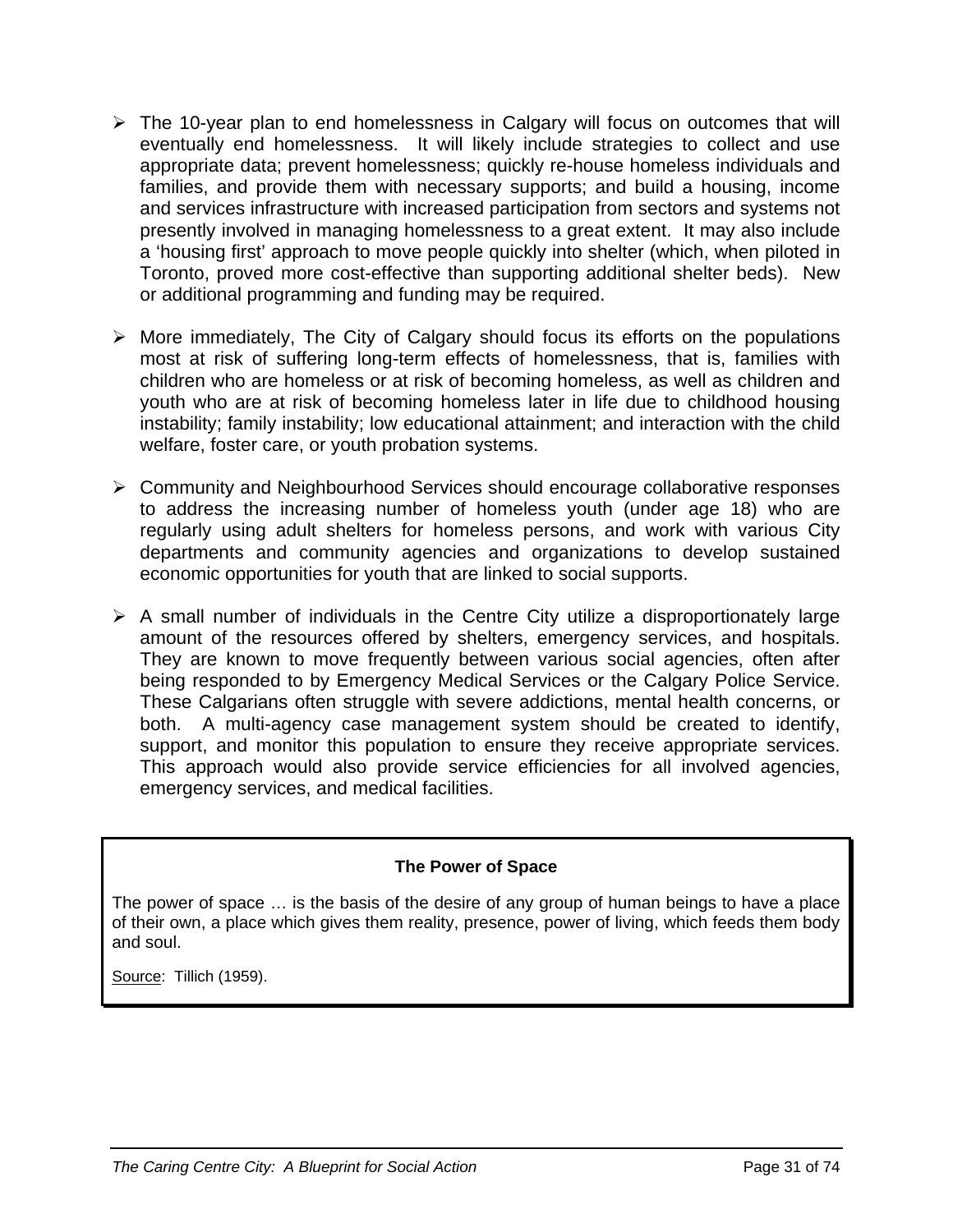# **7.0 Strategies for Increasing Affordable Housing and Residential Density**

*Engagement Summary:* The lack of affordable housing in the Centre City – and the lack of available residential housing in general – is a major barrier to increasing the use of downtown services. Lack of housing and of affordable housing is also seen to stunt the growth of vibrant and diverse neighbourhoods in the Centre City. Most respondents therefore believe that, at present, the Centre City is a place for working, not for living.

# *Background*

The links between affordable housing and positive non-shelter outcomes have been clearly demonstrated. By providing affordable housing, outcomes are improved for physical and mental health; education status; labour market outcomes; crime; community participation and social cohesion; income/wealth distribution and poverty reduction; and locational advantage<sup>[1](#page-31-0)</sup> (Bridge, et al., 2003). The effects on children are especially profound. The provision of "safe, stable and secure housing is vital to all aspects of children's health and development. … The quality, cost, tenure, and stability of housing, along with the neighbourhoods and communities in which children reside, all play a role in the achievement of desired outcomes in the areas of health, safety, education, and social engagement" (Cooper, 2001).

For Council, affordable housing "adequately suits the needs of low- and moderateincome households at costs below those generally found in the Calgary market. It may take a number of forms that exist along a continuum – from emergency shelters, to transitional housing, to non-market rental (also known as social or subsidized housing), to formal and informal rental, and ending with affordable home ownership. Affordable housing projects are targeted to households with 65% or less of the area median income," meaning households with a gross annual income of \$37,621 or less (City of Calgary, 2002). A total of 34% of all renter households in Calgary have low income (less than \$38,000 per year) and spend more than they can afford on shelter, meaning more than 30% of gross household income, which is a national standard set by Canada Mortgage and Housing Corporation (CMHC, 1991).

An individual working 40 hours per week for 52 weeks per year at Alberta's minimum wage of \$7.00 per hour can afford a monthly rent of \$307 (30% of gross monthly income), well below the average cost of market rental housing in Calgary. In 2005, monthly rent for apartments averaged \$524 for a bachelor, \$666 for a one-bedroom, \$809 for a two-bedroom, and \$776 for a unit with three or more bedrooms (City of Calgary, 2006*b*; CMHC, 2005). With rental accommodation in short supply and rental costs so high, there is an acute need for more subsidized housing. The City of Calgary and a range of other partners are working to secure the land needed to develop additional units of non-market (subsidized) housing in Calgary. Several new affordable housing projects have increased Calgary's stock of non-market housing units in recent years but most of these are located outside of the Centre City.

<span id="page-31-0"></span>As explained by Greive, et al. (2002: 1), "at its most basic, the concept of locational advantage and disadvantage considers housing in terms of its access to physical and social amenities."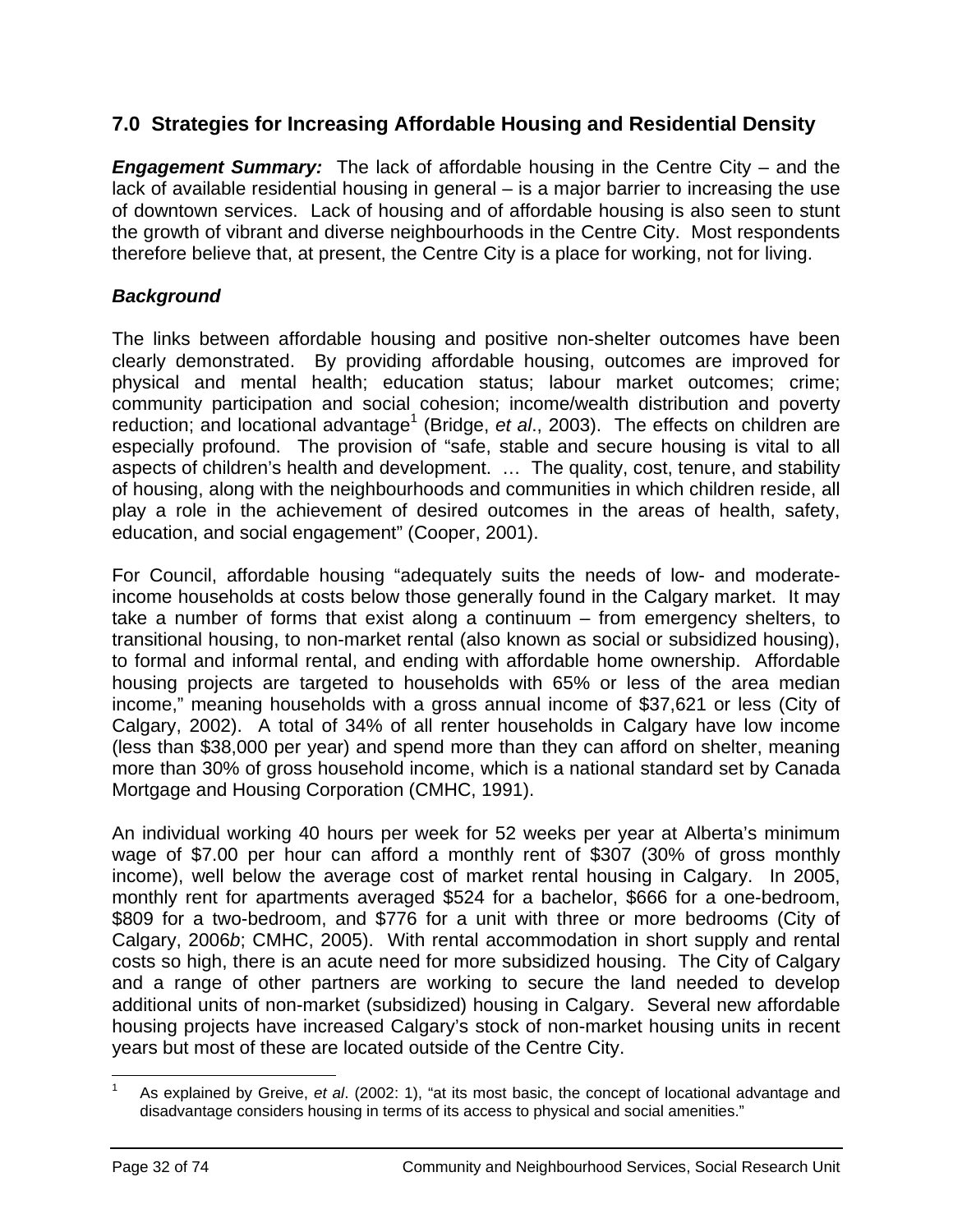A 2004 market study by Coriolis Consulting found that over the past decade, population growth in downtown Calgary has been almost exclusively among single people (40%) and couples (60%), who are aged 40 to 54 years (80%) or 75 years and older (20%), and who reside primarily in upper-end purchase or rental units in Eau Claire and the Downtown West End. The study observes that current conditions in most of downtown Calgary are ill-suited to families with children. Deterrents include high land values; the absence of schools, sports fields, and playgrounds; a lack of high quality and attractive pedestrian areas; the absence of street level row housing or townhouses and full-size grocery stores; the central location of shops and services; and parks and trails that are more appealing to singles, couples and older age groups. In contrast, the presence of schools, some multifamily and street level housing, grocery stores, and other amenities makes the Beltline more attractive than Downtown as a place for families with children.

Although figures specific to Centre City communities are not available, we know that among low-income renter households in Calgary as a whole, those with the greatest need for affordable housing are *single individuals living alone* (50%) and *lone-parent families with children* (15%). Many single individuals who live alone are seniors, and many of them have low-income. Given the projected increases for the number of seniors in Calgary over the next two decades, their need for affordable housing will intensify over time. The need for affordable housing among low-income persons with disabilities, which is already at 50% for single individuals living alone, will also grow as the population ages. One of the top concerns that community workers hear from seniors is related to affordable housing. Many seniors want to stay in the communities where they currently reside but sometimes are forced to move to other areas of the city to access housing that is affordable or better meets their changing needs.

Fully 97% of all housing stock in the Centre City consists of *apartments* (versus 24% for Calgary as a whole), and 81% of housing in the Centre City consists of *rental units* (versus 31% in all of Calgary). Other than in Eau Claire, rents in the Centre City, particularly in Chinatown and the Downtown East Village, are lower than average market rents in Calgary. Despite this, about half of all renters in Chinatown and the Downtown West End are spending more than the affordable limit of 30% of gross household income on rent. This is not surprising since 32% of Centre City residents live in low-income households (versus 15% of all Calgarians). The largest *number* of people in the Centre City who are spending more than 30% of their income on rent live in either the west end of the Beltline (formerly known as Connaught) or the Downtown Commercial Core. The housing situation for some residents of the Beltline will worsen as older boarding houses are removed in favour of new developments and Stampede expansion, and as existing rental units are converted into condominiums.

# *Principles*

• Housing is a critical component of social infrastructure supporting the development of human capital. A mix of rental and owned, low-cost and high-end housing is vital to neighbourhood development, social sustainability, and social inclusion. Thus, increasing residential development in the Centre City should be the primary focus of community renewal in the short and mid terms.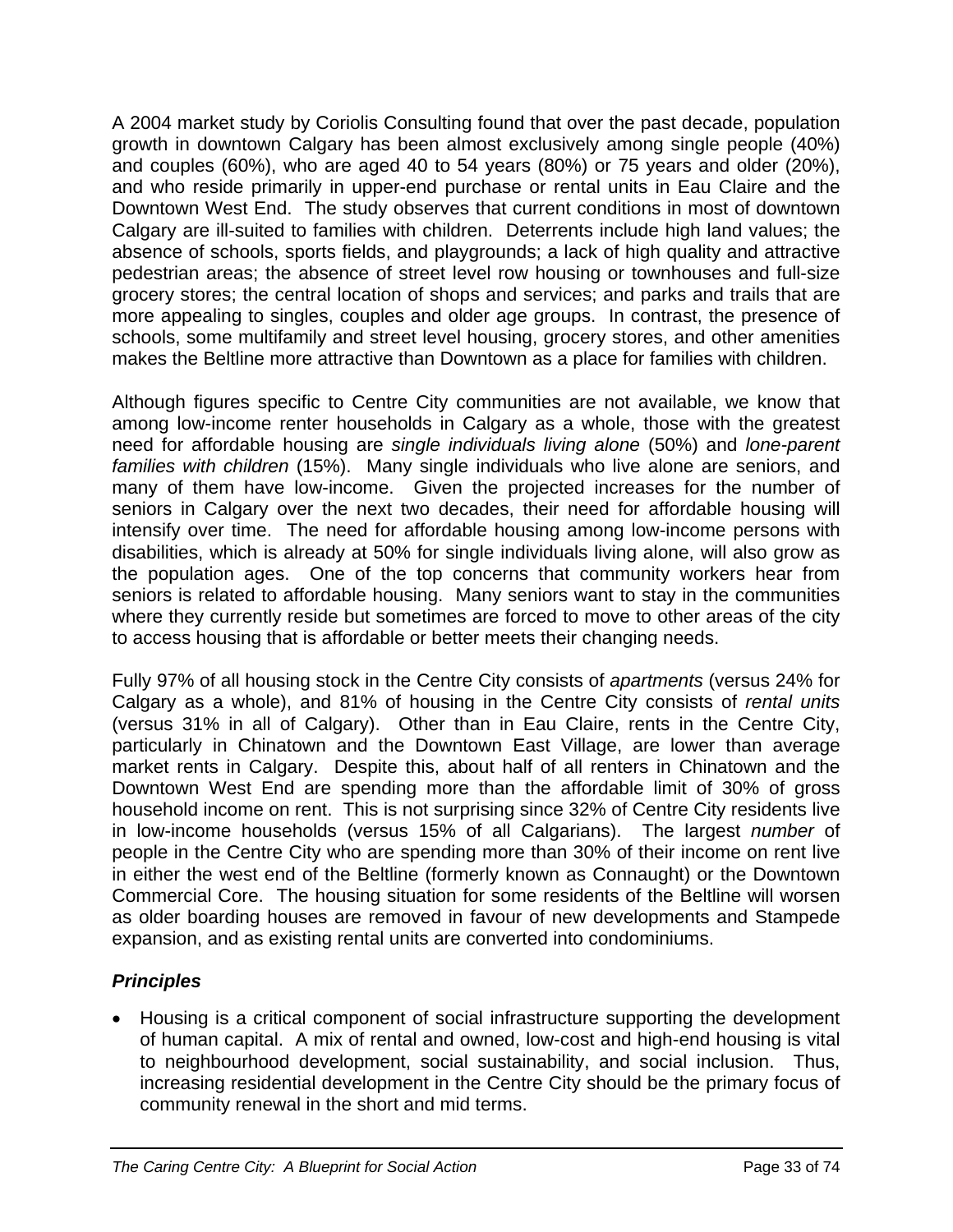- With only 3% of Calgary's current population, increasing residential density in the Centre City is essential, and providing various forms of multifamily housing is a desirable means to achieve that end. Housing must be available in the Centre City to accommodate population diversity in all its dimensions including household type and size, socioeconomic status, and tenure preference.
- Given that the Centre City is currently home to a high proportion of rental units, future development should seek to at least preserve and ideally increase that type of housing stock. In addition, non-market (subsidized) housing for individuals, families with children, and seniors should be fully integrated into all Centre City communities.
- The residential qualities in the Centre City must be maintained and enhanced as one way of mitigating possible negative effects stemming from the abundance of nonresidential developments in the area.

#### **Housing and Social Segregation**

Housing markets largely determine where households are located in relation to other socioeconomic groups, social networks, and community resources, and this spatial sorting by income will be greatest when the housing system is most market-driven, and when the distribution of income and wealth is most unequal. At the extreme, sorting can become segregation and isolation from the mainstream in ghettos for the very poor on the one hand, and secession of the affluent from the social mainstream on the other.

Source: Jackson (2004).

# *Actions*

A variety of actions by The City of Calgary and other stakeholders are needed to increase overall residential density in the Centre City, preserve or replace existing market rental housing stock, and provide more non-market (subsidized) housing. Many of these action strategies are echoed by *imagineCALGARY* as directions to take for the long-term benefit of the city as a whole.

- $\triangleright$  New housing in the Centre City must be suitable for single individuals, couples, families with children, seniors, persons with disabilities, and ethno-cultural groups whose kinship patterns are reflected in larger than average and/or multigenerational families. A 'big picture' perspective is needed to ensure that the Centre City as a whole develops sufficient housing to meet the needs of all of these populations.
- $\triangleright$  Housing options must be available for renters as well as owners across a full range of price points to maximize social inclusion and ensure the Centre City can compete with the suburbs as an area that welcomes middle-income households.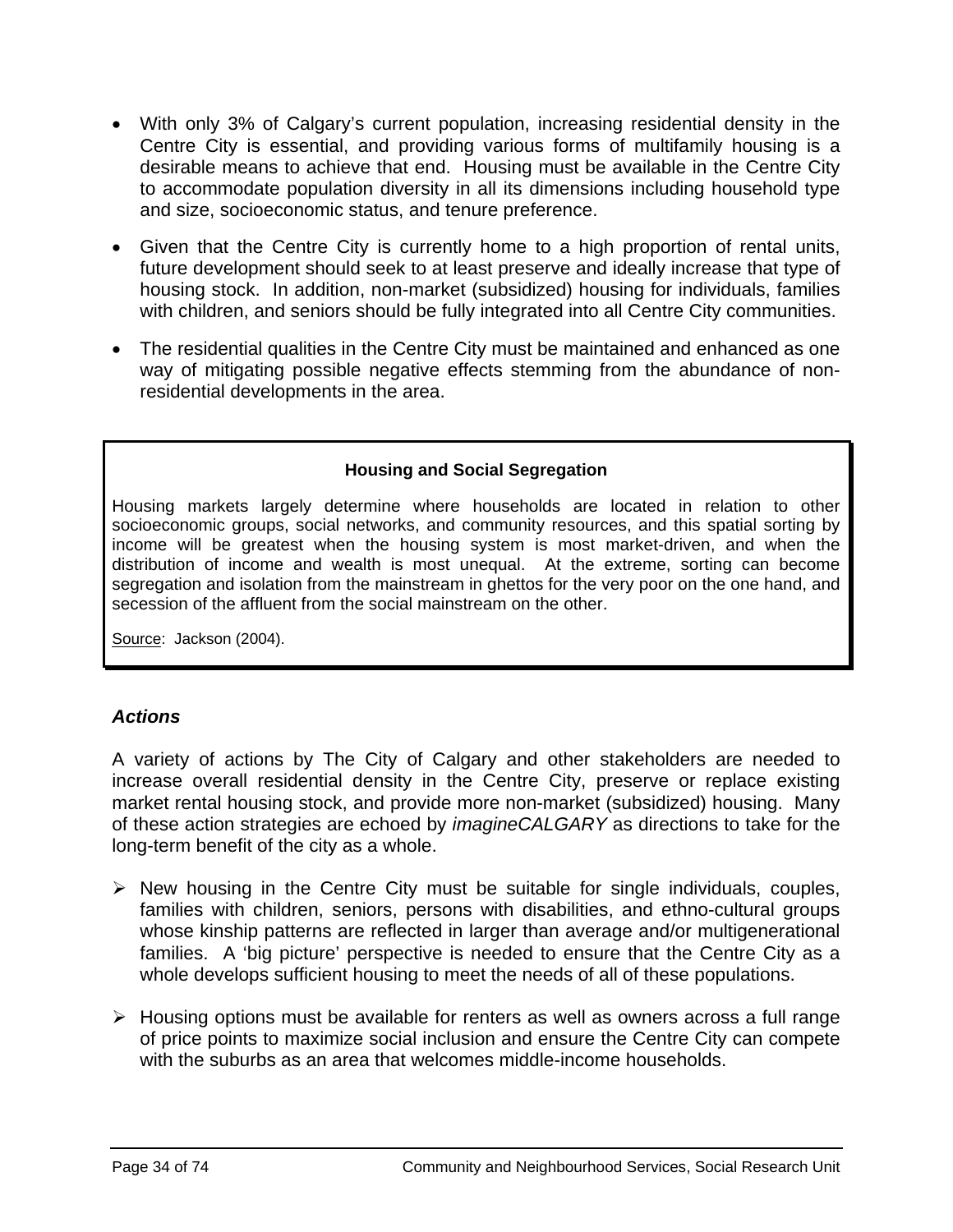- $\triangleright$  To increase overall residential density and accommodate a diversity of residents in the Centre City, The City should encourage the development of a wide variety of housing types and building forms including, for example, adaptive re-use projects; apartments ranging in size from very small studios to large multi-bedroom units; town homes; housing cooperatives; live-work units; full-scale mixed use commercialresidential developments; hostels; and single-room occupancy dwellings such as boarding houses, special care facilities, and lodging houses.
- $\triangleright$  The City should examine the reduction or elimination of the current land use bylaw parking requirements for low-income and non-market (subsidized) housing (both ownership and rental) to improve the affordability of this type of housing.
- ¾ Low-income and non-market (subsidized) housing should be located on or near a transit route. Mandatory bicycle storage should be required for all facilities providing this type of housing.
- $\triangleright$  The preservation of rental stock is essential to the well-being of both the Centre City and Calgary as a whole. The City should adopt a 'no net loss' policy to ensure that rental units approved for demolition or conversion to condominiums are replaced and, where possible, increased in number. Further study may be required to determine if a fixed percentage of housing units in the Centre City should be maintained as rental units.
- $\triangleright$  Where current legislation restricts The City of Calgary's ability to regulate tenure, occupancy, or housing prices, efforts must be made to gain that control and its associated resources. The City is encouraged to advocate with the provincial and federal governments for flexible regulations and programs, along with additional sustained funding for affordable housing. This could, for example, further enable the use of rent or income supplements; the conversion of existing buildings to mixed model developments; the capital construction of new non-market housing units; the development of secondary suites; and a range of other options that would maximize the amount of affordable market and non-market (subsidized) housing that could be provided in Calgary.
- $\triangleright$  Given the high proportion of low-income residents currently living in and traditionally immigrating into most Centre City communities, there is a critical need for additional non-market (subsidized) housing in the Centre City, preferably within mixed-income developments to maximize social inclusion. The City should facilitate the retention and provision of non-market (subsidized) housing in the Centre City by supporting appropriate relaxations to bylaw regulations on a site-specific basis, where it is demonstrated that the development is secured for use by low-income households through a long-term housing agreement.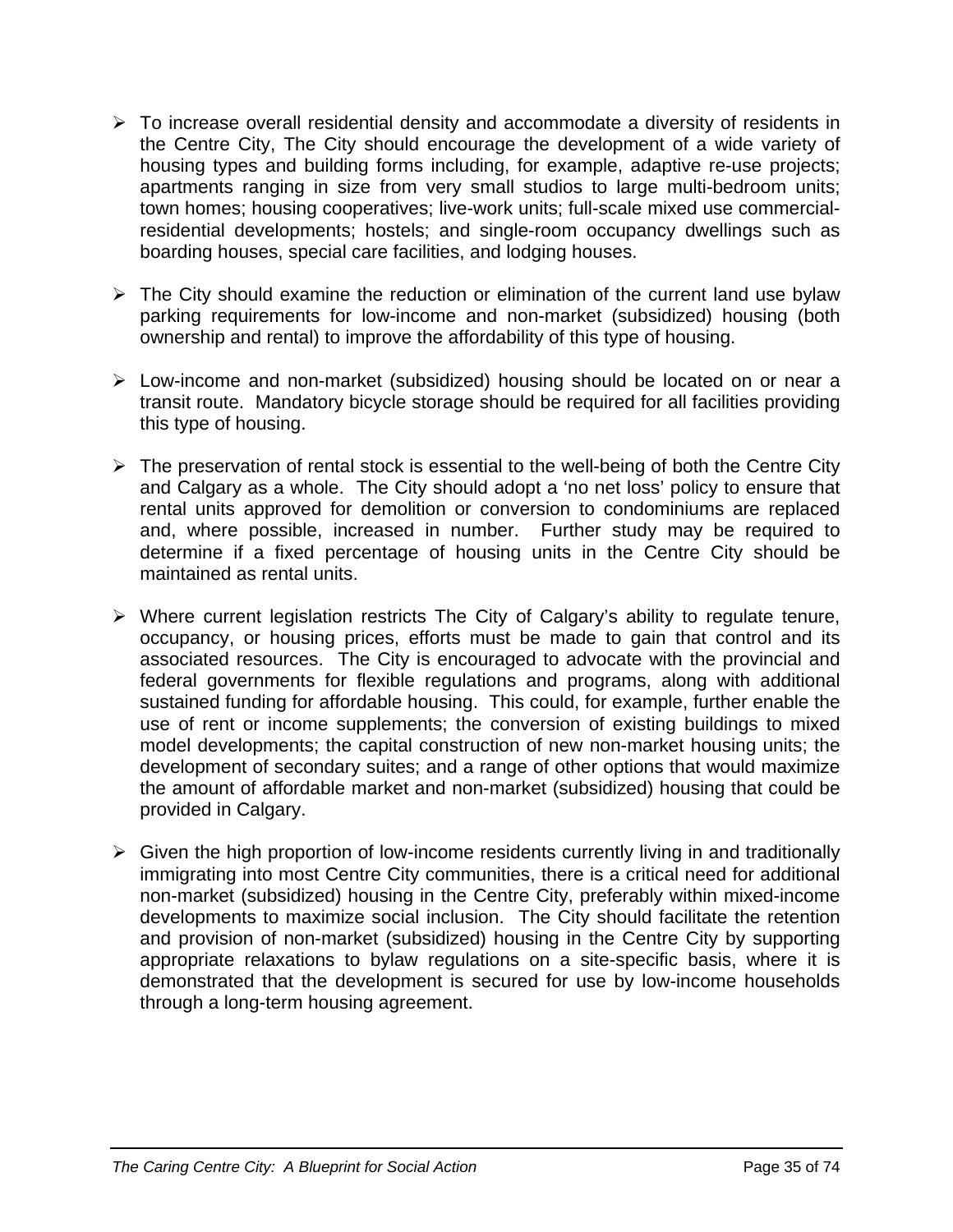- $\triangleright$  The City of Calgary should ensure that municipal barriers to the voluntary provision of non-market (subsidized) housing are removed, and support the Calgary Homeless Foundation in its efforts to encourage property developers to voluntarily provide affordable housing units within other residential developments in the Centre City and surrounding communities.
- $\triangleright$  Corporate Properties and Buildings, as part of its short-term sustainable resource management plan, should identify specific buildings that are suitable for conversion to non-market (subsidized) housing and earmark parcels of land in the Centre City for the development of non-market housing, preferably as part of mixed-income developments to maximize social inclusion.
- $\triangleright$  The Community Action Committee addressing homelessness a multi-sectoral group that developed *The Calgary Community Plan 2004-2008: Building Paths Out of Homelessness* (Calgary Homeless Foundation, 2003) – should be encouraged to bring together developers and non-profit organizations and guide them in seeking federal and provincial funding for the development and operation of non-market (subsidized) housing in the Centre City and throughout Calgary.
- ¾ Corporate Properties and Buildings should work with the Community Action Committee addressing homelessness, the Calgary Community Land Trust, Habitat for Humanity, the United Way's Sustained Poverty Reduction Initiative, and other partners in the public, private and community sectors to develop new ways of providing affordable housing in Calgary and to pilot test innovative solutions in the Centre City.
- $\triangleright$  The Community Action Committee addressing homelessness, with its partners, should be encouraged to explore the possibility of identifying and endorsing the use of one or more affordable housing platforms such as the Grow Home model, $2$  which can be customized by developers for diverse populations.
- $\triangleright$  The City of Calgary should establish a timeline for requiring housing developments in the Centre City to meet sustainable building design standards that would qualify for Built Green, R-2000, or Leadership in Energy and Environmental Design (LEED) certification, and to use universal accessible design guidelines so as to be fully accessible to residents and visitors with mobility impairments and other activity limitations, parents using strollers, and so on. The design of housing and public spaces in the Centre City should also be culturally responsive. Such measures would support environmental sustainability and help to foster social interaction and a strong sense of community.

<span id="page-35-0"></span><sup>&</sup>lt;sup>2</sup> The Grow Home is an award winning design for low-cost sustainable housing developed in 1990 by Avi Friedman, a McGill University architecture professor. The Grow Home is a narrow, two-storey town home and its key design elements include energy efficiency, space efficiency, and flexibility of interior design. It can be easily modified to suit single people, couples, and couples with children, or can be designed as a multiplex for use by more than one family (McGill University, 2002).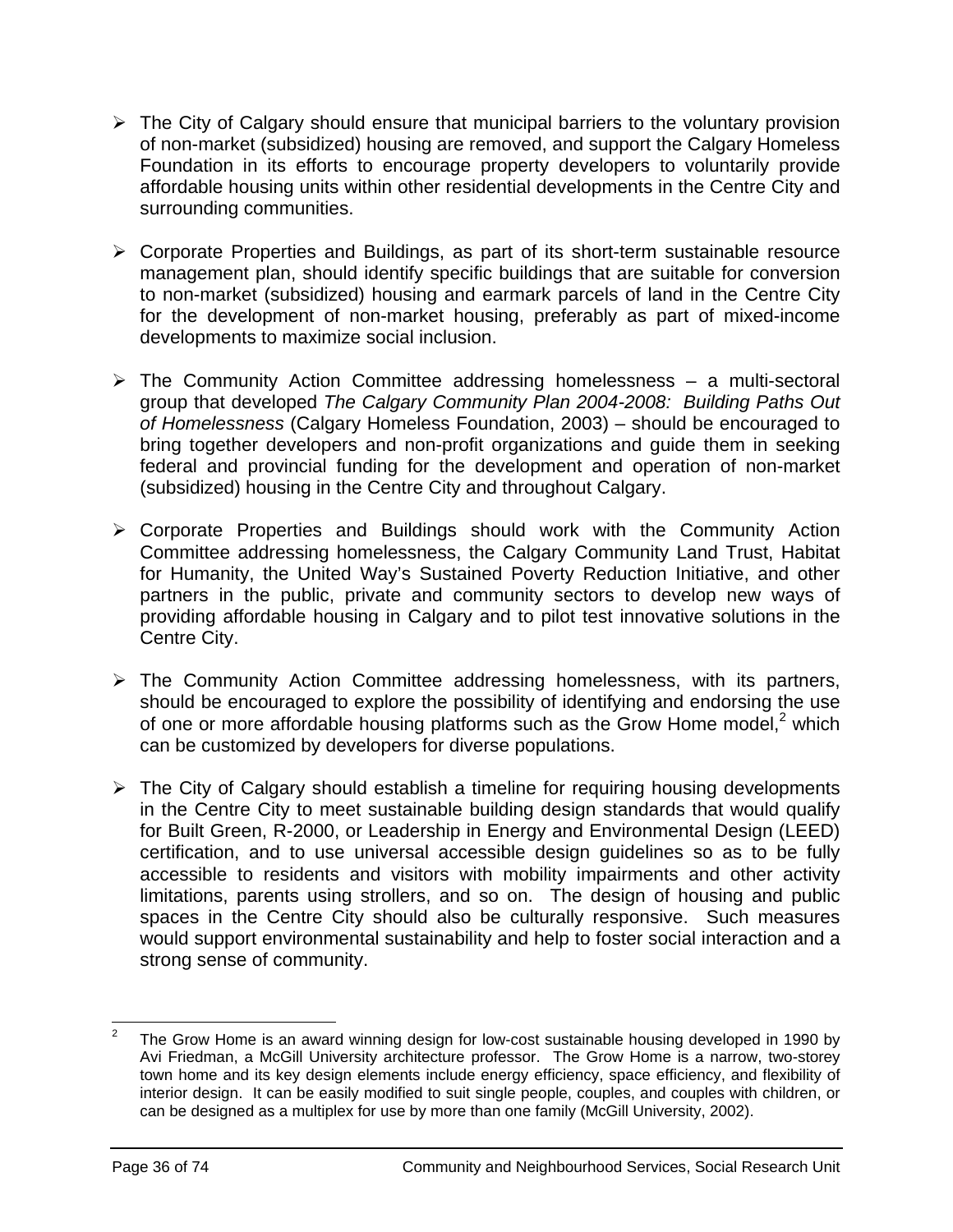- $\triangleright$  The City of Calgary should explore ways of revamping the municipal tax structure to ensure the Centre City can compete with the suburbs as an area that welcomes middle-income households by, for example, lowering residential property taxes in the Centre City, while imposing levies in new communities to cover the real costs of sprawling urban development.
- $\triangleright$  The City of Calgary should work with Calgary Economic Development to ensure that affordable rental housing is built to house workers in industries that are being drawn to Calgary. Models along the lines of those used in resort communities could be developed to package housing and industrial expansion to ensure that the required workforce will be able to secure affordable housing in the city. As part of this process, Corporate Properties and Buildings should work with the Calgary Homeless Foundation to promote the development of affordable rental housing where business nodes and industries are located.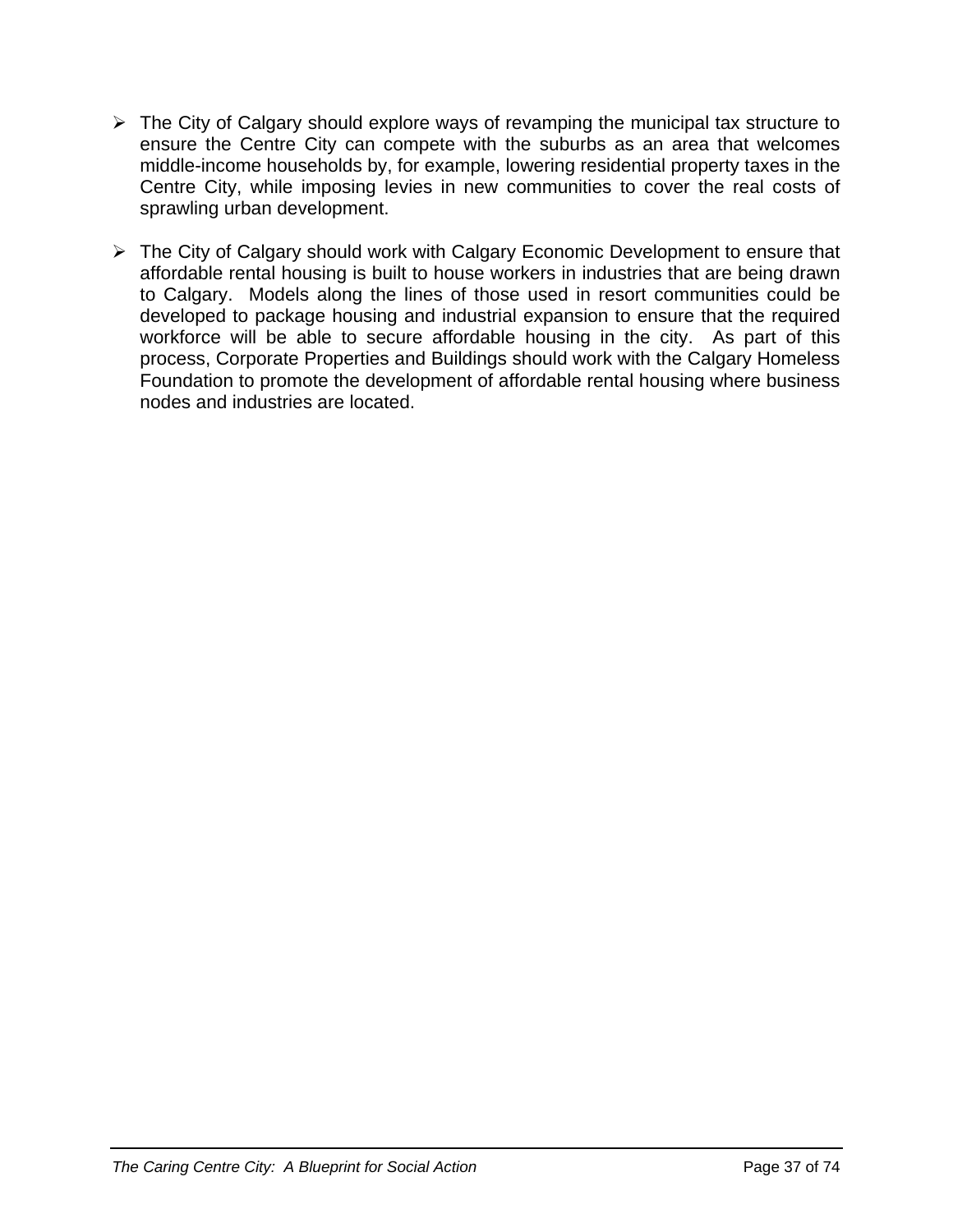# **8.0 Strategies for Fostering Social Inclusion**

*Engagement Summary:* While people appreciate the public parks and public spaces currently available in the Centre City – such as the Devonian Gardens, Eau Claire Market and Olympic Plaza – almost all respondents felt that the Centre City needs even more public spaces and events programming that encourages regular communication, public interaction, and builds a sense of community. Related to this issue is the view that the downtown currently feels cold, sterile and vacant and would attract more people if it was more aesthetically pleasing.

### *Background*

Social inclusion is defined as "the process by which efforts are made by a community to ensure that all people, regardless of their experiences and circumstances, achieve their potential in life" (City of Calgary, 2005*d*). In contrast, social exclusion is manifested by poverty, a low sense of community, lack of employment, low levels of education, and crime. It is fuelled by neighbourhood isolation and stigmatization; poor quality and lack of access to community resources and services; underdeveloped community capacity; and low personal and positive social capital (Cooper and Bartlett, 2005).

Although no studies have specifically measured social inclusion or exclusion in the Centre City, it may be inferred from other data on educational attainment, income, employment, and crime that the area is characterized by a degree of social exclusion. For instance, the proportion of the population with a university degree is higher in the Centre City than in Calgary overall, at 29% versus 23%. Only Chinatown and the Downtown East Village have proportionally fewer university graduates than the city average (at 21% and 10% respectively). At the other end of the spectrum, the percentage of the population in the Centre City with less than high school education is almost equal to the city average, at 19% versus 20%. However, Chinatown and the Downtown East Village have significantly higher percentages of persons with less than high school education (at 61% and 44% respectively), which adversely affects average income levels in these communities.

Poverty can be measured by the number of residents of private households (i.e., not those living in shelters) who live in low-income households, which is 32% in the Centre City versus 15% in Calgary overall. Similarly, while median household income for Calgary grew by 13% to \$57,879 between 1995 and 2000, Centre City communities experienced wide variation in the growth of median household income. Income growth ranged from only 5% in the Downtown East Village (from \$15,524 to \$16,334) to 83% in Eau Claire (from \$47,452 to \$80,210). Despite these increases, median household income for Centre City communities in 2000, with the exception of Eau Claire, was lower than for Calgary overall, ranging from \$9,915 less that the city median in the Downtown West End, to \$29,221 less in the Downtown Commercial Core and \$41,705 less in Chinatown.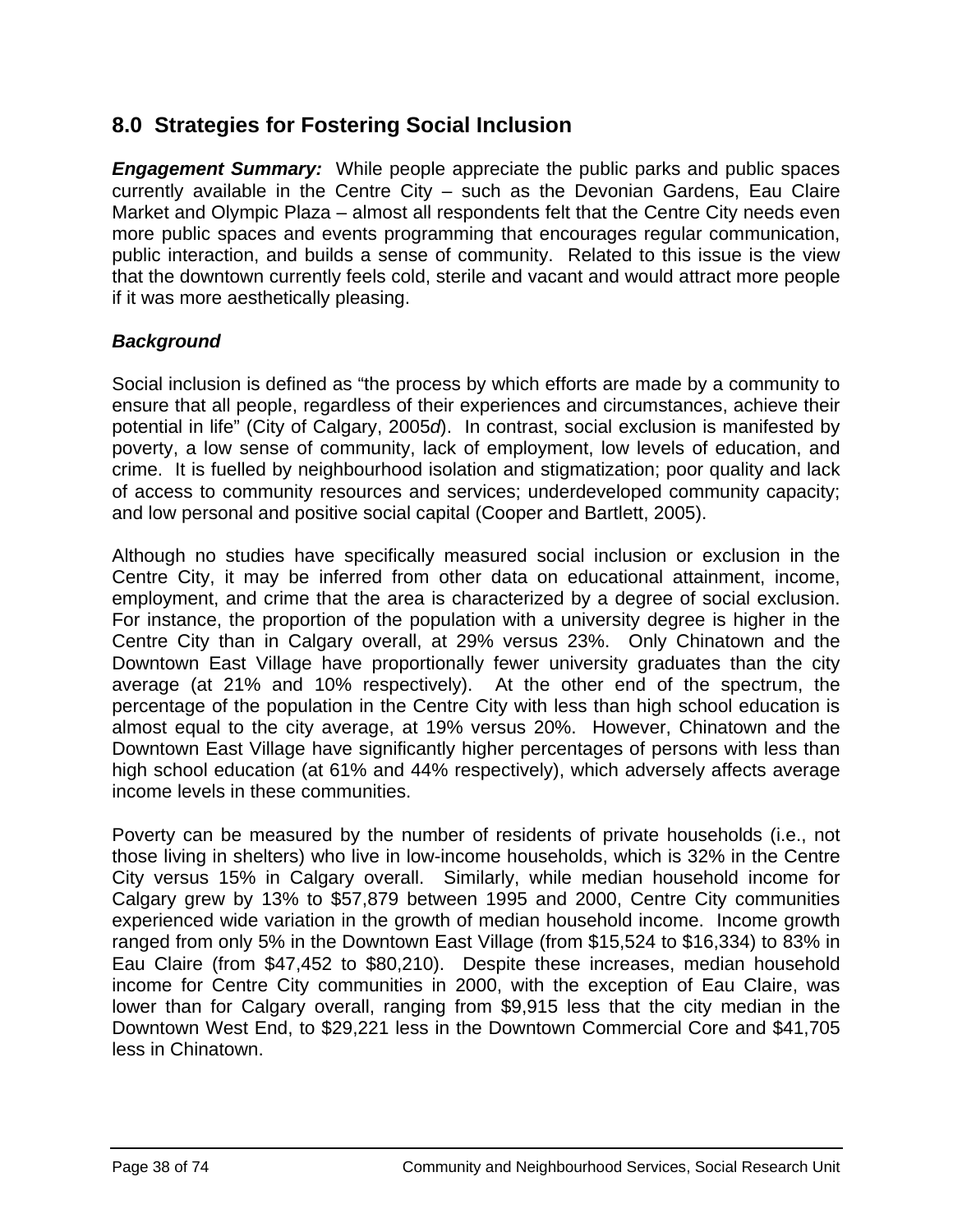The trend seen in Eau Claire in the 2001 census is spreading, as noted in a 2004 housing market study by Coriolis Consulting. It found that 10-year population growth in downtown communities has been almost exclusively in upper-end purchase or rental units in Eau Claire and the Downtown West End. As income polarization in the Centre City increases and households with higher incomes congregate in certain areas, social exclusion in the Centre City might also be expected to increase. As noted in Section 5, increases in income disparity such as these may also lead to more crime.

Labour force participation among young people aged 15 to 24 living in the Centre City is stronger than for Calgary as a whole (at 81% versus 73%) and the youth unemployment rate is lower (at 7% versus 10%). For adults aged 25 and older living in the Centre City, the labour force participation rate is slightly lower than for Calgary (at 72% versus 75%) and the adult unemployment rate is slightly higher (at 6% versus 4%). Adult labour force participation is much more varied within Centre City communities, and is especially low in Chinatown (36%) and the Downtown East Village (27%). This means that a considerable segment of the population in these two communities is neither working nor actively looking for work.

Chinatown and the Downtown East Village both have high percentages of persons with less than high school education (at 61% and 44% respectively), which may contribute to low labour force participation rates in these communities. The age distribution of the population in Chinatown also helps to explain why the labour force participation rate in the community is low since 54% of the population is aged 65 or older and therefore has reached retirement age. This does not explain the findings for the Downtown East Village since 62% of community residents are in their primary working years (aged 25 to 64). The area is home to three large shelters for homeless persons, however, which may reflect the interplay of social marginalization and economic exclusion.

Another factor affecting adult labour force participation among residents of the Downtown East Village may be disability status. Of the 2,159 residents living in the community in 2005, 222 of them (10%) received Assured Income for the Severely Handicapped in March 2005 and 188 others (9%) received Income Supports. The disproportionately high number of residents who receive government income transfers, many because they are unable to work, may also help to explain the low labour force participation rate in the district among the homeless those in low-income households.

Education, income, and labour force participation may contribute to social exclusion in the Centre City. The City of Calgary's annual Web Measurements Program Telephone Survey has consistently shown that seniors living alone, persons with low income, and persons with low levels of educational attainment are significantly less likely than others to contact the City of Calgary for information and services, and are also less likely to have access to the Internet. Centre City communities have higher than average proportions of seniors, persons with low income, and persons with low educational attainment levels. These citizens are less likely to ask for needed supports and less able to seek assistance because of limited access to the Internet, which is fast becoming a dominant source of information and referrals.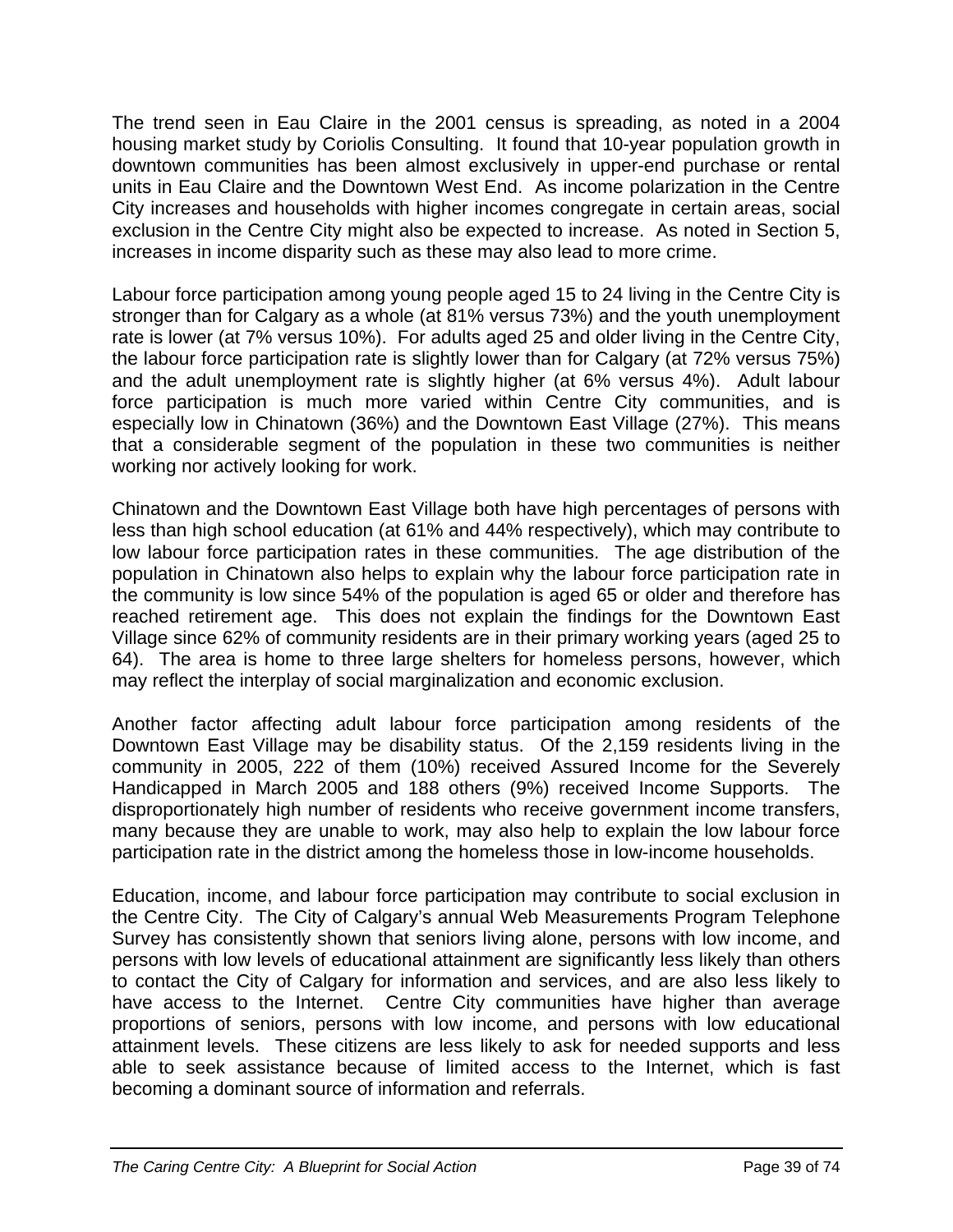We also know that a disproportionately high number of crimes take place in the Centre City, a trend seen in many other Canadian cities. During the one-year period from August 2004 through July 2005, reported crimes in the Centre City included 96% of all street robberies in Calgary; 66% of all thefts from vehicles; 64% of all shop break and enter incidents; 48% of all assaults in the city; 43% of mischief incidents (i.e., property damage); 42% of all vehicle thefts; 37% of all commercial robberies; and 14% of all house break and enter incidents in the city.

A 2005 survey of Downtown East Village residents revealed the lowest levels of sense of community in Calgary, at 63% (versus the 2004 Calgary average of 73%). Sense of community in the area was perceived to be limited by concerns about crime and safety. In contrast, residents identified amenities such as stores, cafés, paths, parks, the W.R. Castell Central Library and other community services as factors contributing to a sense of community in the area. Sense of community was also attributed to walking in the neighbourhood, neighbourly conversations incidental to a walk, and volunteering in the community (Rempel, 2005). Indeed, the Centre City is well-served by community resources and services, a marker of social inclusion.

In terms of amenities, although the Centre City is home to only 3% of the city's population, the area is host to 10% of all human services in the city: 9% of all health services, 9 of all education services, 11% of all convenience services, and 13% of all 'other' human services in the city (which include civic, religious and advocacy organizations; individual, family, child or youth services; services for the elderly or persons with disabilities; lessors of social housing or community housing services; community or mobile food services; and translation or interpretation services).

Within the Centre City, almost half of all businesses and services (48%) are located in Census Tract 43.00 (encompassing Eau Claire, half of Chinatown, and most of the Downtown Commercial Core), almost one-fifth (19%) are located in Census Tract 44.00 (which consists of a large part of the central portion of the Beltline), and the remainder are dispersed fairly evenly throughout the rest of the Centre City.

Human services are essential to a vibrant and caring community. Apart from local residents, many other citizens use services in the Centre City because they are located near their place of employment or offer specialized services or care. In other cases, services are centralized in this large regional community to provide easy access via public transit for all Calgarians who need or wish to use them.

The effects on the Centre City of this level of service provision are mixed. While the presence of health, education, convenience, and 'other' human services are important to creating an environment that supports residential living and a dynamic community, the presence of a high proportion of commercial entertainment venues is a factor leading to increased rates of personal and property crime. This creates a challenging tension between amenities that foster social inclusion and neighbourhood participation and those that, while contributing to the economic viability of the Centre City, may also lead to fear, isolation and exclusion among current and potential residents.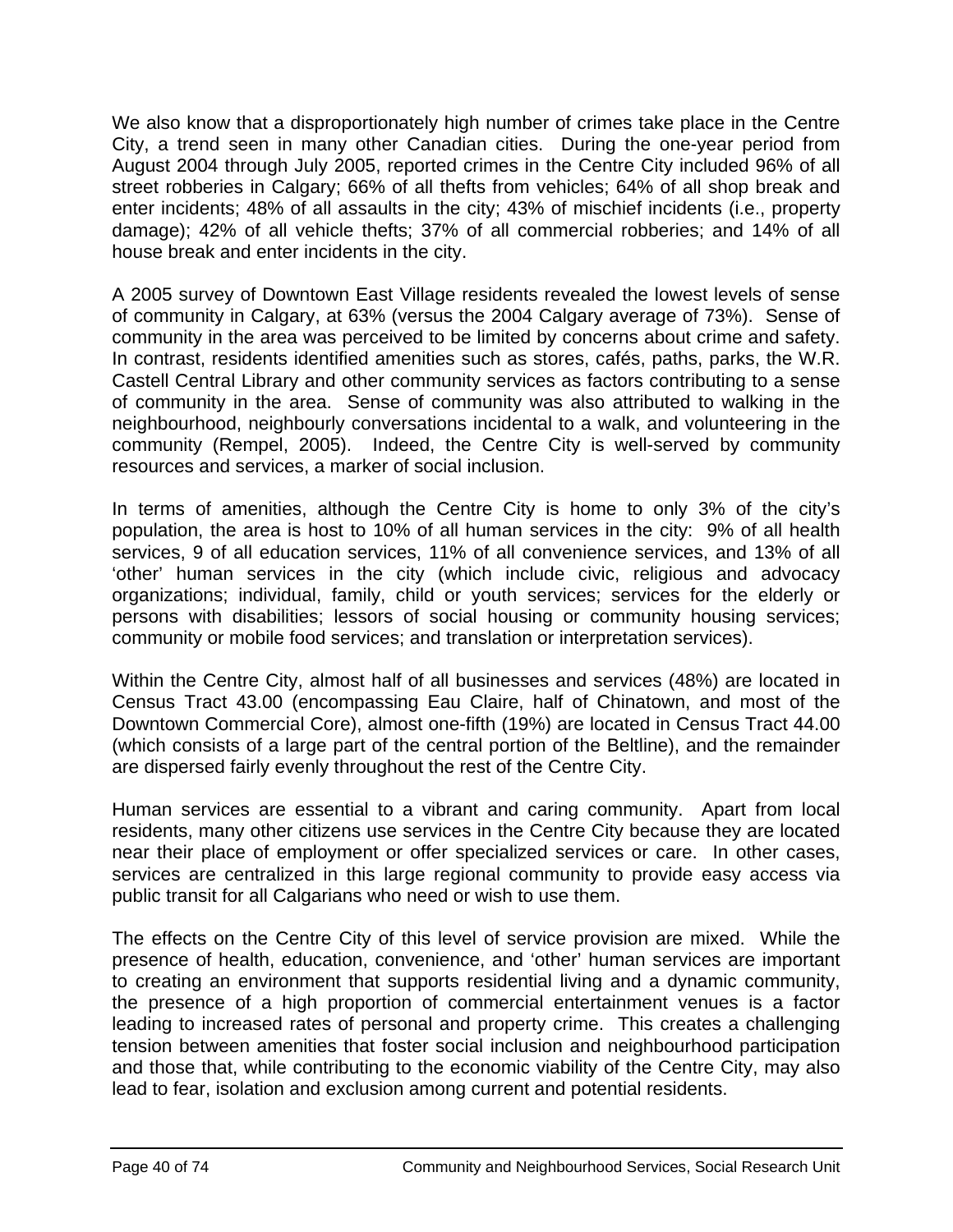A related challenge involves choosing the best focus for future development in the Centre City. Some contend the key is increasing residential density by providing middle-class housing, believing that "the amenities will follow once there is a market to consume them" (Kotkin, 2005). Others suggest that without creating amenities targeted to certain populations, density may never increase. For example, to attract families with children, an area needs competitive land pricing; schools, sports fields, and playgrounds; high quality and attractive pedestrian areas; street level row housing or townhouses; full-size grocery stores; and parks and trails that are appealing to parents with children (Coriolis Consulting, 2004).

Fostering economic inclusion is a key factor that contributes to social inclusion. In disadvantaged areas, community economic development may be an important tool for increasing social inclusion. The community economic development movement seeks to strengthen 'institutional capacity' in each of the three intertwined dimensions of spatially concentrated social exclusion – the economic, political, and civic. Its primary focus on creating meaningful work for the marginalized addresses the labour market and economic aspects of social exclusion, but is concerned with political and civic exclusion as well. Bradford (2002: 39-40) states that:

Community economic development emphasizes the advantages of local places, focuses on building human and social capital, and seeks an 'innovative milieu' for meeting the collective needs of citizens and enterprises. … Community economic development in Canadian cities has displayed a remarkably wide range of experiments with varying targets and practices. These include initiatives in housing and homelessness; training and employment; immigrant settlement; child care co-operatives; supports for micro-entrepreneurship; financial asset-building for the poor; environmental cleanup; fresh food community gardening; and breakfast programs for schoolaged children. A connecting thread has been described as 'comprehensive community initiatives.'

The use of comprehensive community initiatives may be a valuable tool for increasing social inclusion and transforming distressed neighbourhoods in the Centre City. These neighbourhood or community-wide efforts seek to improve outcomes for individuals, families, and neighbourhoods. They also build community by strengthening institutional capacity at the neighbourhood level, enhancing social capital and the creation of personal networks, and develop local leadership.

### *Principles*

• Fostering social inclusion is at the forefront of all priorities for action identified to create a 'caring' Centre City. This includes supporting activities that build human and social capital (helping the homeless, increasing affordable housing and residential density, and managing pedestrian and vehicular traffic) and addressing issues that preclude their development (crime, safety and social disorder).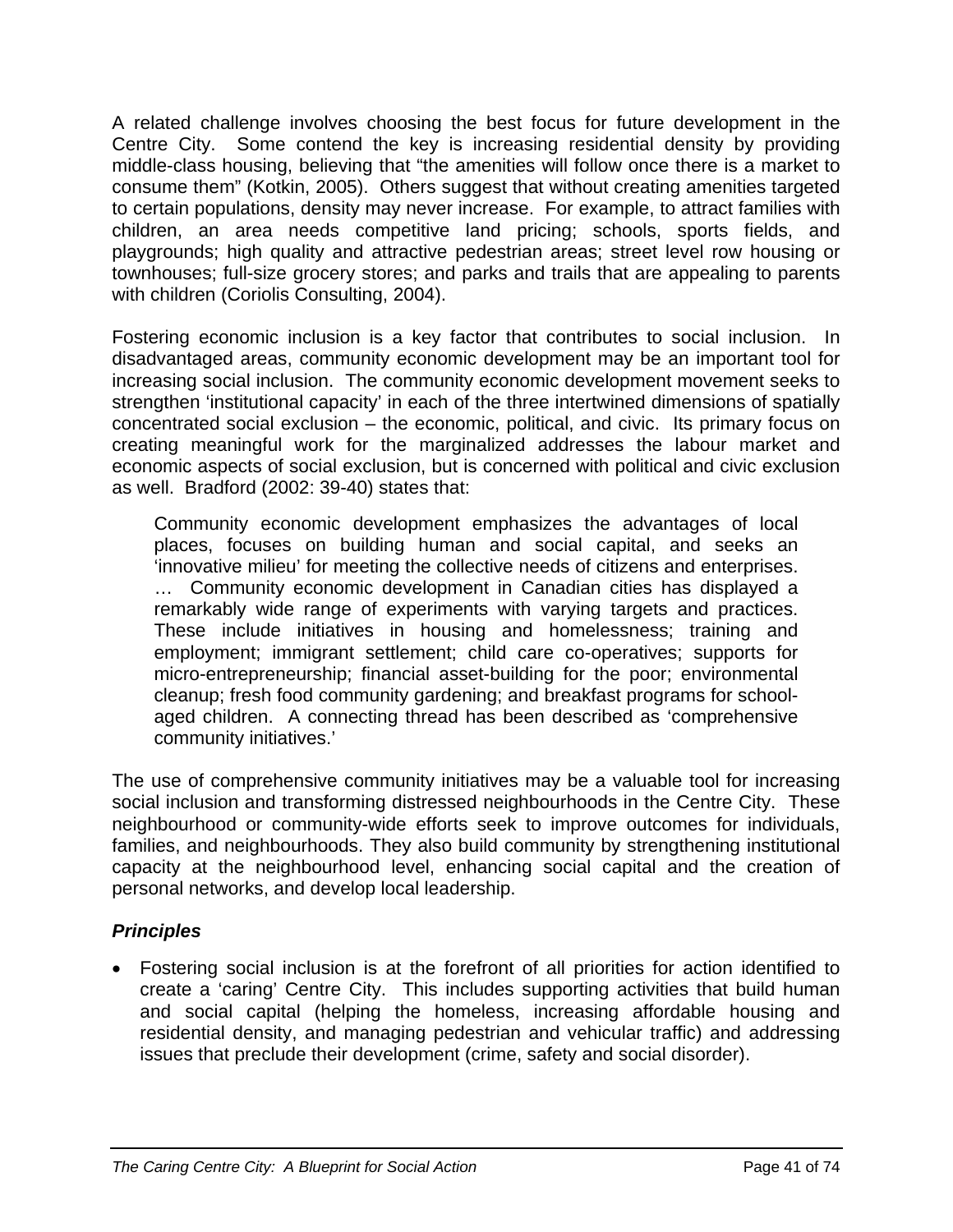- Increasing residential density and neighbourhood vitality requires that people of all ages, abilities, and backgrounds live and feel welcome in the Centre City.
- Eradicating homelessness requires that human capital is nurtured for all citizens and that a good quality of life is available to all Centre City residents.
- Addressing crime, safety and social disorder will help to create an environment in which social capital can be developed and social inclusion can flourish.
- Increasing arts and cultural activities and providing a full range of services and amenities will add value to the Centre City for residents, commuters, and visitors.

### **A Virtuous Circle of Support**

Unless crime, joblessness, and educational failure are dealt with, inner-city communities can't expect ordinary, risk-averse investors to commit the resources needed to revitalize markets. Put another way, markets fail when communities aren't healthy. But a life prospect of unrewarding work, low incomes, and little wealth undercuts personal commitment to school success, family formation, and respect for law. In other words, communities aren't healthy when markets fail.

Relationships among community residents are vital community glue, helpful when cooperation is needed to organize a community festival, identify a criminal suspect, or demand that a local business stop selling liquor to drunks. And community residents need relationships with powerful people and institutions outside the neighborhood that can help residents fight local problems or make investments that strengthen the community. These relationships – sometimes referred to as social capital – are just as essential to neighborhood health as the financial capital and human capital that fuel healthy markets.

Source: Walker (2006).

#### **Great Cities**

A great city is more about clean and workable neighbourhoods, thriving business districts, and functioning schools than massive cultural buildings or hipster lofts. Architects may prefer to design stunning museums or luxury high-rises, but they would do better to focus on middleclass housing, places for artisanal industry, family-friendly public spaces, and houses of worship both large and small. … Cities [should] work on the basics – public safety, education, regulations, taxes, sanitation – so they could woo entrepreneurs and cost-conscious homeowners. The amenities will follow once there is a market to consume them.

Source: Kotkin (2005).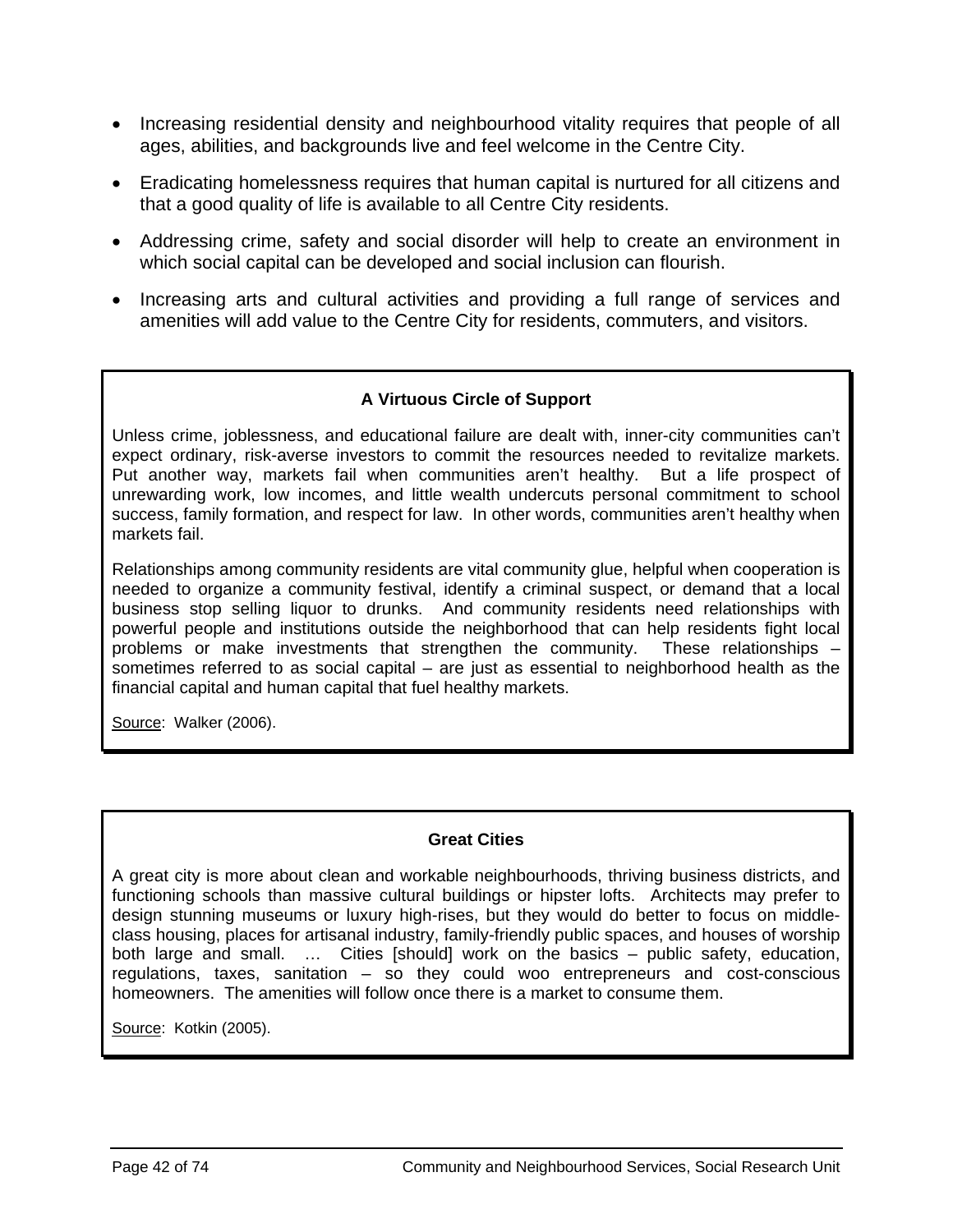### **Urban Design and Social Cohesion**

There are a number of crucial land use and urban design choices, which, alongside the social and fiscal policy decisions of upper level governments, have major consequences for patterns of social inclusion and exclusion in cities. The spatial configuration of housing, jobs, and public spaces – and the way in which transit systems connect them – influences the degree to which all members of the society can participate in city life.

Source: Bradford (2002).

### *Actions*

Social inclusion requires that communities act to ensure that all people, regardless of their experiences and circumstances, achieve their potential in life. Increasing amenities such as schools and grocery stores, and fostering the development of arts and culture in the City Centre will attract new residents and more visitors to the area, increase social interaction, and improve overall quality of life. Actions to foster social inclusion that more specifically relate to crime and safety, housing, homelessness, and pedestrian and vehicular mobility are provided elsewhere in this report.

- $\triangleright$  Designate the Centre City as Calgary's 'arts hub' a bustling and eclectic venue for arts and cultural entertainment featuring museums and theatres; visual and participatory arts; live music and dance; and public art. The Centre City could be 'branded' as an arts hub and advertised accordingly as a tourist destination that offers more than a proud western heritage.
- $\triangleright$  Include diverse ethno-cultural participation in the Centre City arts scene and feature additional cultural theme areas such as Chinatown. Initiate or support more cultural events to bring different groups together and sponsor community awards celebrating achievements in diversity within the Centre City.
- $\triangleright$  Arts and entertainment venues should be encouraged to be good neighbours to area residents by containing late-night noise. Voluntary civic responsibility is preferred to additional bylaw development and enforcement.
- $\triangleright$  Smaller scale neighbourhoods that are mixed use, mixed scale, and provide more direct services and amenities should be planned within Centre City communities. Developers in the Centre City should be encouraged to provide amenities that will support discrete community needs which, for example, might include grocery stores, banks, health care services, laundromats, sports or recreation facilities, community centres, child care facilities, playgrounds, and so on.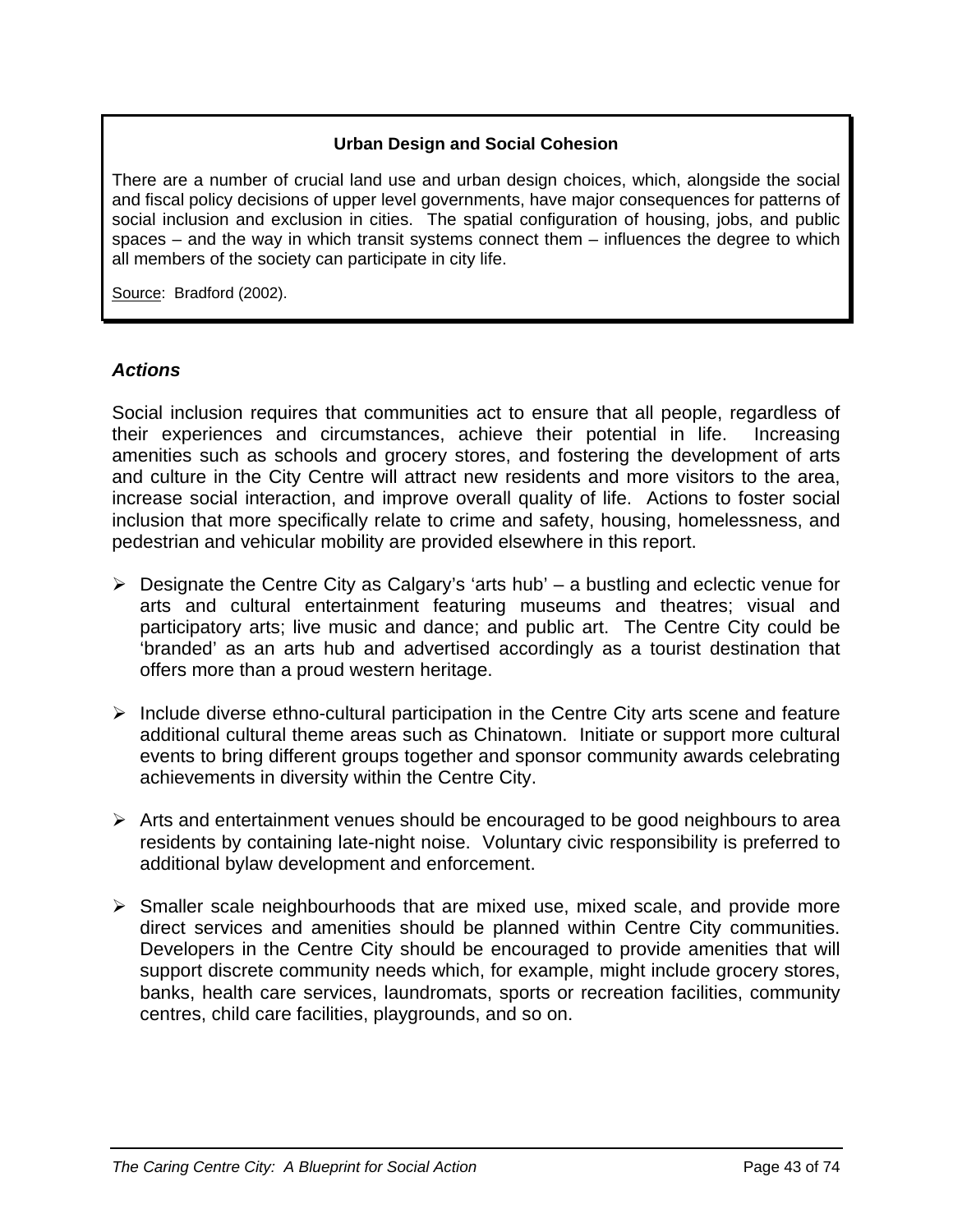- $\triangleright$  Stakeholders from the public, private, and community sectors should seek ways in which to elevate the social and economic status of disadvantaged Centre City populations by encouraging and supporting the development of the local economy through social entrepreneurship enterprises.
- $\triangleright$  The City of Calgary should be collaborating with area school boards to keep school buildings and grounds in public hands. Schools that are currently underutilized and at risk of closure should be preserved to allow alternate uses of existing buildings in the short- and mid-term (for example, as community centres, health clinics, hospices, libraries, training centres, fitness facilities, employer-sponsored child care settings or schools, youth centres, or seniors' centres). School grounds should similarly be preserved to enable long-term planning to reclaim these sites for the public education system once the area population can support their return.
- $\triangleright$  To attract new residents, more public recreation and leisure facilities should be built in the Centre City. This could include pools, fitness facilities, outdoor sports fields and rinks, and multipurpose centres that can meet a range of needs and serve as gathering places for youth, seniors, parents with children, and so on. In a parallel process, The City of Calgary should ensure that current public facilities are inclusive and should determine if they are not being used to capacity for reasons related to access, cost, or safety concerns.
- $\triangleright$  The City and other Centre City stakeholders should support the development of downtown campuses for various faculties of the University of Calgary, the Alberta College of Arts and Design, Mount Royal College, and other educational institutions that offer day, evening and weekend programming for residents and commuters, as well as practicum opportunities and work co-ops for full- and part-time students.
- $\triangleright$  Social and health services in the Centre City should be improved and better integrated to meet the needs of a diverse resident population, now and in the future. Improve service accessibility, coordination and integration among providers by developing cross-disciplinary service teams that include social services, health care, and police. Land should also be secured to permit the development of a teaching hospital in the Centre City as the population of the area and adjacent communities increases in density.
- ¾ Pilot test 'one stop shops' where integrated service teams are housed together at venues around the Centre City, beginning with depressed areas that are beginning to undergo redevelopment. Increase front-line health and social service delivery in the Centre City by using field workers and mobile service teams to reach out to diverse populations. Accessibility should be ensured by hiring field workers who represent diverse populations and by providing interpreters and alternate forms of communication for the hearing and sight impaired.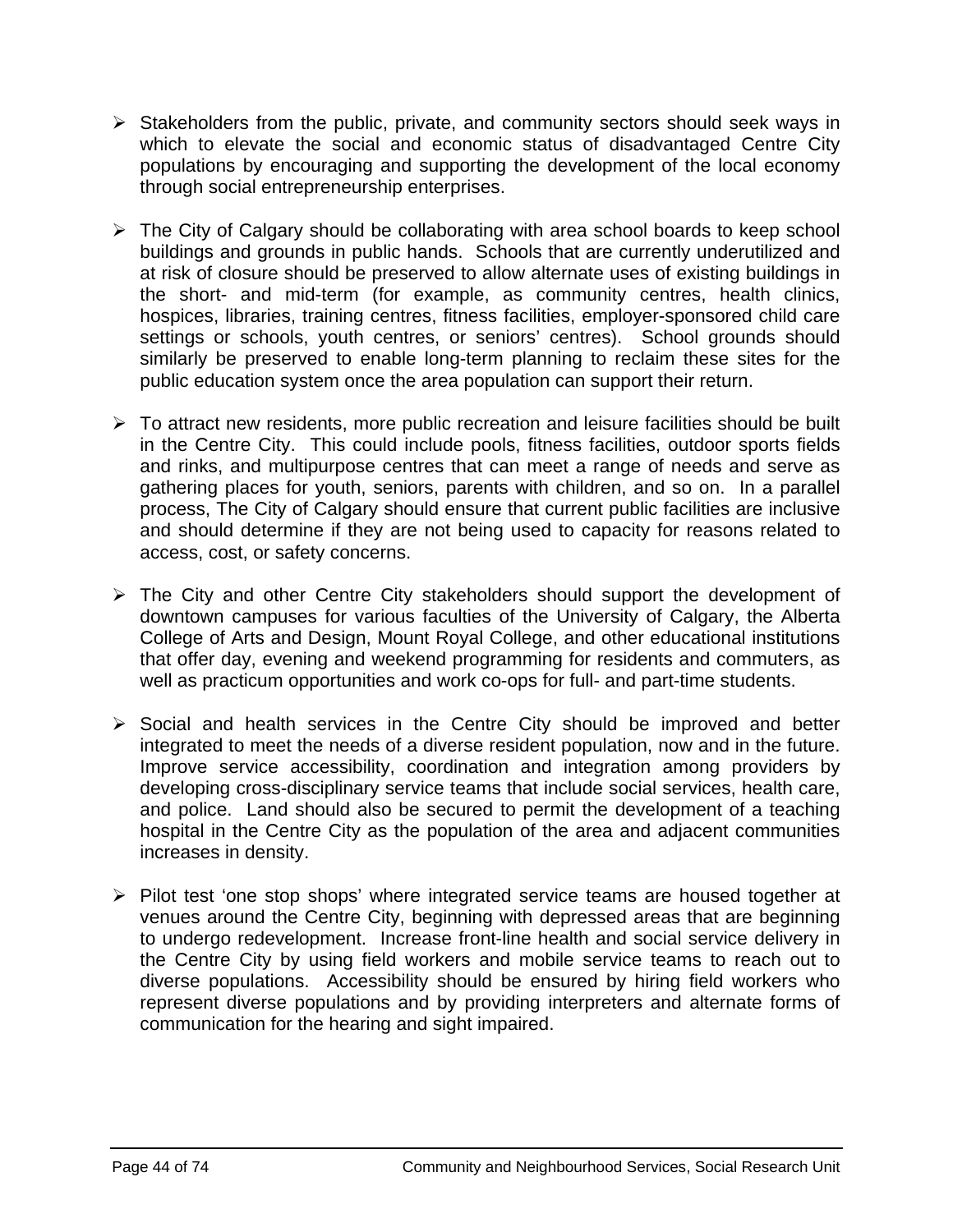- ¾ Foster social cohesion by designing for Calgary's winter weather. Orient public spaces to provide protection from winter winds, place outdoor heaters in areas where people congregate, and embrace the cold weather by having winter festivals and programming outdoor activities that keep people moving.
- $\triangleright$  The City of Calgary should increase local involvement in and sense of ownership for the Centre City by engaging current and potential area residents, as well as local schools, in urban design exercises and community programming, ensuring that physical, language, income, social, or other barriers to participation are removed.
- $\triangleright$  Promote broader civic engagement by involving residents in activities relevant to them, rather than just engaging them in dialogue and then moving forward to plan and implement in isolation from the community. Involvement strategies must strive to demystify the policy process for citizens and remove barriers to participation such as daytime working hours, language, disability, child care, and transportation issues.
- $\triangleright$  Engagement must be broader than community councils alone in order to create a civic culture among citizens and institutions. Foster civic engagement with a 'festival of neighbourhoods'; arts programming; mentorship and skill development programs; and a recognition program for civic engagement and community involvement in the Centre City to honour residents, businesses, and other organizations.
- $\triangleright$  Encourage the development of interpersonal networks such as condo boards, tenant boards, community associations, and community councils (for various populations such as youth, seniors, and ethno-cultural groups). Support the development of a Centre City Residents Council where all such groups are represented, which could coordinate communication among area residents. Provide community development support to help existing groups adapt to changing times, attract a new demographic, diversify and thrive (one successful example cited was a lawn bowling club that now offers public lectures on a variety of subjects, thus attracting new members to participate in a range of activities).
- $\triangleright$  Use public transit as a forum for dialogue among citizens.
- $\triangleright$  Residents need to see the fruits of their labour in order to have a sense of hope and efficacy. Consider the decentralization of decision making through the formation of community level partnerships, since these alliances are more powerful for creating strong, inclusive communities than are discrete groups working on their own. For those communities without sufficient capacity to self-organize around such initiatives, The City of Calgary should devote additional resources to deploy community workers to assist with the skill development and capacity building that may be required in the Centre City, without reducing service levels in other areas.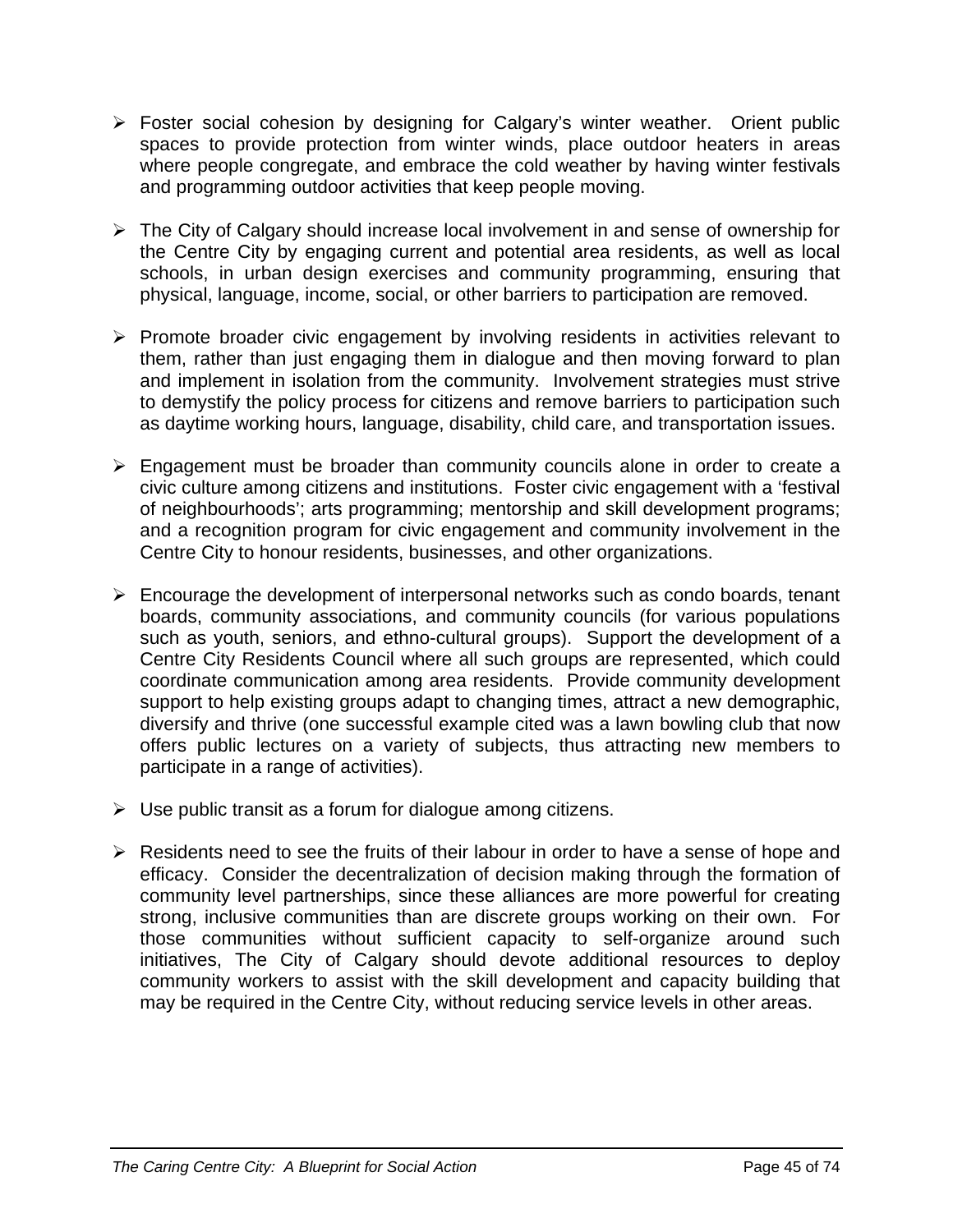- $\triangleright$  Partnerships between The City and local community groups could be established to collaborate on the care and maintenance of local parks. A coordinated approach is needed, however, to ensure that the open space needs of the local and regional community are being met.
- ¾ Partnerships between The City, businesses in the Downtown and Beltline, and community agencies could be developed to address negative perceptions about the Centre City through social marketing efforts. Strategies might include educating Calgarians about the real challenges faced by marginalized populations; promoting cultural diversity; adopting an intergenerational approach to addressing the issue of social isolation experienced by many Centre City residents; and publishing a Centre City newsletter that would promote events and happenings.
- $\triangleright$  Greater efforts need to be made to ensure that all residents of Centre City are more aware of how they can access information about a full range of local services and supports. A joint marketing initiative should be considered to clearly promote information services such as those available online as well as through telephone information lines such as 2-1-1 for community supports, 3-1-1 for City services, and the Calgary Health Region's 943-LINK service.
- $\triangleright$  Since social inclusion can be fostered by economic inclusion, The City of Calgary should advocate for income security for all Calgarians and support efforts to reduce poverty that are being spearheaded through the United Way's Sustained Poverty Reduction Initiative. Consideration should be given to the adoption of a 'living wage' policy by all public sector institutions and non-profit sector employers and their subcontractors. Education programs should be developed to inform businesses and consumers of the 'bottom line' benefits associated with adopting a wage policy that enables low-income earners to live affordably in Calgary and become more actively engaged in civic life.
- ¾ Revisit the election of aldermen by ward and consider electing some aldermen 'atlarge' to extend representation for Centre City residents.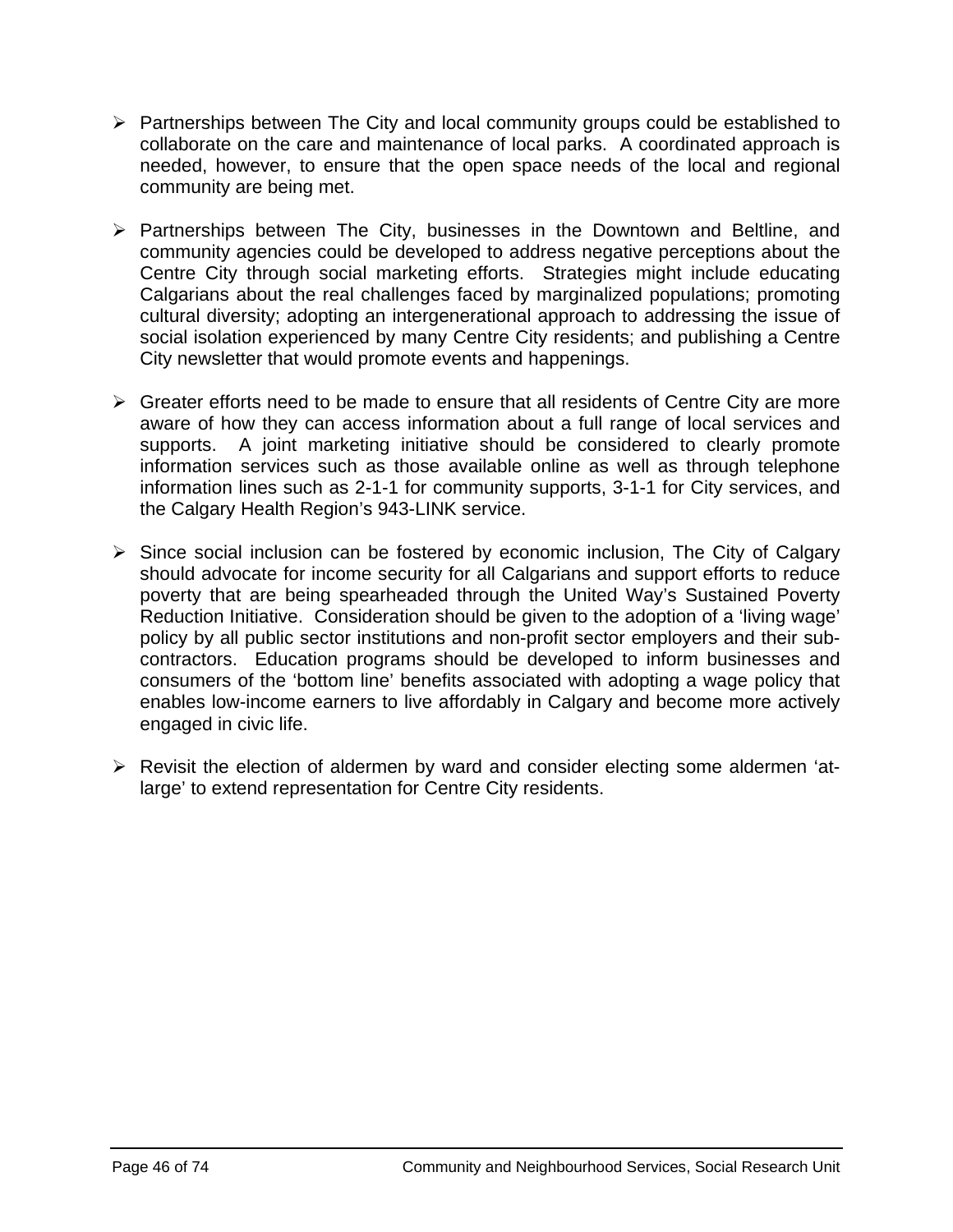# **9.0 Strategies for Managing Pedestrian and Vehicular Traffic**

*Engagement Summary:* Overall, people value the current transit system but feel that the service could be improved by extending hours and routes, and increasing safety measures on LRT trains, on buses (due to overcrowding), and on LRT platforms. Many respondents think that more, and more frequent, transit choices should be available such as more shuttle buses, more frequent trains at high use times, more express buses, and a Centre City streetcar or bus loop. Many suggest enhancing transportation options to encourage walking or cycling, and to lessen the use of personal vehicles. In contrast, many respondents also believe that parking in the Centre City is inadequate, expensive, and discourages people from visiting the area.

### *Background*

Issues in downtown Calgary identified primarily by people who live outside of the Centre City are predominantly traffic related, including infrastructure, roads, congestion, and the general ability of people to 'get where they need to go downtown' (Cameron Strategy Inc., 2004). The City's *2005 Citizen Satisfaction Survey* (Ipsos Reid, 2005) reported that 47% of respondents identified infrastructure, traffic and roads as the most important issues facing their communities, followed by transit at 24%. A related issue is parking, including its availability and costs. The median monthly rate for *unreserved* parking (i.e., guaranteed a space) for covered or underground parking garages in downtown Calgary in June 2005 was \$245. This was lower than the median monthly rates for Montreal (\$247) and Toronto (\$285), but higher than the national average of \$200 calculated for 10 cities. Similarly, the median monthly rate for *reserved* parking was \$302 for downtown Calgary, versus \$361 in Montreal and \$460 in Toronto, all of which were above the 10-city national average of \$233 (Colliers International, 2005).

Some Calgarians living outside the Centre City cycle or walk to work downtown. The majority of the cyclists who access the downtown do so from the north, which is better served by the Bow River bike path than the south, where railway underpasses are major barriers for cyclists. Most of the people who commute to work downtown via bicycle are men between the ages of 25 and 54 who earn more than \$60,000 per year and who choose to cycle for exercise. While bicycle paths provide excellent access *to* the downtown, traffic, road congestion, and the absence of designated bike lanes on downtown streets are cited as deterrents to increased cycling *within* the downtown core (City of Calgary, 2000).

For downtown residents, high traffic volumes negatively influence many quality of life factors that lead to strong communities. Children and the elderly are particularly vulnerable to the negative effects of traffic exposure. For children, heavy traffic reduces independent mobility; restricts opportunities for spontaneous and non-structured play; creates stress and raises blood pressure, heart rate, and levels of stress hormones; and reduces the amount of time spent outside. Research shows that, for residents of all ages, safe and livable neighbourhoods require adequate facilities for walking, bicycling and traffic calming (Appleyard, 2005).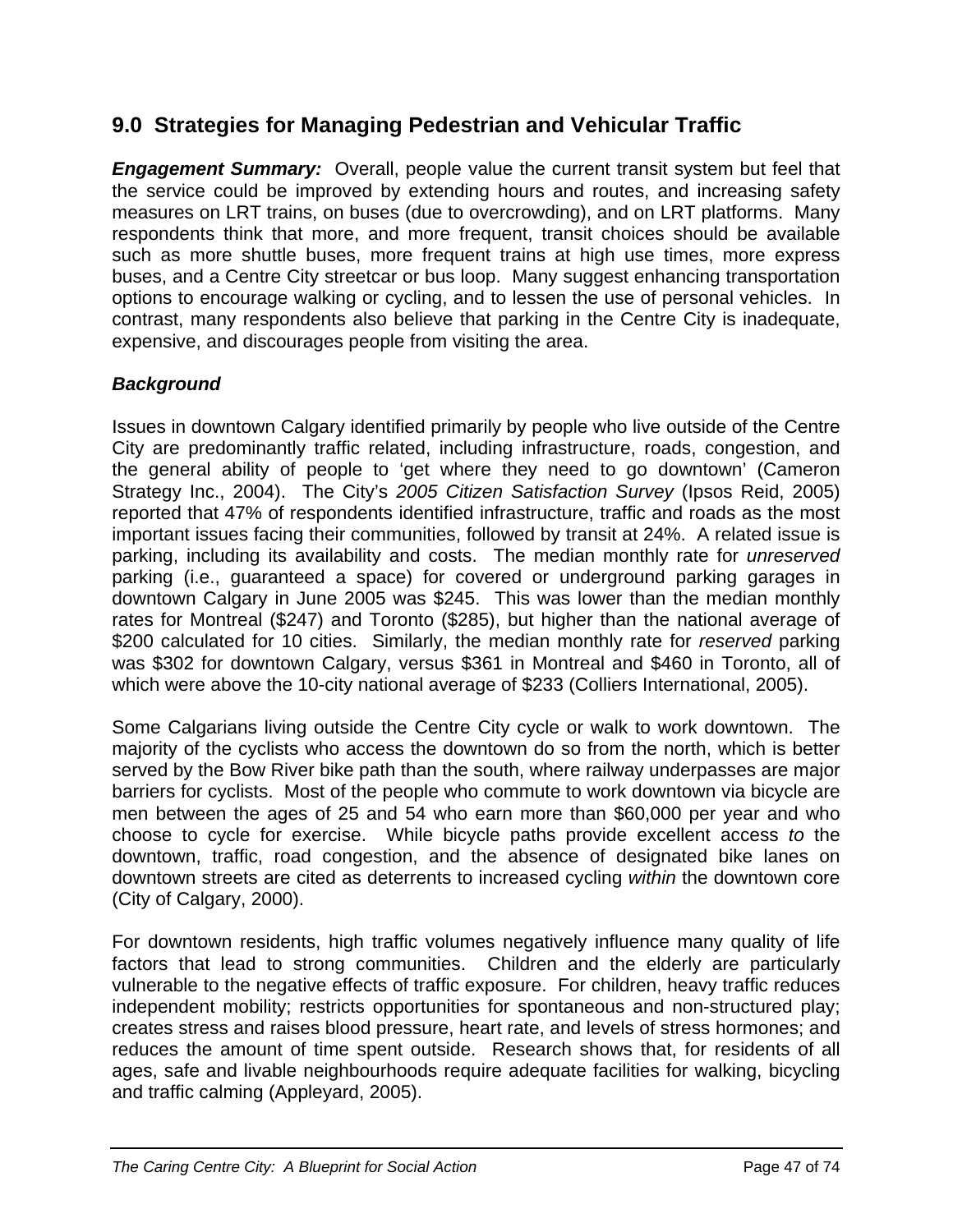When the Calgary Transportation Plan or GoPlan was completed in 1995, the number of jobs in the downtown was forecast reach 122,000 by the year 2024. However, by 2001, job growth in the downtown had already reached that level – 23 years earlier than expected. In 2001, there were 124,121 jobs located in the Centre City (the Downtown and the Beltline). Current forecasts from 2001 project that there will be over 158,000 jobs in the Centre City by 2023. It is important to understand that downtown jobs affect the transportation system in many ways. Roadways into the downtown "are at capacity in the peak hours and there are no realistic alternatives to increase capacity. Further growth in the downtown must be accommodated in other ways. The higher than expected growth of downtown jobs is creating major pressures on transit service to the downtown" (City of Calgary, 2005*b*).

While many consultation respondents were concerned about a perceived lack of parking in the downtown, they are likely unaware of the social, environmental, land use, and transportation network implications of adding more parking stalls. For instance, Calgary's Downtown Parking Policy, which is recommended for expansion, is the primary reason why Calgary has an effective LRT system and a high density downtown. When assessing the combined social, environmental and economic impacts (the triple bottom line), adding transit services is far more sustainable than increasing parking. Creating more long-stay commuter parking would also require an increased roadway capacity into the Centre City, an option that, as noted above, has no realistic alternatives.

Thus, a goal of the 1995 GoPlan was to reduce the overall proportion of automobile use as a mode of travel for downtown commuters, and increase the use of public transit, cycling and walking. One way to reduce automobile dependency is to decrease the *proportion* of parking stalls available for people working downtown, even though the absolute number of stalls might increase. The number of 'stalls per 100 downtown employees' dropped in 1981, when the number of downtown jobs increased but parking was restricted. After 1981, the rate went up, because the number of jobs remained constant and parking lots were built on undeveloped land. From 1996 to 1999, the rate dropped, since the number of jobs increased but the number of parking stalls remained the same. During that same period, downtown cordon counts showed that the number of people commuting to the downtown by car also decreased (City of Calgary, 2005*b*).

On average, from 1975 through 1992, auto drivers made 49% of commuter trips to the downtown. Since 1997, however, there has been a general downward trend in the use of private vehicles to commute to work. By 2001, the modal split for automobile drivers dropped to 43%. A similar downward trend was seen in the modal split for automobile passengers, which dropped from 12% in 1991 to 9% in 2002. In comparison, the modal split for transit passengers averaged 34% between 1976 and 1992, dropped in the early 1990s, and then began to increase. In 2002, 36% of commuter trips to the downtown were made by transit passengers. Pedestrians and cyclists made 5% of trips to the downtown during peak hours in 1991, but the modal split for those commuters grew to 9% by 2000 (City of Calgary, 2005*b*).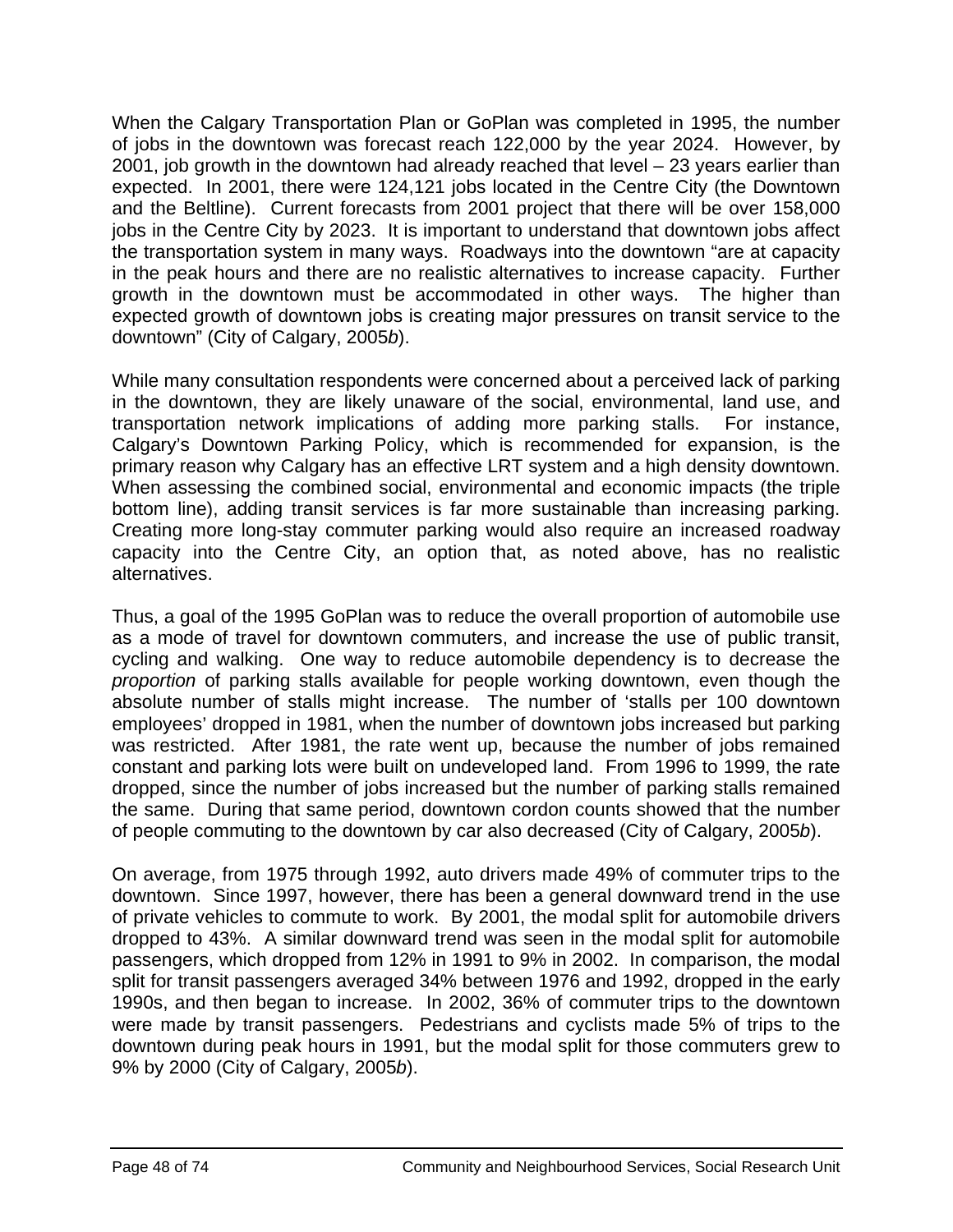Having a higher residential population in the downtown is also desirable. It reduces demand for transportation infrastructure since people living downtown can more easily walk or cycle to work. The downtown population grew by about 100 persons a year from 1964 to 2003, which is much lower than the 450 persons forecast in the 1995 GoPlan. However, the latest 2001 forecast expects residential growth in the Centre City to triple to 300 persons per year. The 2001 population of the Centre City was 28,617, which is forecast to increase to 41,050 by the year 2023.

Calgary Transit plays an important role in providing service *to* the Centre City, with connections to and from almost anywhere in the Calgary. As well, there is a significant level of service *through* the Centre City, which has the highest and best concentration of transit service in Calgary. Even so, Calgary Transit has approval to expand service and buy more buses and C-Trains, which will boost transit service and capacity serving the downtown by 30% over the next three years, and also support other city growth areas.

In addition, Calgary Transit subsidizes the full cost of service by an average of 45%, and discounted fares are available for seniors, persons with low income, recipients of Assured Income for the Severely Handicapped (AISH), and students. As well, the 'free fare LRT zone' through downtown provides tremendous social benefits for residents and workers, who can easily travel in the downtown and connect with activity centres throughout the city. Some people call for expansion of the free fare LRT zone, and others would like to see a free Centre City shuttle bus or streetcar that loops through the Beltline and Downtown. Consultation respondents made no mention of cost recovery, however, which would require fare increases for other users, reduced service to other parts of the city, increased mill rate support for transit, some form of private financial support, or funding from the provincial or federal governments.

### *Principles*

- A pedestrian friendly Centre City would be more walkable, which means that more pedestrians in the area would provide more eyes on the street. The result would be an increased perception of safety, which is good for residents, commuters, tourists, and area businesses large and small. It is therefore critical to adopt a 'pedestrian first' approach to transportation design (streets, intersections, setbacks, landscaping, etc.), in which priority is given, in order, to pedestrians, cyclists, transit, and vehicles.
- To increase residential density and overall activity, the Centre City needs to be very friendly to cyclists and pedestrians, including those who are physically disabled or confined to wheelchairs. Residents and visitors should be assured safe, healthy, and comfortable access to all parts of the Centre City by foot, bicycle, and transit.
- Making transit, walking, and cycling attractive experiences in the Centre City, and continuing to increase the use of public transit to and within the area will result in reduced vehicular traffic over time, particularly in the downtown core.
- Supporting the development of transit oriented design within 600 metres of LRT or Bus Rapid Transit stations is essential.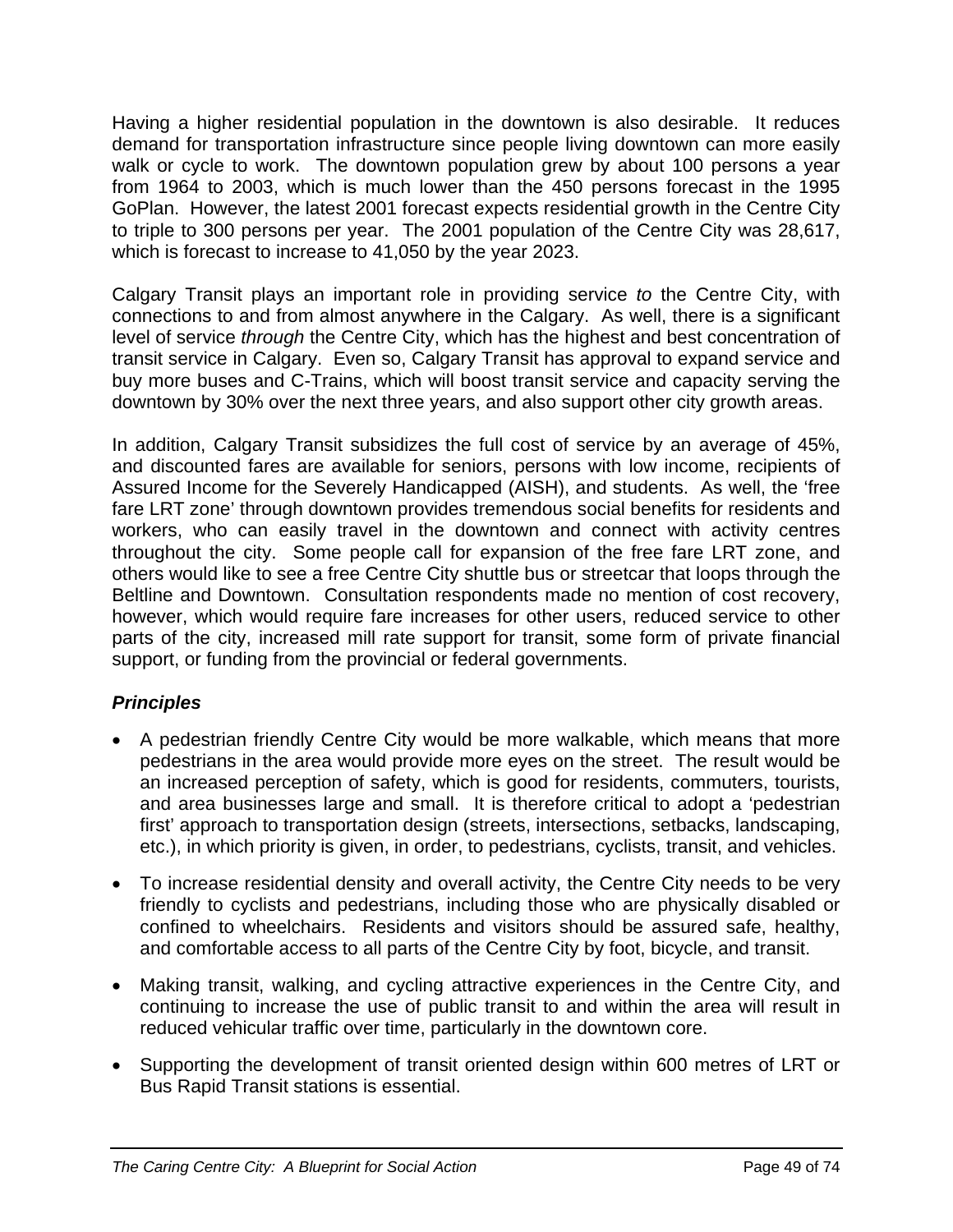- Long-stay parking in the Centre City should be minimized to discourage all day commuter parking. However, more short-stay parking, especially outside peak hours, should be developed to benefit shoppers, people doing business, and those enjoying culture and entertainment facilities in the Centre City.
- Accommodating commercial vehicles is vital to the economy of businesses in the Centre City.

### **Transportation and Neighbourhood Characteristics**

Transportation demand and corresponding costs are highly correlated with characteristics of the neighborhood. Even among wealthy households, neighborhood characteristics influence how much is spent on transportation and how many vehicles are owned, given that the characteristics of place also shape transportation demand. Neighborhood characteristics such as density; walkability; the availability and quality of transit service; convenient access to amenities such as grocery stores, dry cleaners, day care, and movie theaters; and the number of accessible jobs shape how residents get around, where they go, and how much they ultimately spend on transportation. Neighborhoods with the above characteristics are considered 'location efficient,' providing convenient access to shopping, services, and jobs, and low-cost transportation alternatives to the auto.

Source: Center for Transit-Oriented Development, and Center for Neighborhood Technology (2006).

### **Public Transportation is a Public Good**

Safe, affordable, and accessible public transit is a key to promoting [social and economic] inclusion. Public transportation is a sustainable public good requiring an ongoing civic support.

Source: Edmonton Social Planning Council (2005).

### *Actions*

Strategies to manage pedestrian and vehicular traffic in the Centre City cover a wide array of possible interventions. Improving 'walkability' is a priority in order to increase safety and social development in Centre City neighbourhoods. Although increasing pedestrian access and safety may require a reduction in vehicular traffic, some people also call for more and cheaper parking in the Centre City. The majority of those consulted, however, would like a reduction in parking – and certainly in surface parking lots – in order to increase public transit use and discourage people from bringing vehicles into the core. Continuing to provide affordable public transit will help Centre City residents to access jobs, education, and services. Another key area of interest is addressing the rail corridor that splits the Centre City between 9th and 10th Avenues.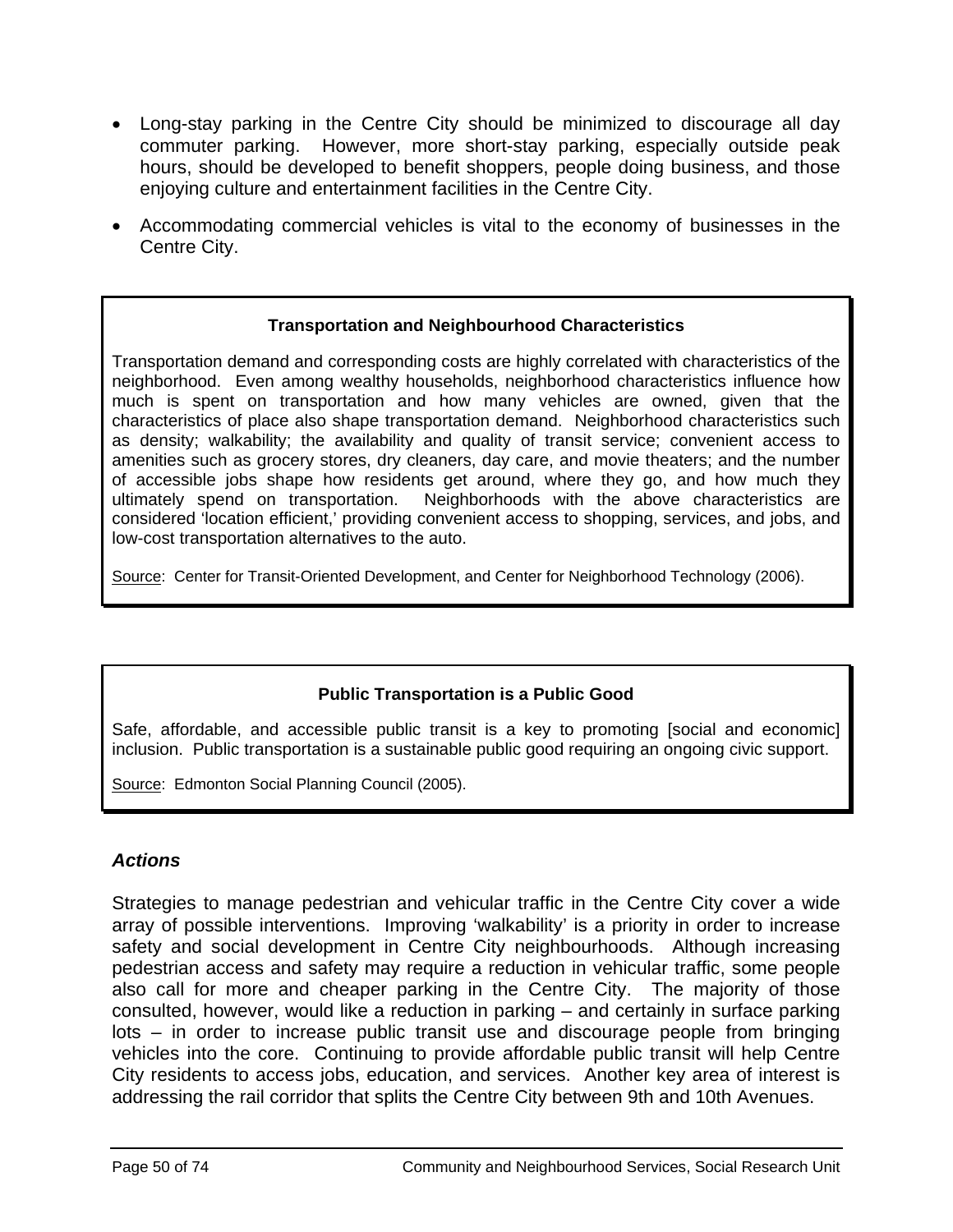### *Given the complex and sometimes contradictory nature of the actions proposed for this strategy, the first action listed is of primary importance and should inform all others.*

- $\triangleright$  To manage pedestrian and vehicular traffic in the Centre City, The City of Calgary should complete a comprehensive Centre City Transportation Plan to determine the best mix of transportation options, routes and corridors in the Centre City. The goal would be to improve access to and mobility within the Centre City for pedestrians, cyclists, and transit users; maximize transit use; reduce the use of personal vehicles and increase carpooling; and facilitate appropriate access to the area by taxis and commercial vehicles.
- $\triangleright$  Create integrated Transit, Walkability, and Cycling Plans for the Centre City, which would be implemented by The City of Calgary, developers, businesses, the Calgary Stampede, and other area stakeholders.
- $\triangleright$  Improve walkability in the Centre City by widening sidewalks, adding landscaping and street furniture, and encouraging commercial development (retail or service) at street grade. Ensure that all sidewalks are smooth and have curb cuts for wheelchairs, walkers, and mobility scooters. Create twin paths for pedestrians and cyclists on the pathway system in the Centre City, where these are not already provided.
- $\triangleright$  To increase pedestrian safety, reduce the speed of traffic in the Centre City by lowering the speed limit. Consider making some Centre City streets two-way. Consider increasing bans on the use of private vehicles on selected streets in the downtown core (as is done on the Stephen Avenue Mall). Consider making automobile users pay to access the downtown core (similar to what is done in London, England).
- $\triangleright$  Enliven the pedestrian environment in the Centre City with, for example, public art, creative architecture, street festivals, and music. Protect key view corridors such as to the rivers and interesting architectural features, and introduce more signage for pedestrians to direct them to major landmarks and destinations of interest.
- $\triangleright$  The City of Calgary should create new standards for Centre City sidewalks, pathways, road widths, and urban design. A Centre City Standards Team should be formed to review standards in other cities around the world, determine what has been effective elsewhere in improving pedestrian environments and street life, and identify which Centre City streets are priorities for redesign.
- $\triangleright$  Encourage cycling by introducing bike lanes in the Centre City, first on downtown streets then, over time, by adding additional bike lanes throughout the Beltline. A good starting point may be to introduce dedicated cycling lanes along 8th Avenue. Install covered, locking bike enclosures and bike racks throughout the Centre City.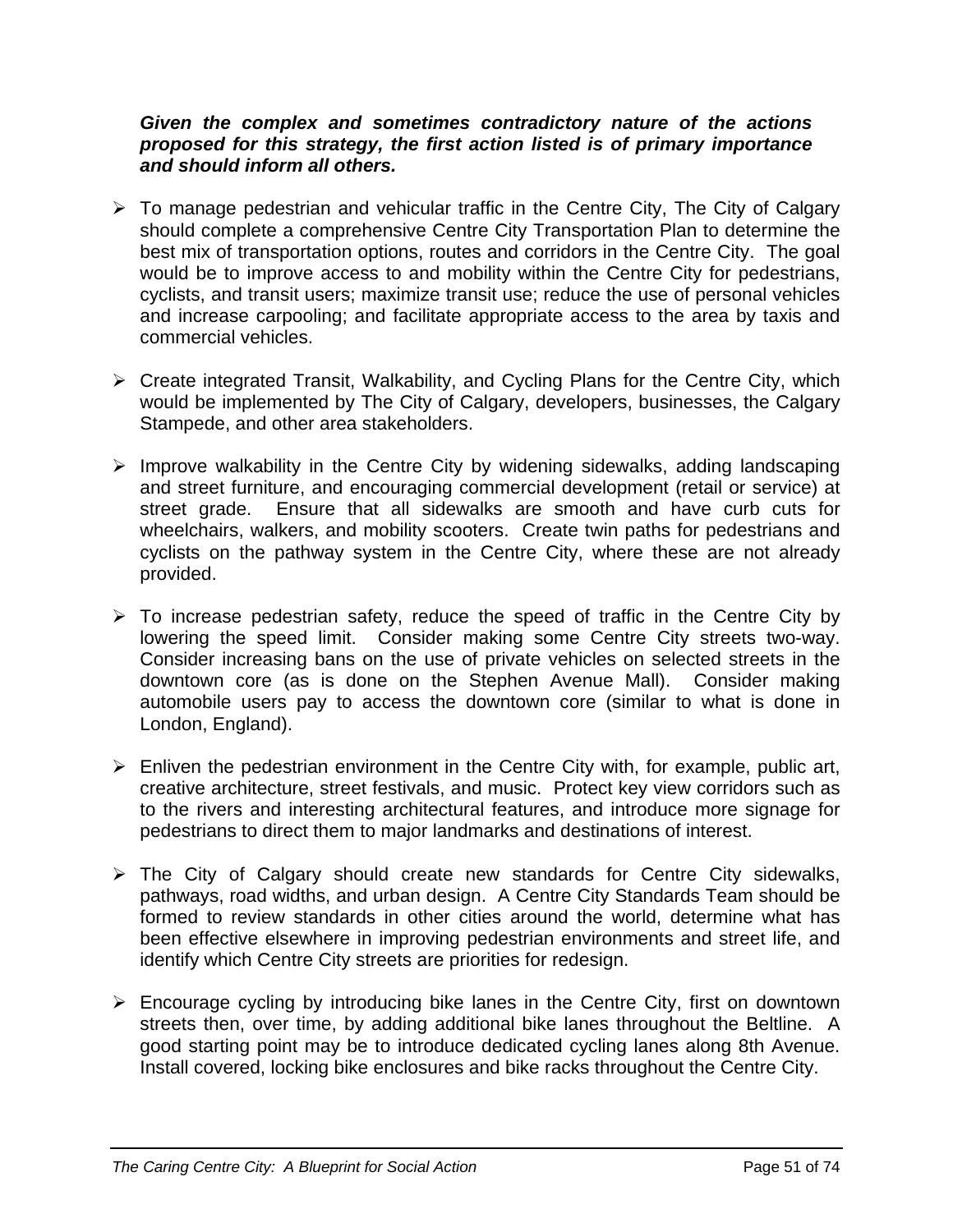- $\triangleright$  Establish a 'use a bike' service, where bikes can be borrowed and dropped off at venues throughout the Centre City. Bikes could be accessed for free (like shopping carts are accessed at malls) or rented for a nominal fee. Consider the introduction of a 'bike taxi' service for the Centre City that could employ unskilled residents as part of a local economic development initiative.
- $\triangleright$  Improve taxi service and availability in the Centre City. Consider introducing water taxis along the Bow and Elbow Rivers, primarily as a summer tourist attraction.
- $\triangleright$  The downtown shuttle bus service that contributes to the mobility of seniors and persons with disabilities living in the Centre City should be more widely advertised, and supplemented with additional buses as needed.
- $\triangleright$  Continue to increase public transit to and through the Centre City. The frequency of buses and C-Trains during evening hours and on weekends should be increased. In time, the C-Train should operate 24 hours a day.
- $\triangleright$  Explore the use of a high standard transit service connecting the Beltline, Stampede Park, the downtown core, the Calgary Zoo, and Kensington. This service should be operated with high predictability (e.g., every 10 minutes, 24 hours a day, every day) to enable transit to compete with vehicles as a preferred means of transportation.
- $\triangleright$  Introduce a streetcar or shuttle bus that circles the entire Centre City, which would attract local visitors as well as tourists. Encourage commuters to park outside the downtown core and take the shuttle to work. Explore the feasibility of making this a free service.
- $\triangleright$  The provision of a free fare LRT zone should be re-evaluated, starting with a study of who actually uses the service. There is clear social benefit to the service for downtown residents, many of whom have low income. It also benefits area workers and commercial venues. Some people advocate for the zone to be expanded to include Kensington, the Calgary Zoo, and the Stampede Grounds to further benefit residents, commuters and tourists. However, others contend that the zone facilitates criminal activity by enabling 'quick escapes' from law enforcement officers.
- $\triangleright$  Encourage the broader implementation of flexible work hours and telecommuting among Centre City businesses (possibly through tax incentives), which would be supported by extending the duration of peak transit service.
- ¾ Promote complementary modes of travel on designated streets and avenues in the Centre City. This would, for example, pair transit with pedestrian travel, pair low volume vehicular traffic with cycling, and assign high volume vehicular traffic to designated routes.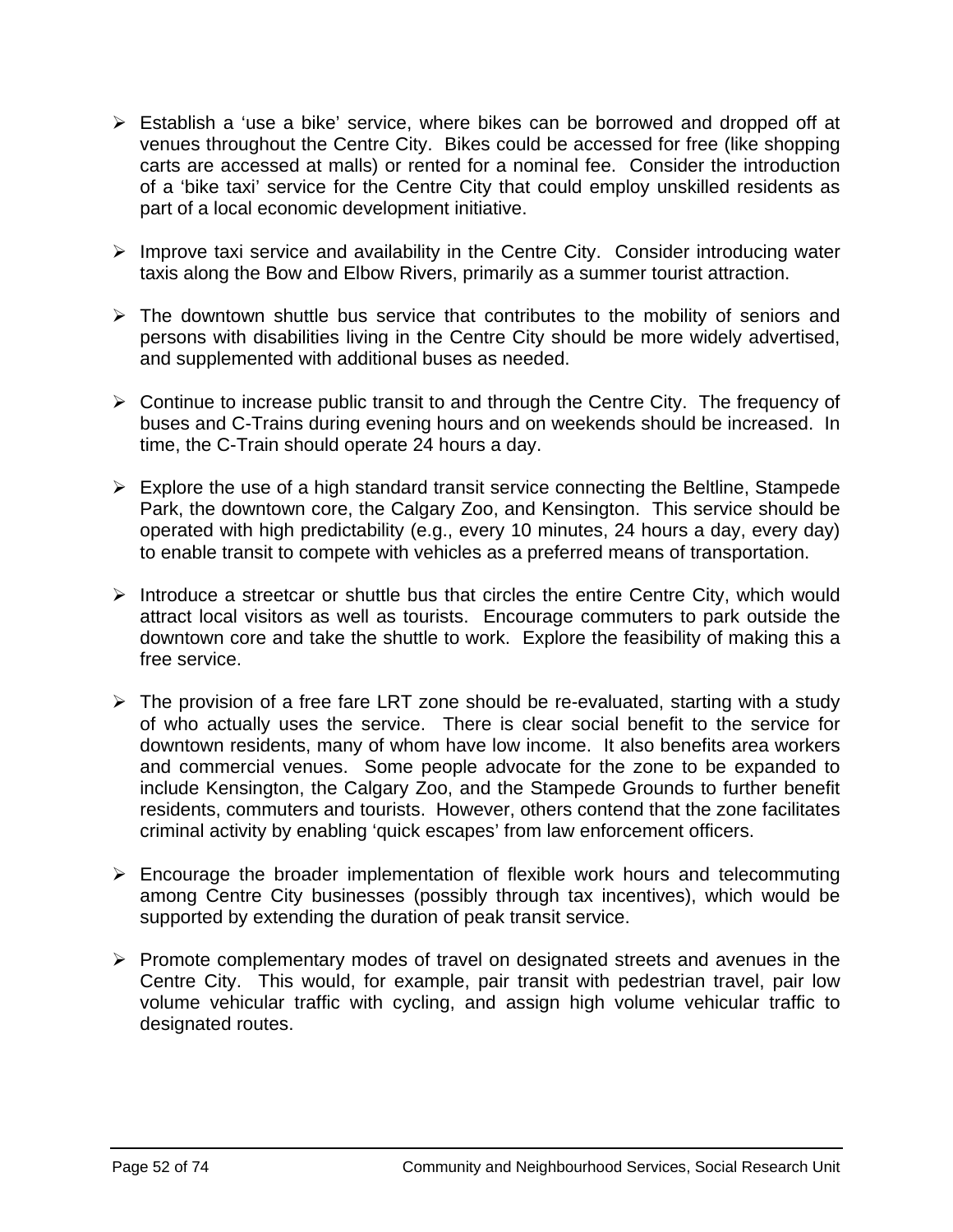- $\triangleright$  No new surface parking lots should be allowed in the Centre City. Permits for existing surface parking lots should be renewed for periods of three years or less, and then not renewed in subsequent years.
- $\triangleright$  Replace all surface parking lots along 9th and 10th Avenues with a green belt, complete with bike and walking paths. This area should also be targeted for highdensity residential and business development.
- $\triangleright$  Existing parkades should be better advertised by the Calgary Parking Authority and the Centre City Business Revitalization Zone associations. Centre City parkades and parking lots should be required to remain open for extended hours during the evening and on weekends. The use of reduced rate programs to stimulate parkade and parking lot use during non-business hours should continue to be promoted.
- $\triangleright$  Revisit codes for parking stalls in the Centre City to determine if suburban-sized parking stalls are required in the core or if the rules on stall size can and should be relaxed.
- $\triangleright$  Plan for the possibility of adding high-speed commuter rail service in the future that uses the existing Canadian Pacific Railway (CPR) tracks (similar to the GoTrains used by Toronto commuters). As part of this process, plan to develop an intermodal commuter terminal to facilitate transfers between people using rail and transit, long-distance bus services and transit, and so on.
- $\triangleright$  While removal of the CPR tracks that bisect the Centre City is advocated by some people as a way to better integrate the Beltline and the Downtown, many others support continuing to build over the railway tracks (as with Palliser Square and Gulf Canada Square), building underpasses or wide pedestrian bridges to connect the two areas, or adding new level crossings. Connecting Olympic Way to 4th Street SE is seen as a priority.

A number of other recommendations were made that do not fit into the expected life span of the current Centre City Plan. Suggestions included requiring the creation of green pathways as a condition of all Centre City development; converting traffic lanes on major Centre City roads into green pathways; replacing Bow Trail with a park, public transit, and housing; and relocating the CPR tracks and rail yards to a location outside of the city. While these ideas are not considered feasible at the present time, some of these suggestions might be revisited during the Centre City Plan's next iteration in 25 to 30 years. In the sustainable Centre City of the future, what seems improbable today may become not only possible but realistic.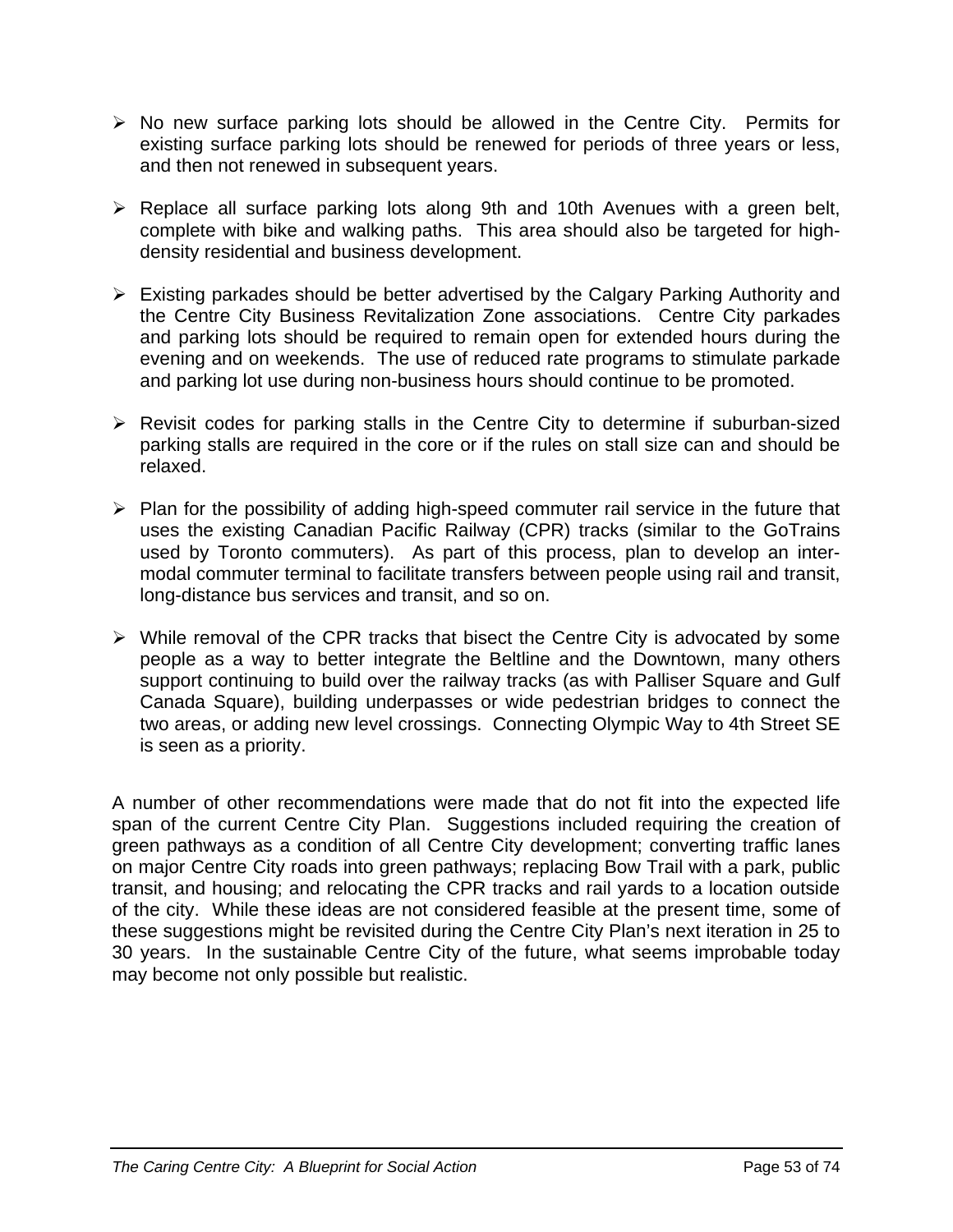# **10.0 Summary Conclusions**

The causes and consequences of social problems are interrelated and multifaceted, and so are the solutions. While the prevalence of homelessness, social disorder, crime, poverty, and isolation deters positive residential, commercial, cultural and social development, it is also true that residential, commercial, cultural and social development are all part of the solution to social problems.

The action strategies in this report were derived from the findings of consultations and studies conducted from 1999 through 2005 on the Centre City and the issues faced by its many populations. These were amalgamated with the findings of the public and stakeholder engagement process held for the Centre City Plan during 2005. This resulted in five priorities for social action:

- Addressing crime, safety, and social disorder
- Helping the homeless
- Increasing affordable housing and residential density
- Fostering social inclusion, and
- Managing pedestrian and vehicular traffic.

Within each priority area, overarching principles and a range of possible actions have been identified. Since a great many of these action strategies will have an impact on various City of Calgary business units, a draft version of this paper was circulated within The City for comment. The feedback has been incorporated into this final report.

### **The** *principles* **identified are intended to guide future action in the Centre City in each priority area.**

### **The** *actions* **presented are the blueprint for creating a sustainable plan for social action in the Centre City.**

Together, the principles and actions provided in this blueprint can be used by The City of Calgary and its partners to create a detailed social action *implementation and monitoring plan*. While that plan is being developed, the five areas identified for priority action can be used as a lens through which current initiatives and those proposed for the Centre City can be evaluated and prioritized.

Residents and other stakeholders with an interest in the Centre City will be engaged to review this blueprint for social action and identify the *timing of actions*, *actors*, and *performance indicators*. This work, planned for the fall of 2006 and the spring of 2007, will focus on the actions needed to provide a dynamic, welcoming and accessible environment throughout the Centre City, which, in turn, will help to make the area more socially, economically, and environmentally sustainable. The result – a sustainable plan for social action in the Centre City – will be presented to Council and the community for endorsement and implementation. This will enable coordinated and complementary efforts to be undertaken in a strategic way by the community, government, and private sectors to benefit the Centre City and Calgary as a whole.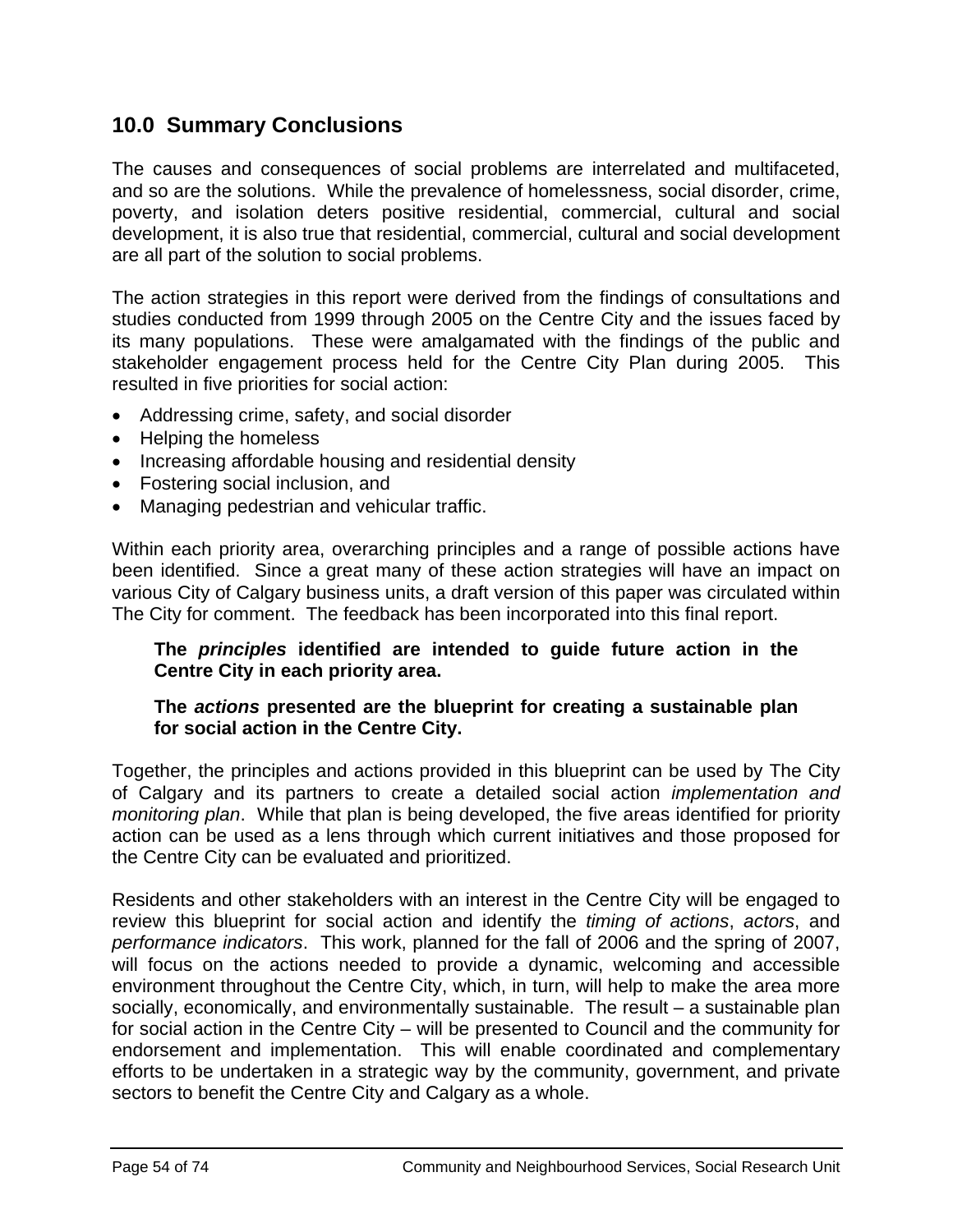Once implemented, these actions will produce a variety of social benefits for those who live, work, study and play in the Centre City. Not all actions in this blueprint can or should be taken by The City of Calgary. Community partners from the private and voluntary sectors, with the support of other orders of government, may be better positioned to take a lead role on certain initiatives.

Seeking agreement on social objectives and the means to address them is what social planners refer to as a 'wicked problem,' meaning one for which there is no easy or obvious solution. The magnitude of the problem-solving challenge for issues such as these generally reflects the diversity amongst those who have a stake in the problem and its solutions. Initiatives like the development of a social plan have a wide range of stakeholders with divergent opinions about how best to deal with identified issues. This is the key challenge in crafting a Centre City Social Plan.

While it is difficult to assign precedence to any one priority, it is clear that increasing density and activity in the Centre City by using a range of strategies is seen as one of the most essential steps in revitalizing the urban core. The vast majority of participants in the consultation process believe that the centre of a thriving, world-class metropolis must represent and accommodate population diversity in all its dimensions. The Centre City should reflect the best of what Calgary has to offer – socially, architecturally, artistically, economically, and environmentally – but care must be taken to ensure that all residents and visitors have the opportunity to participate in, benefit from, and contribute to all aspects of community life.

Social inclusion is at the forefront of all priorities for action. It is widely agreed that increasing density and vitality requires people of all ages, abilities, and backgrounds to live and feel welcome in the Centre City. One exception is the strong desire to remove the criminal element from the area, which most people point out does not refer to people who are poor, homeless or otherwise disadvantaged unless they are engaging in illegal activities.

While there is virtually no disagreement among stakeholders and members of the public about the five priorities for action, the emphasis placed on different strategies varies somewhat among groups of participants. Among the public, comments focus on safety perceptions, social disorder, parking and traffic woes, lack of services and amenities, and a desire for increased activity in the Centre City outside of business hours. Among area stakeholders, the emphasis often varies with the professional backgrounds of the individual participants. Architects and urban planners, for instance, tend to propose solutions relating to the built environment, while social planners focus more on service integration, housing, and social cohesion.

Almost all consultation participants agree on the ways in which the key issues can be addressed: Interventions require improvements to the built and natural environments; the provision of adequate and affordable housing; positive economic development; access to high quality, integrated services and amenities; and social development and inclusion.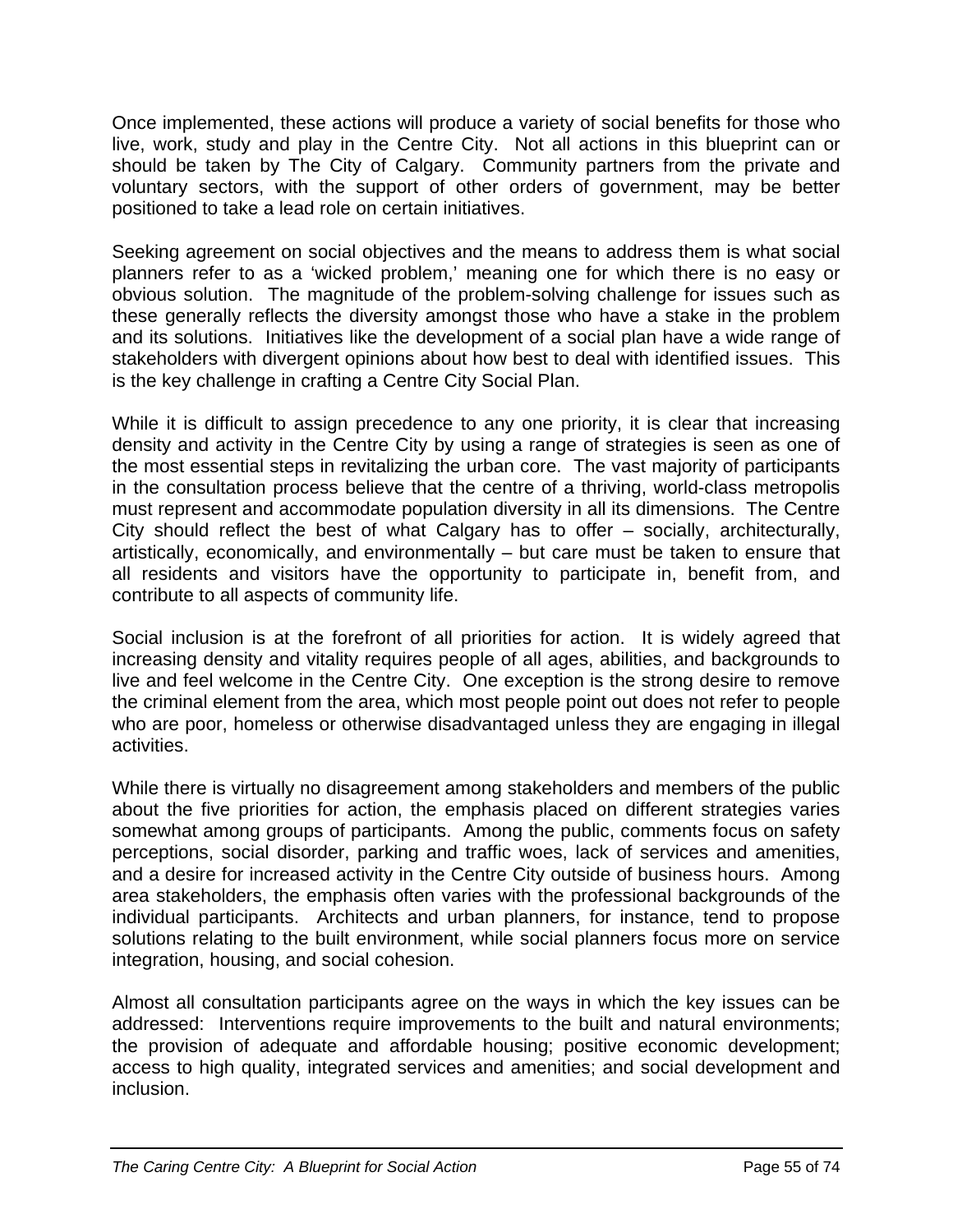The strategies proposed for addressing priorities for social action in the Centre City are of three types. The City of Calgary and other Centre City stakeholders from the public, private, and community sectors are called upon to:

- *Continue to do what is being done well:* Where The City and other stakeholders are already taking successful action on social issues, it is critical that that funding and support continue to be invested to sustain and, as needed, expand these beneficial efforts, without funneling resources away from other programs or locales.
- *Begin to take new approaches to address social issues:* It is essential to be able to experiment with new approaches that are based on best practices from other cities or developed as 'made in Calgary' solutions, knowing that they may not always succeed. A tolerance for failure is required to enable new solutions to be created that will ultimately benefit the Centre City and all Calgarians.
- *Consider making bold changes in the future:* Based on the recommendations that will be proposed in the final Centre City Plan, it is important for all City Business Units to support and implement strategies that, over time, might dramatically change the Centre City in terms of its appearance, use and function, but which will also make it a dynamic, welcoming and accessible environment for all those who live, work, study, and play there.

The enormous variety of actions proposed clearly indicates that a comprehensive and coordinated approach to addressing priorities for social action in the Centre City will be the most effective way to proceed. From what we have learned, we can propose a set of overarching principles for creating a caring Centre City.

### **First Principles**

- The values espoused for the Centre City apply to the city as a whole.
- Every citizen of Calgary deserves to be treated with dignity and respect.
- Every citizen of Calgary contributes to the vitality of the city.
- Every citizen of Calgary has equal access to the goods, services and infrastructure needed to create and sustain human capital, enable each individual to achieve their maximum potential, and contribute to a high quality of life in the city. Fundamentally:
	- *Goods* include safe, adequate, and affordable food and shelter
	- *Services* support health, education, recreation and leisure, arts and culture, and community and protective services, and
	- *Infrastructure* includes the public, private, and community institutions that support the delivery of goods and services.
- Individuals, families and the public, private and community sectors collectively invest in the creation of enabling conditions that maximize the development of individual potential, healthy neighbourhoods, and a high quality of life for all citizens.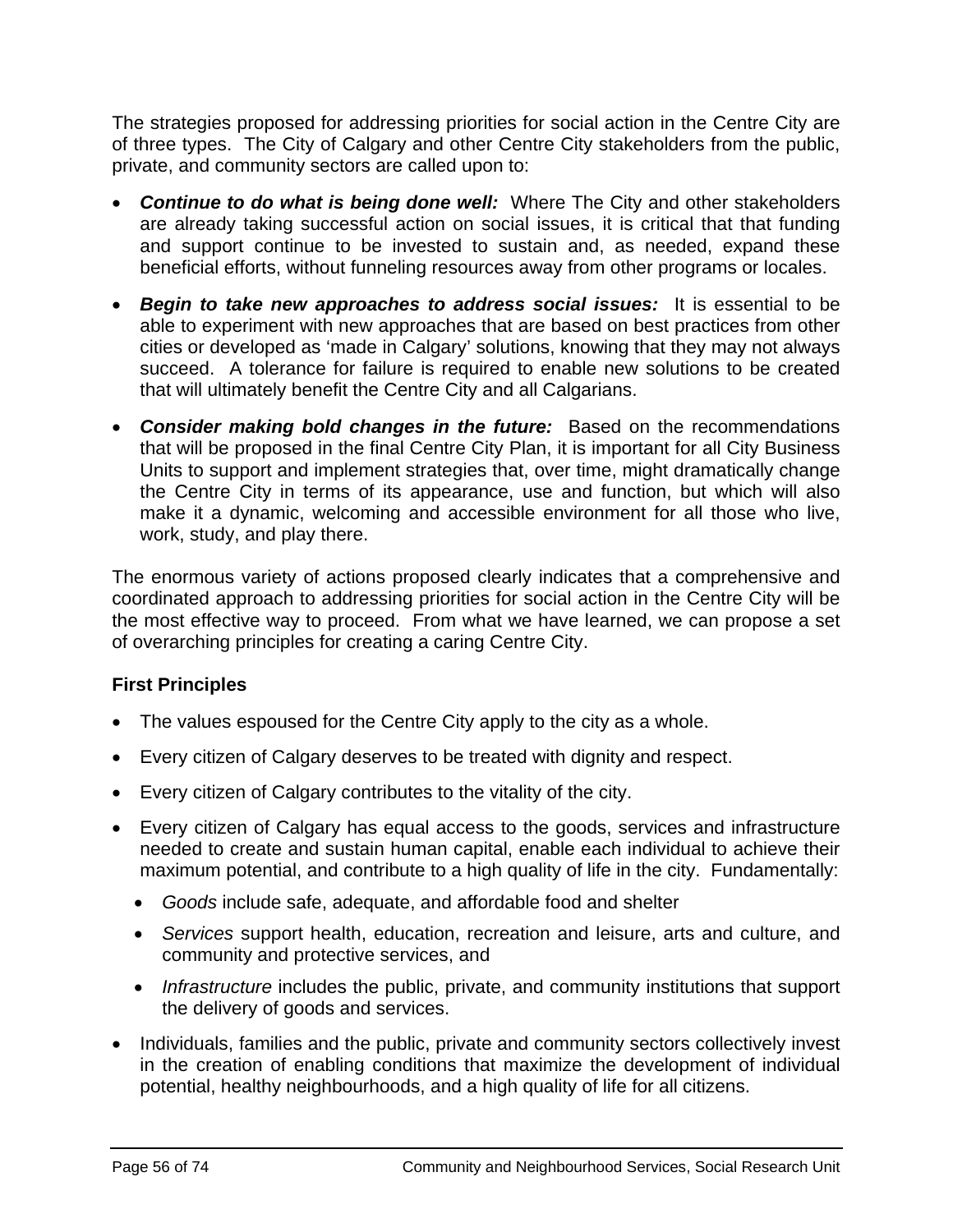### **The Making of a Caring City**

#### *What if the two things that attracted people to Calgary and kept them here were imagination and ethics?* George Elliott Clarke (2006)

The soul of a city is what breathes life into a centre of commerce and, by giving it life, creates both a culture of celebration and an ethos of engagement. By harnessing the spirit of economic energy that abounds in a business centre like Calgary and focusing it on a broader civic purpose, the social and political energy that emerges will ensure that all citizens are included in the life of the city, benefit from its success, and are buffered from its suffering. The sustainability of the natural, social and cultural environment will become paramount, and the built environment will function to support that aim.

Source: Adapted from Clarke (2006).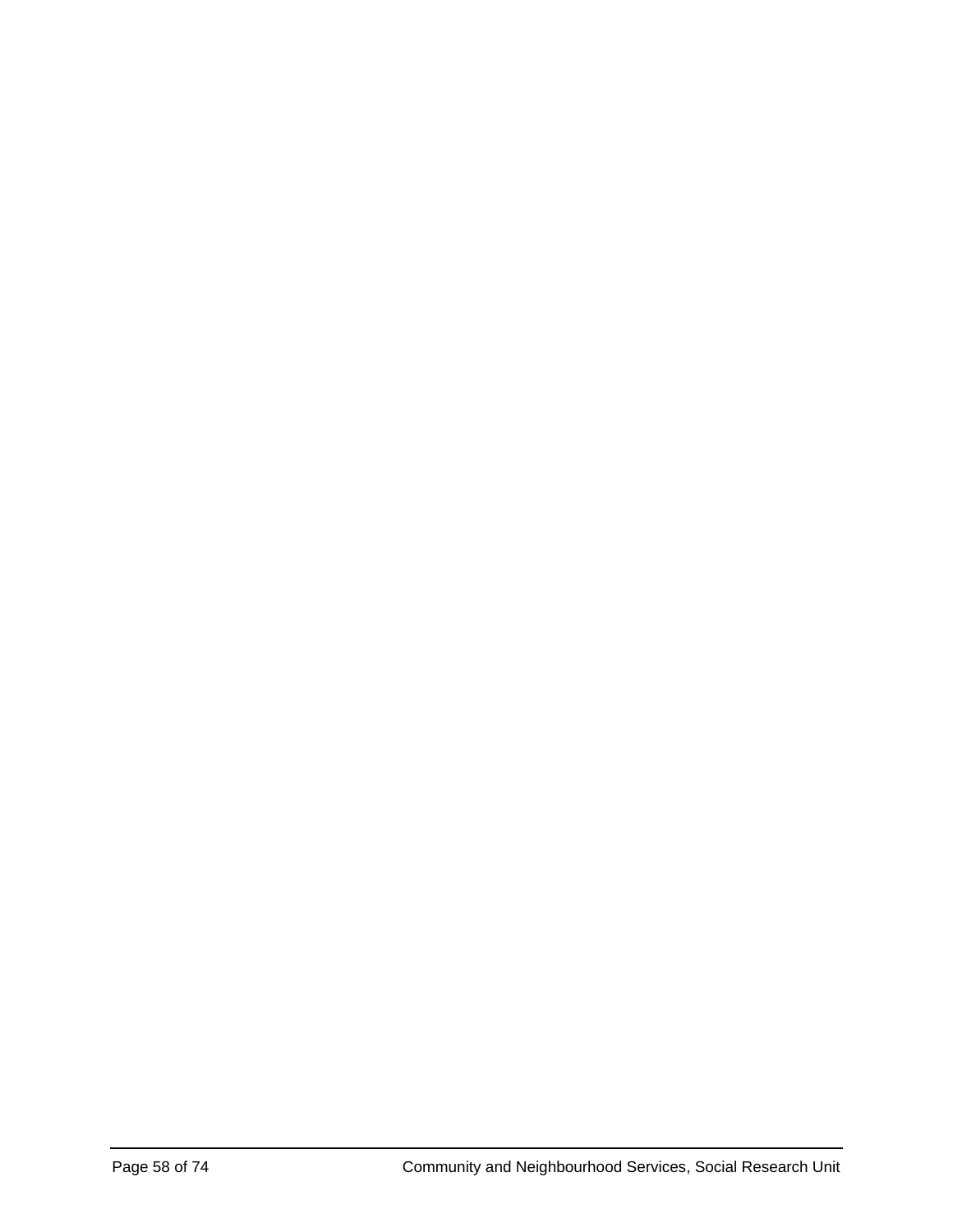### **References**

- Appleyard, Bruce S. 2005. *Livable Streets for Schoolchildren.* Website. www.bikewalk.org/ncbw\_forum/articles.htm
- Bartlett, Deborah, Merrill Cooper, and Irene Hoffart. 2002*. When Spider Webs Unite: Child and Youth Sector Trends and Issues. Companion Document to the Final Report. Calgary Joint Funding Review Initiative: Phase I.* Calgary: Calgary Joint Funding Review Initiative of The City of Calgary, United Way of Calgary and Area, and Calgary Rocky View Child and Family Services.
- Bradford, Neil. 2005. *Commentary: Coming Together Locally and Nationally*. Ottawa: Canadian Policy Research Networks.
- \_\_\_\_\_\_\_\_\_\_. 2002. *Why Cities Matter: Policy Research Perspectives for Canada*. Family Network Discussion Paper No. F|23. Ottawa: Canadian Policy Research Networks Inc.
- Brassard, Anna. 2002. *An Integrated Approach to Creating Community through Safety Planning Processes*. Unpublished Master's Degree Project. Calgary: University of Calgary, Faculty of Environmental Design.
- Bridge, Catherine, Paul Flatau, Stephen Whelan, Gavin Wood, and Judith Yates. 2003. *Housing Assistance and Non-Shelter Outcomes*. Australian Housing and Urban Research Institute. Sydney: AHURI. www.ahuri.edu.au/attachments/80188\_ final\_housingassist.pdf
- Calgary Homeless Foundation. 2003. *The Calgary Community Plan 2004-2008: Building Paths Out of Homelessness.* Calgary: Calgary Homeless Foundation. www.calgaryhomeless.com/bs\_product.html?GID=148
- Cameron Strategy Inc. 2004. *Calgary Downtown Association Public Opinion Poll*. Calgary: Calgary Downtown Association.
- Center for Transit-Oriented Development, and Center for Neighborhood Technology. 2006. *Housing & Transportation Affordability Index: A New Tool for Measuring the True Affordability of Housing Choice*. Power Point Presentation. Metropolitan Policy Program, Urban Markets Initiative. Washington, DC: The Brookings Institution.
- Chisholm, Sharon. 2003. *Affordable Housing in Canada's Urban Communities: A Literature Review*. Ottawa: Canada Mortgage and Housing Corporation.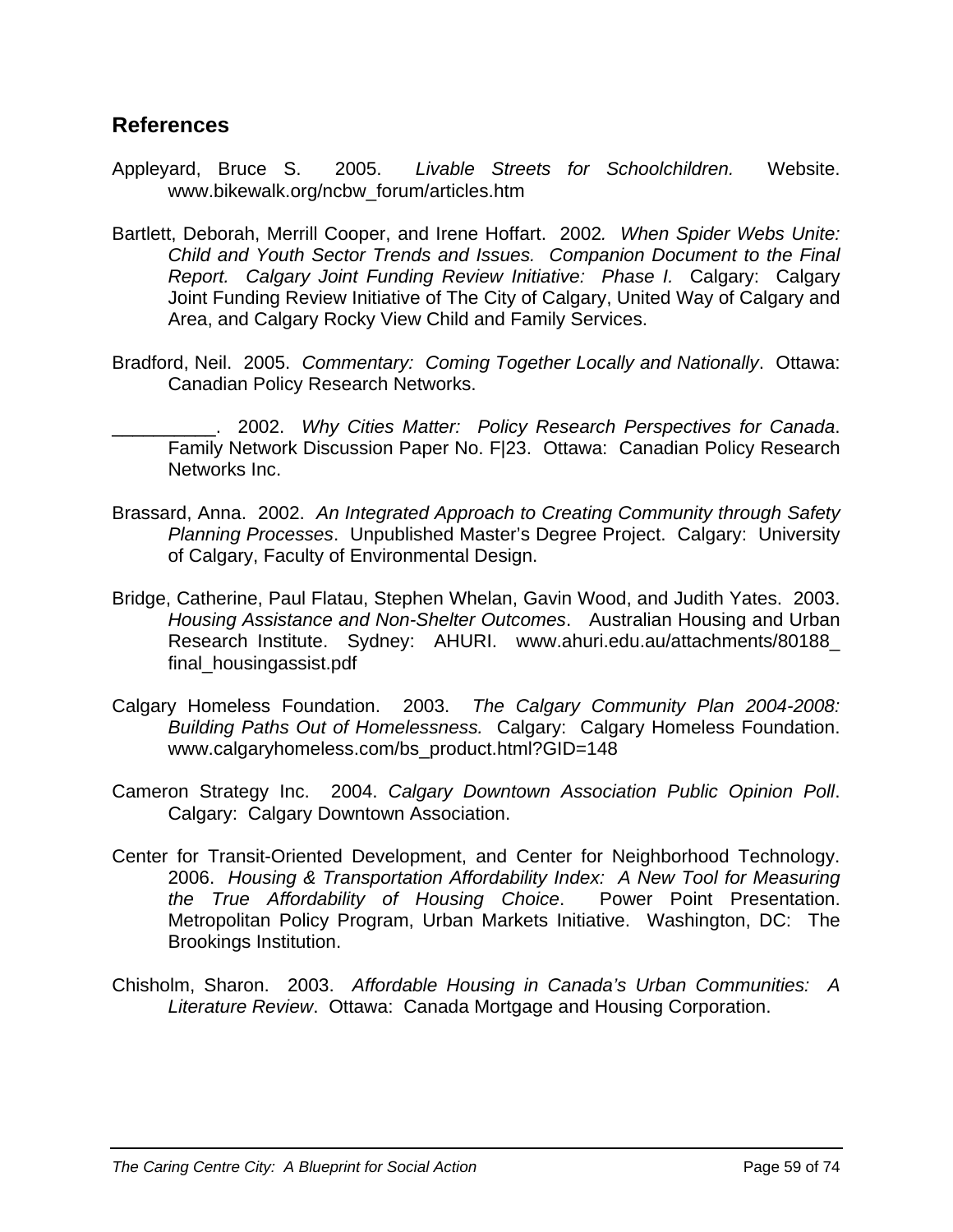City of Calgary. 2006*a*. *Centre City Plan: Public and Stakeholder Engagement Results*. Calgary: City of Calgary, Business and Market Research.

\_\_\_\_\_\_\_\_\_\_. 2006*b*. *Fast Facts #04 – Affordable Housing and Homelessness*. Updated 02-07-06. Calgary: City of Calgary, Community and Neighbourhood Services, Social Research Unit.

\_\_\_\_\_\_\_\_\_\_. 2005*a*. *Backgrounder – A Profile of the Centre City*. Calgary: City of Calgary, Community and Neighbourhood Services, Social Research Unit. *Centre City Asset and Event Mapping*. Calgary: City of Calgary, Community and Neighbourhood Services, Social Research Unit.

\_\_\_\_\_\_\_\_\_\_. 2005*b*. *Calgary Transportation Plan 2005: Technical Report*. Draft. Internal reference document (not for circulation). Calgary: City of Calgary, Transportation Planning.

\_\_\_\_\_\_\_\_\_\_. 2005*c*. *Centre City Community Profile*. Calgary: City of Calgary, Community and Neighbourhood Services, Social Research Unit.

\_\_\_\_\_\_\_\_\_\_. 2005*d*. *Fair Calgary: A Commitment to Well-Being*. Draft Report. Calgary: City of Calgary, Community Services, Social Inclusion Policy Project.

\_\_\_\_\_\_\_\_\_\_. 2005*e*. *Forward Thinking: Calgary's Socio-Economic Trends*. Calgary: City of Calgary, Community and Neighbourhood Services, Social Research Unit.

\_\_\_\_\_\_\_\_\_\_. 2005*f*. *Thresholds for Locating Affordable Housing: Applying the Literature to the Local Context*. Calgary: City of Calgary, Community Strategies, Policy and Planning Division, Social Research Unit.

\_\_\_\_\_\_\_\_\_\_. 2004*a*. *Biennial Count of Homeless Persons in Calgary: Enumerated in Emergency and Transitional Facilities, by Service Agencies, and On the Streets – 2004 May 12*. Calgary: City of Calgary, Community Strategies, Policy and Planning Division, Social Research Unit.

\_\_\_\_\_\_\_\_\_\_\_. 2004*b*. *Research Brief #03 – Housing Affordability in Calgary*. Calgary: City of Calgary, Community Strategies, Policy and Planning Division, Social Research Unit.

\_\_\_\_\_\_\_\_\_\_\_. 2004*c. Research Brief #17 – Housing Affordability in Calgary, by Sex, for Households with the Presence of Disability in the Household*. Calgary: City of Calgary, Community Strategies, Policy and Planning Division, Social Research Unit.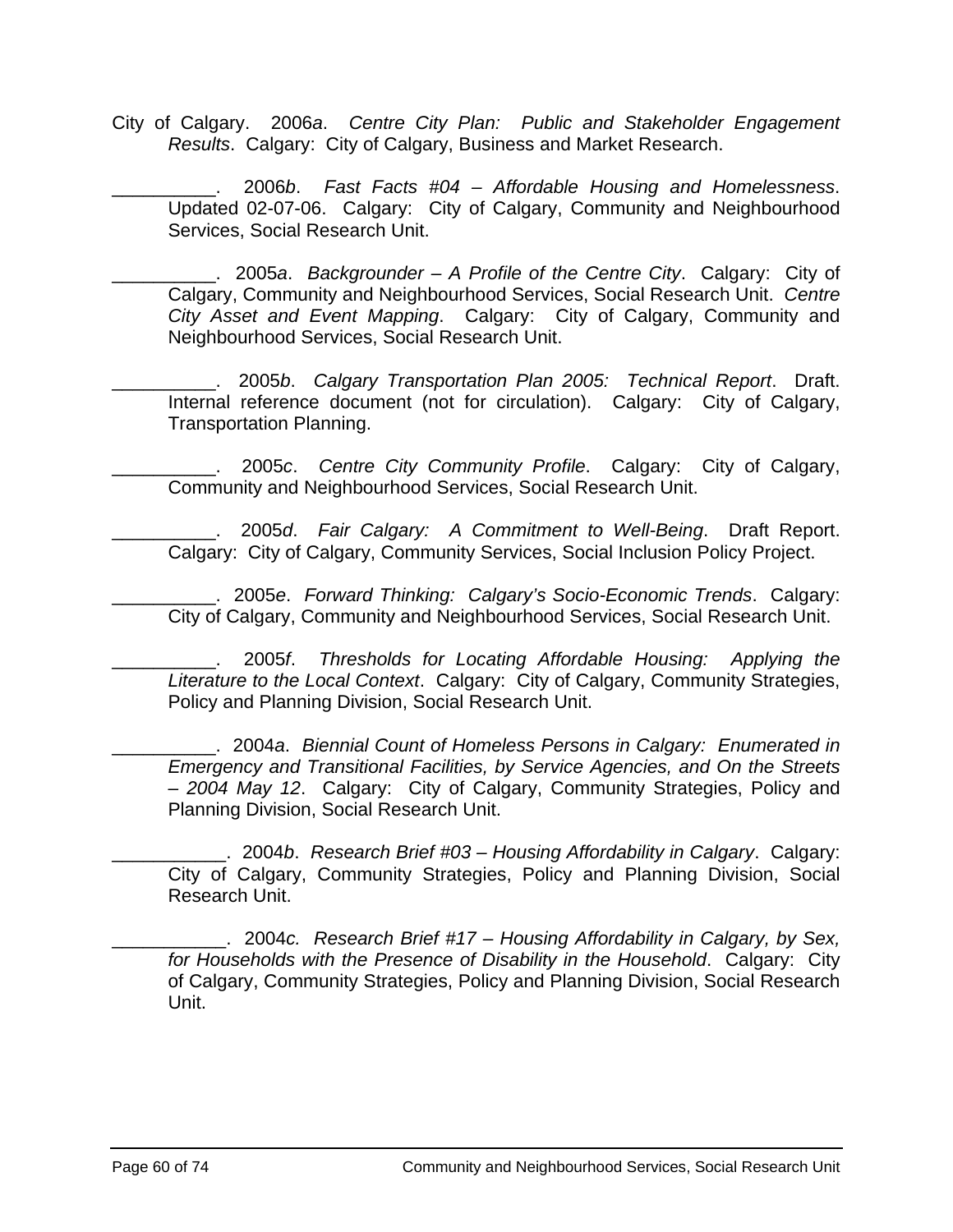\_\_\_\_\_\_\_\_\_\_. 2004*d*. *Triple Bottom Line Framework: A Review of the Economic, Environmental and Social Policies of The City of Calgary*. Calgary: City of Calgary, Corporate Studies and Economics; Environmental Management; and Community Strategies.

\_\_\_\_\_\_\_\_\_\_. 2002. *City of Calgary: Corporate Affordable Housing Strategy*. Approved 2002 July 17 (CPS2002-57). Calgary: City of Calgary, Corporate Properties and Community Strategies.

- \_\_\_\_\_\_\_\_\_\_\_\_. 2000. *Commuter Cyclist Survey 2000: Cycling into Downtown Calgary.* Calgary: City of Calgary, Transportation Planning, Planning and Transportation Policy, Land Use and Mobility.
- Clarke, George Elliott. 2006. *Imagining the City of Justice*. 7th Annual LaFontaine-Baldwin Symposium, 2006 Lecture. 2006 March 10. Calgary, Alberta. Jointly presented by John Ralston Saul and the Dominion Institute. CMHC [Canada Mortgage and Housing Corporation]. 2005. *Rental Market Report: Calgary CMA, October 2005*. Calgary: CMHC.
- CMHC [Canada Mortgage and Housing Corporation]. 2005. *Rental Market Report: Calgary CMA, October 2005*. Calgary: CMHC.
	- \_\_\_\_\_\_\_\_\_\_. 1991. *Core Housing Need in Canada*. Ottawa: CMHC.
- Colliers International. 2005. *North American CBD [central business district] Parking Rate Survey Highlights*. Boston: Colliers International. www.colliers.com/ Content/Repositories/Base/Corporate/English/Market\_Report\_Corporate/PDFs/C olliersParkingRateSurvey2005.pdf
- Cooper, Merrill. 2006*a*. *Centre City Issues and Opportunities: Final Research Synthesis, 1999-2005*. Calgary: City of Calgary, Community and Neighbourhood Services, Social Research Unit.
- \_\_\_\_\_\_\_\_\_\_. 2006*b*. *Centre City Social Plan Backgrounder: Priorities for Action in the Centre City*. Calgary: City of Calgary, Community and Neighbourhood Services, Social Research Unit.

\_\_\_\_\_\_\_\_\_\_. 2001. *Housing Affordability: A Children's Issue*. Family Network Discussion Paper No. F|11. Ottawa: Canadian Policy Research Networks.

Cooper, Merrill, and Deborah Bartlett. 2005. *Strong Neighbourhoods: Building the Foundation for a United Way Neighbourhood Investment Strategy. Draft Report.* Calgary: United Way of Calgary and Area.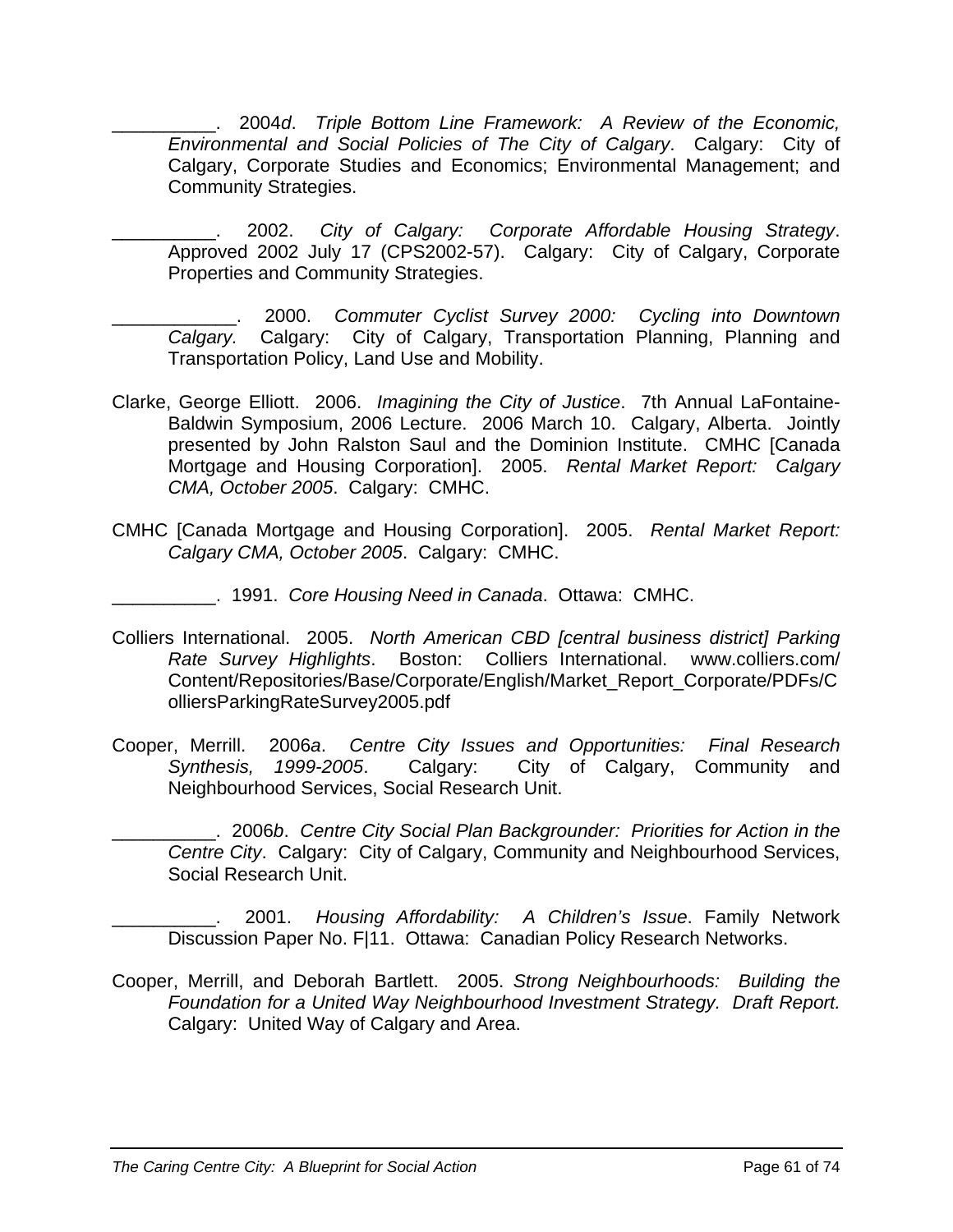- Coriolis Consulting Group. 2004. *Downtown Calgary Housing Market Study Phase 1A Report: Analysis of the Downtown Housing Market.* Calgary: Coriolis Consulting Group.
- Edmonton Social Planning Council. 2005. *Inclusive Cities Canada Edmonton: Community Voices, Perspective and Priorities*. Report of the Edmonton Civic Panel. Edmonton: Edmonton Social Planning Council, and Inclusive Cities Canada: A Cross-Canada Civic Initiative.
- Gardiner, Helen, and Kathleen Cairns. 2002. *2002 Calgary Homelessness Study.* Calgary: Calgary Homeless Foundation.
- Global Business Network Canada. 2003. *Future of the Downtown: Scenarios Report*. Calgary: City of Calgary, Land Use Planning and Policy.
- Greive, Shane, Amy Thorpe, and Peter Newman. 2002. *Locational Advantage and Disadvantage in Public Housing, Rent Assistance and Housing Loan Assistance in Perth*. Australian Housing and Urban Research Institute. Perth: AHURI. www.ahuri.edu.au/attachments/pp\_locadvantageperth.pdf.
- Hansen, Dallas. 2005. "Downtown Streets Need People." *Winnipeg Free Press*. April 6, 2005. Page A13.
- Hulchanski, J. David. 2002. "Housing Policy for Tomorrow's Cities." In Seidle, F. Leslie (ed.). *The Federal Role in Canada's Cities: Four Policy Perspectives*. Family Network Discussion Paper No. F|27. Ottawa: Canadian Policy Research Networks Inc. Section C.
- International Downtown Association. 2003. *IDA Homelessness Study 2002-2003: Report and Recommendations Presented to the Steering Committee*. Washington, DC: International Downtown Association, Technical Assistance Team.
- Ipsos Reid. 2005. *The City of Calgary 2005 Citizen Satisfaction Survey: Key Findings. Final Report.* Calgary: City of Calgary.
- Ipsos Reid, and the Dominion Institute. 2006. *Comparing Canadian Cities: How Do Canadians Feel about their Cities?* An Ipsos Reid survey commissioned for the LaFontaine-Baldwin Symposium. Toronto: The Dominion Institute and Ipsos Reid.
- Jackson, Andrew. 2004. *Home Truths: Why the Housing System Matters to All Canadians.* Ottawa: Canadian Centre for Policy Alternatives and the Canadian Housing and Renewal Association.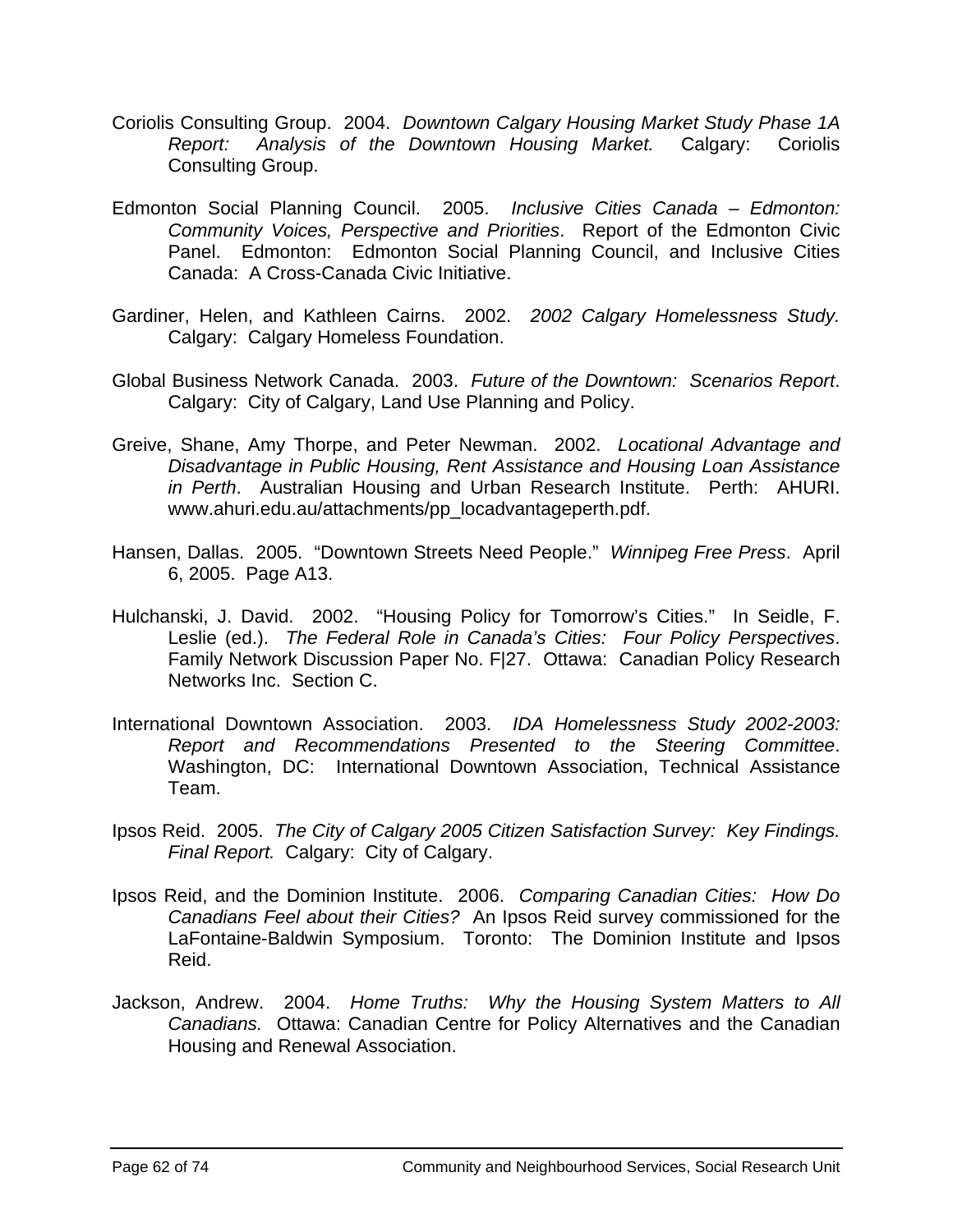- Kotkin, Joel. 2005. "The Rise of the Ephemeral City." *Metropolis Magazine*. April 18, 2005.
- Li, Iris. 2005. *Urban Revitalization: Case Studies and Strategies to Address Drug Use*. Calgary: City of Calgary, Community and Neighbourhood Services.
- Li, Iris, and Rob Miles. 2005. *Urban Redevelopment Best Practices in North American Cities and the Civitas Model*. Calgary: City of Calgary, Community and Neighbourhood Services.
- MacLaurin, Bruce, Dora Bundgaard, and Glenn Lyons. 1992. *Downtown Calgary 2020: Crime Prevention in the Heart of the City*. Calgary: Calgary Downtown Business Revitalization Zone Association.
- McGill University. 2002. *Grow Home*. Fact Sheet. Montreal: McGill University, Office of Technology Transfer. www.mcgill.ca/files/ott/growhome.pdf
- Miles, Rob. 2005. *Approaches to Crime and Safety Issues in North American Cities: A Series of Case Studies*. Calgary: City of Calgary, Community and Neighbourhood Services.
- Parai, Brenda, Fred Kreplak, Karen Morgan, and Sharon M. Stroick. 2005. *Affordable Housing Options: Rent and Income Supplements*. Produced through the Affordable Housing Research Fund. Calgary: The City of Calgary, Community and Neighbourhood Services, Policy and Planning Division, Social Research Unit.
- Powell, Betsy. 2006. "High-Crime Areas Targeted." *Toronto Star*. February 8, 2006.
- Rempel, Judith. 2005. *East Village Survey Highlights Sense of Community & Perceived Safety.* Calgary: The City of Calgary, Community Strategies, Community Priorities.
- Stastny, Paul. 2005. *The Future is Now: The Calgary Foundation's "Forever Funds" Prepare Calgary for the Future*. Calgary: Calgary Foundation.
- Statistics Canada. 2004. "Study: Neighbourhood Characteristics and the Distribution of Crime in Winnipeg." *The Daily* (September 26, 2004). Ottawa: Statistics Canada.
- Stroick, Sharon M. 2002. *Action on Crime Prevention: A Multimedia Profile of NCPC Pilot Projects*. CPRN Discussion Paper No. F|24. Ottawa: Canadian Policy Research Networks Inc. En français : *Initiatives de prévention du crime : Un profil multimédia de projets-pilotes du CNPC*. Document de recherche des RCRPP n° F|25.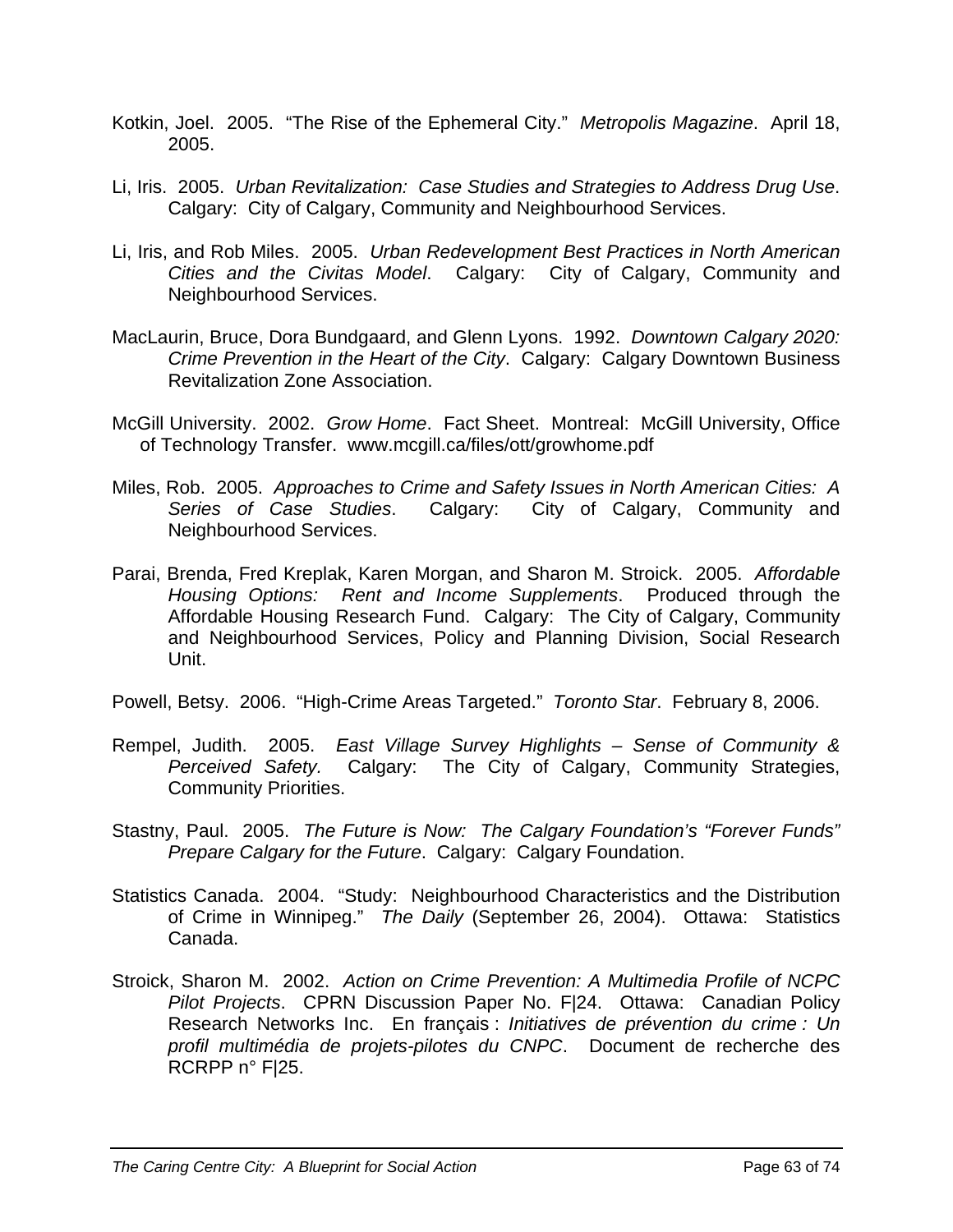- Suzuki, David. 1999. "Saving the Earth." Essays on the Millennium Series. *Maclean's* Vol. 112, No. 24: 42-45.
- Tillich, Paul. 1959. *Theology of Culture*. New York: Oxford University Press.
- Walker, Chris. 2006. *Smart Strategies for Community Development in the 21st Century*. Washington, DC: Urban Institute.
- Zapf, M. Kim. 2005. "The Geographic Base of Canadian Social Welfare." In Turner, J.C., and F.J. Turner (eds.). *Canadian Social Welfare*. 5th ed. Toronto: Pearson Education Canada.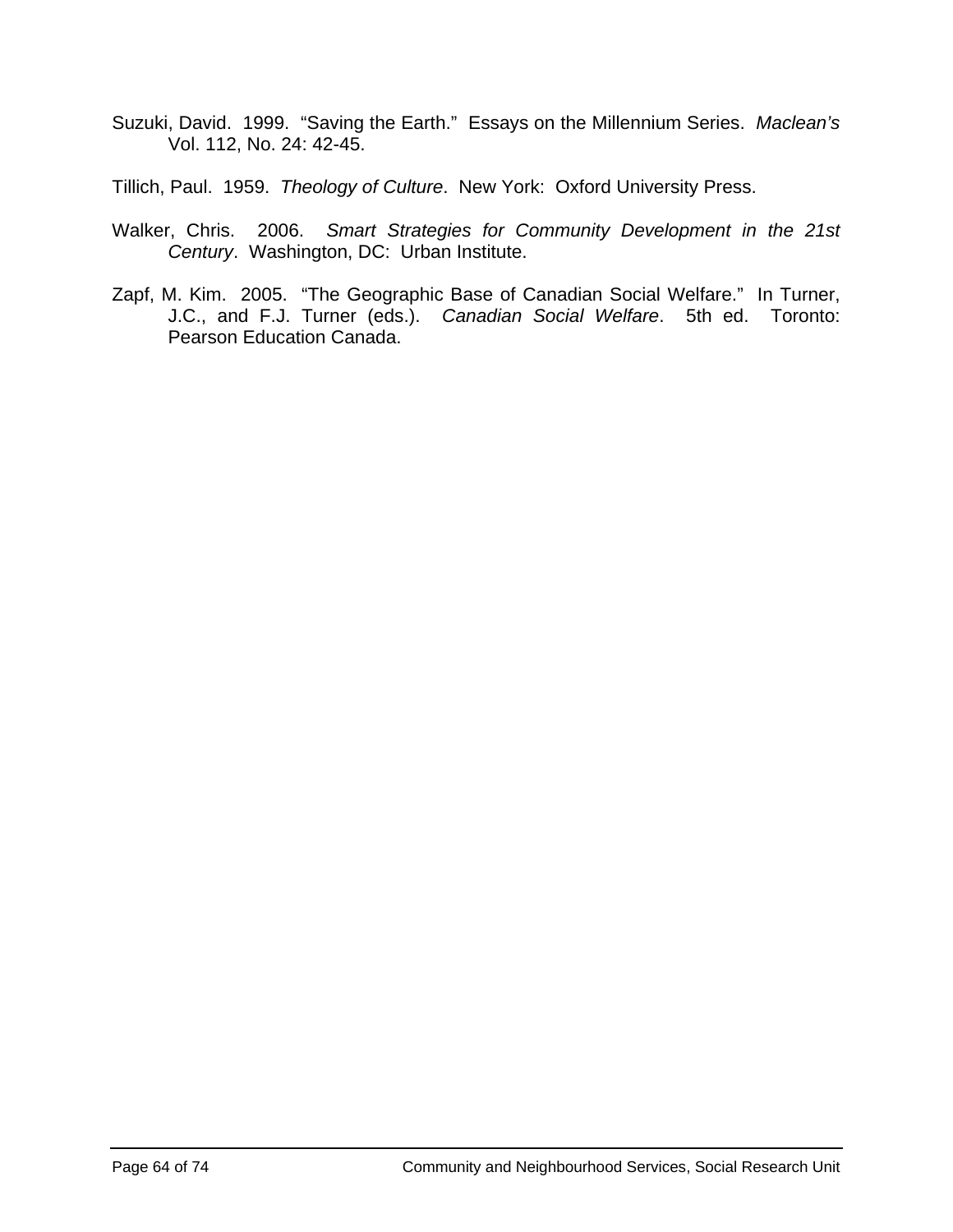# **Appendix A. Centre City Social Plan – Background Research**

All of the background research completed to inform this blueprint for social action in the Centre City can be downloaded from The City of Calgary website by clicking on the "Centre City Social Plan" link at [www.calgary.ca/centrecity](http://www.calgary.ca/centrecity). Direct links to the individual reports are also provided at the end of each section in this appendix.

### **The Centre City and Trends that Affect It**

To learn more about the Centre City and the socio-economic trends that affect it, please see the following reports:

- *Forward Thinking: Calgary's Socio-Economic Trends* This summary report provides a brief overview of some key socio-economic trends for Calgary, drawn from the *Calgary and Region Socio-Economic Outlook, 2005-2010*.
- *Centre City Community Profile* This report helps to illustrate the diverse makeup and pressures experienced by the six Centre City community districts. combines these data for the Centre City region and compares it to Calgary as a whole. These data provide important baseline facts about the Centre City that will help to inform both short and long-term planning, design, and development strategies for the area. The *Calgary Centre City Community Profile* provides data on population, household composition, education, income and employment, housing, and diversity.
- *Centre City Asset and Event Mapping* This report provides data by community district, census tract, and for the Centre City as a whole that identifies numerous community assets and illustrates some of the social, health and safety issues in the area. It includes information on businesses and services located in the Centre City, numerous indicators of civic participation, as well as crime statistics and data on fire incidents and emergency medical responses.
- *Backgrounder: A Profile of the Centre City* This short report provides an overview of the socio-demographic composition of the Centre City drawn from the *Centre City Community Profile* and compares data for the Centre City to Calgary as a whole for population, household composition, education, income and employment, housing, and diversity. Additional information is taken from the report *Centre City Asset and Event Mapping*, which identifies community assets and illustrates some of the social, health and safety issues in the Centre City.

[Forward Thinking: Calgary's Socio-Economic Trends](http://www.calgary.ca/docgallery/bu/cns/centre_city/forward_thinking_calgarys_socio-economic_trends.pdf) **E**(561 KB) [Centre City Community Profile](http://www.calgary.ca/docgallery/bu/cns/centre_city/centre_city_community_profile.pdf) **ta**(397 KB) [Centre City Asset and Event Mapping](http://www.calgary.ca/docgallery/bu/cns/centre_city/centre_city_asset_and_event_mapping.pdf) 14(1519 KB) [Backgrounder: A Profile of the Centre City](http://www.calgary.ca/docgallery/bu/cns/centre_city/backgrounder_a_profile_of_the_centre_city.pdf) **E**(318 KB)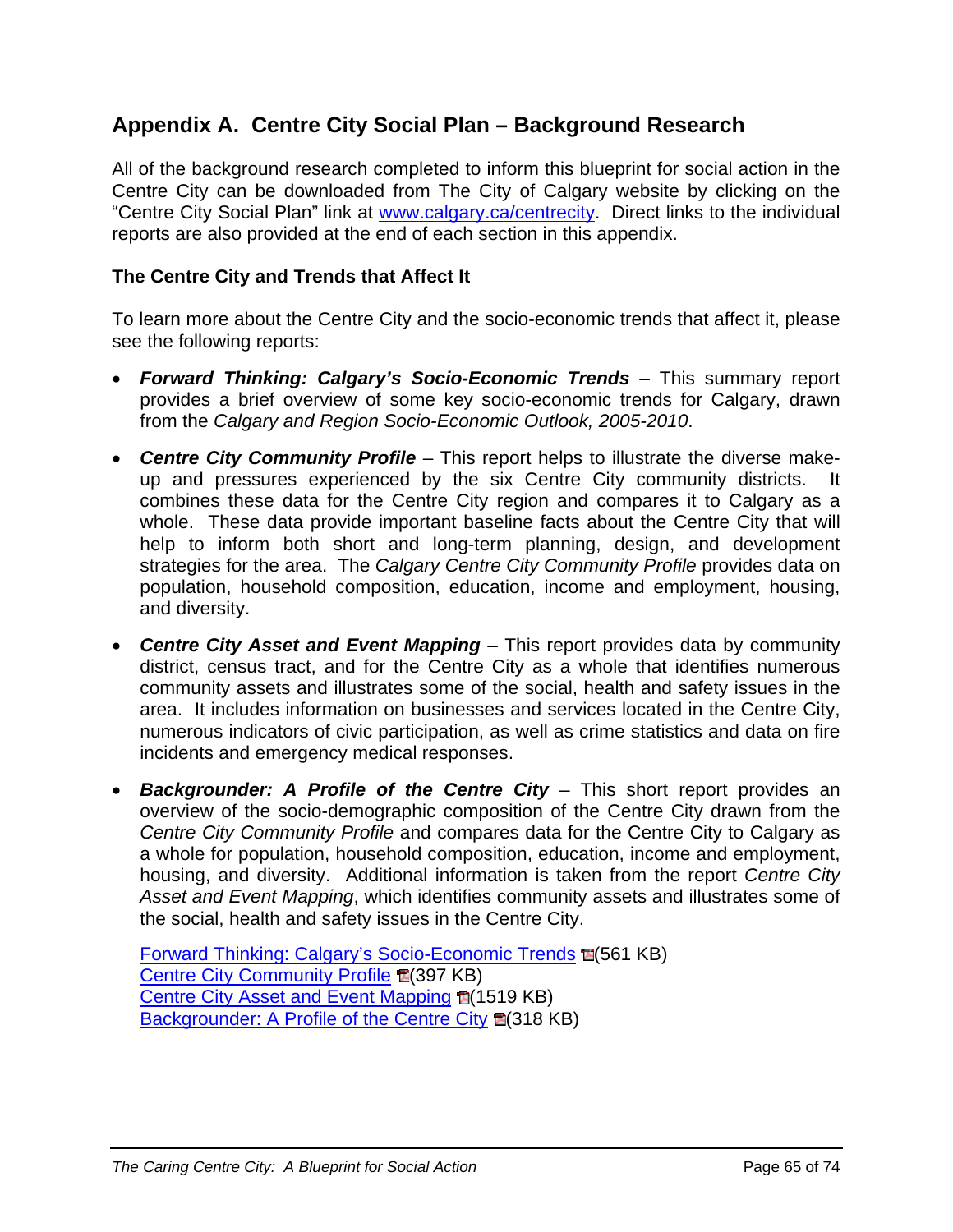### **Issues, Opportunities and Priorities for Action**

Over the past several years, a number of strategies and initiatives have been launched to improve conditions and increase development and population density in Calgary's Downtown and Beltline areas. To better understand the social issues that have been a concern in this large geographic area, The City of Calgary commissioned a report amalgamating the themes and recommendations arising from research and background documents on social, economic, health, and related issues in the Centre City. In a parallel process, public and stakeholder engagement activities were undertaken in the summer and fall of 2005 to collect ideas from a wide range of people in the public, private and community sectors on how to make the Centre City more livable, thriving, and caring.

The report *Centre City Issues and Opportunities: Final Research Synthesis, 1999-2005*  identifies social development as a critical component of sustainable urban development. It identifies seven key social issues and challenges in the Centre City: poverty and income security; crime, safety and social disorder; homelessness; housing; health; social exclusion; and traffic, particularly as it relates to living conditions. The same categories were used to identify current priorities for action in the report *Centre City Social Plan Backgrounder: Priorities for Action in the Centre City*. These were based on four stakeholder workshops and the input on creating a *caring* city provided by the general public during a three-day public Ideas Fair Main Event.

Increasing density and activity in the Centre City is considered to be one of the most essential steps in revitalizing the urban core. The vast majority of participants in the consultation process believe that the centre of a thriving, world-class metropolis must represent and accommodate population diversity in all its dimensions. The Centre City should reflect the best of what Calgary has to offer – socially, architecturally, artistically, economically, and environmentally – and care must be taken to ensure that all residents of and visitors to the area have the opportunity to participate in, benefit from, and contribute to all aspects of community life. Social inclusion is at the forefront of all priorities for action. It is widely agreed that that increasing density and vitality requires that people of all ages, abilities, and backgrounds live in and feel welcome in the Centre City.

[Centre City Issues and Opportunities](http://www.calgary.ca/docgallery/bu/cns/centre_city/centre_city_issues_and_opportunities.pdf) January 23, 2006 **fa** (842 KB) [Backgrounder: Priorities for Action in the Centre City](http://www.calgary.ca/docgallery/bu/cns/centre_city/backgrounder_priorities_for_action_in_the_centre_city.pdf) February 2, 2006 **Tames** (400 KB)

Additional research has been done to learn how other cities address social issues including crime and safety, drug use, and public toilet alternatives. These reports were prepared in 2005 by Planning students from the Faculty of Environmental Design at the University of Calgary.

[Crime and Safety Case Studies](http://www.calgary.ca/docgallery/bu/cns/centre_city/crime_and_safety_case_studies.pdf) **E**(941 KB) [Urban Revitalization: Strategies to Address Drug Use](http://www.calgary.ca/docgallery/bu/cns/centre_city/strategies_to_address_drug_use.pdf) (1003 KB) [Urban Revitalization: Public Toilet Alternatives](http://www.calgary.ca/docgallery/bu/cns/centre_city/public_toilet_alternatives.pdf) **1**(840 KB)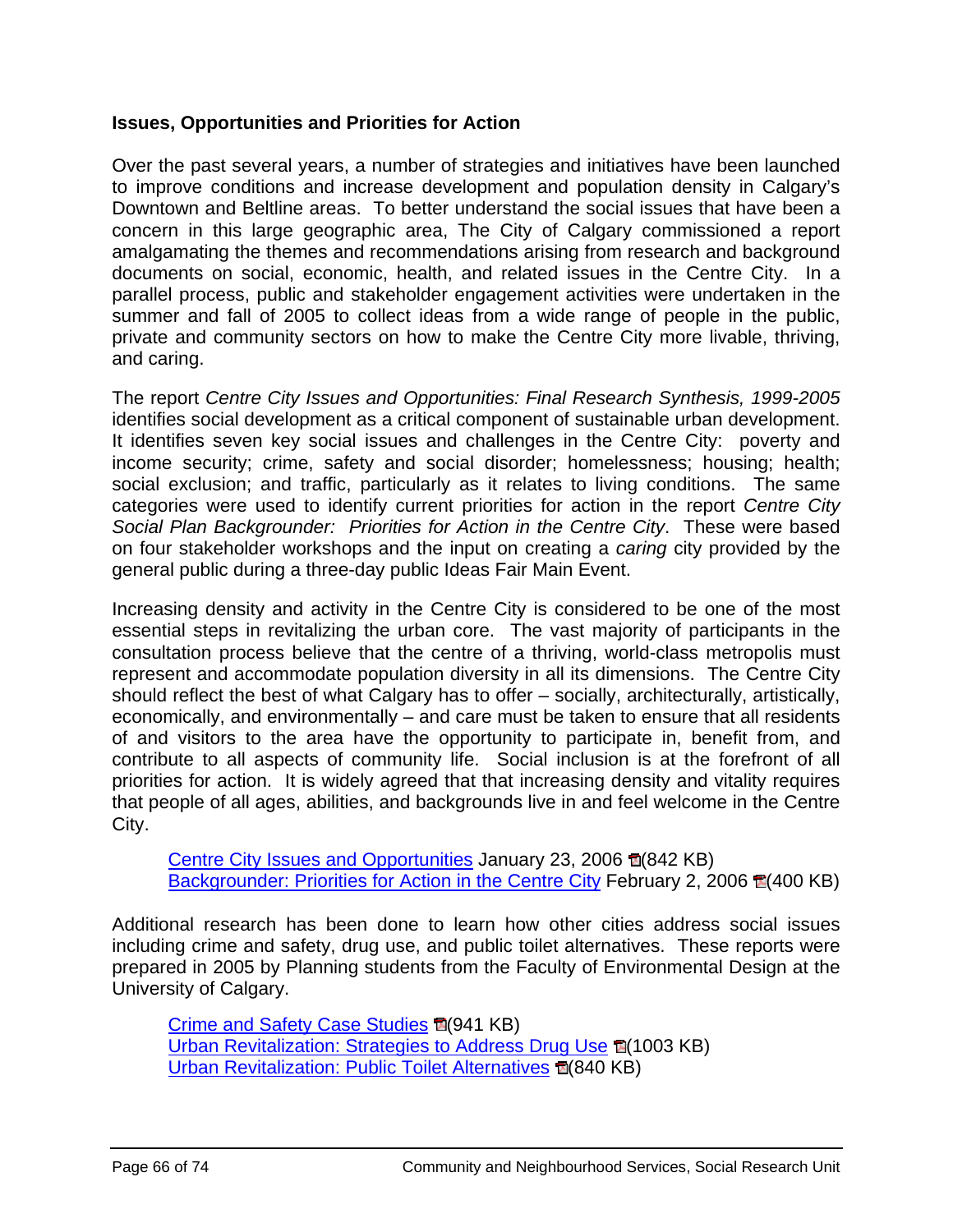### **Centre City Plan Engagement Reports**

Centre City, Centre Stage was a public and stakeholder engagement process that took place from July through December 2005. It was designed to collect input from the public and stakeholders about how to make the Centre City more livable, thriving and caring. Data collected from Calgarians came from written comments on questionnaires, short answer idea cards, as well as through email messages, telephone hotline messages, notes from stakeholder meetings, and recorded discussion points from stakeholder workshops.

Targeted public outreach was conducted from October 19 to November 22, 2005 and included 20 events at venues located throughout Calgary. Events were held in suburban locations and in the Centre City to ensure the process was as inclusive as possible in reaching out to Calgarians to gather insights and ideas. The highlight of the public engagement process was a three-day fun and interactive "Ideas Fair Main Event" held at two prominent Centre City venues: Banker's Hall and the EPCOR Centre.

The stakeholder outreach component of the Centre City Plan engagement process had two components. At the request of various stakeholder organizations or groups, members of the Centre City Plan team met with them to discuss the project and receive input on their vision for the Centre City of the future. A total of 19 meetings were held. In addition, a total of 119 individuals took part in four stakeholder workshops held in October and November 2005. Participants were drawn from the public, private and community sectors based on their interest in and knowledge about certain aspects of life in the Centre City.

The results of the engagement process showed that participants felt that in order for the Centre City to be a more livable, thriving and caring place, citizens must be included in the process of planning their city. As well, all citizens must have equal access to the services and resources available in the Centre City, which will make the Centre City a great place for everyone. Six dominant issues emerged about how to make the Centre City *livable* and *thriving*, as well as *caring*: safety; homelessness and crime; lack of vitality; lack of affordable housing; the need for better transportation and parking; and the lack of public spaces and green space. Many Ideas brought forward by the public and stakeholders will find a place in various strategies and actions for the Centre City.

The results of the Centre City Plan engagement process are summarized in the report *Centre City Plan Engagement Process: Results Summary*. Detailed findings are in the report *Centre City Plan: Public and Stakeholder Engagement Results*. The full report includes many pictures and has been split into four parts to make it easier to download.

[CCP Engagement Results: Summary \(03-13-06\)](http://www.calgary.ca/docgallery/bu/cns/centre_city/ccp_engagement_results_summary.pdf) 国(495 KB) CCP Engagement Results: Part 1 of 4  $(03-13-06)$   $\mathbb{E}(835 \text{ KB})$ CCP Engagement Results: Part 2 of 4  $(03-13-06)$   $E(1199$  KB) CCP Engagement Results: Part 3 of 4  $(03-13-06)$   $E(692$  KB) CCP Engagement Results: Part 4 of 4  $(03-13-06)$   $\mathbb{E}(634$  KB)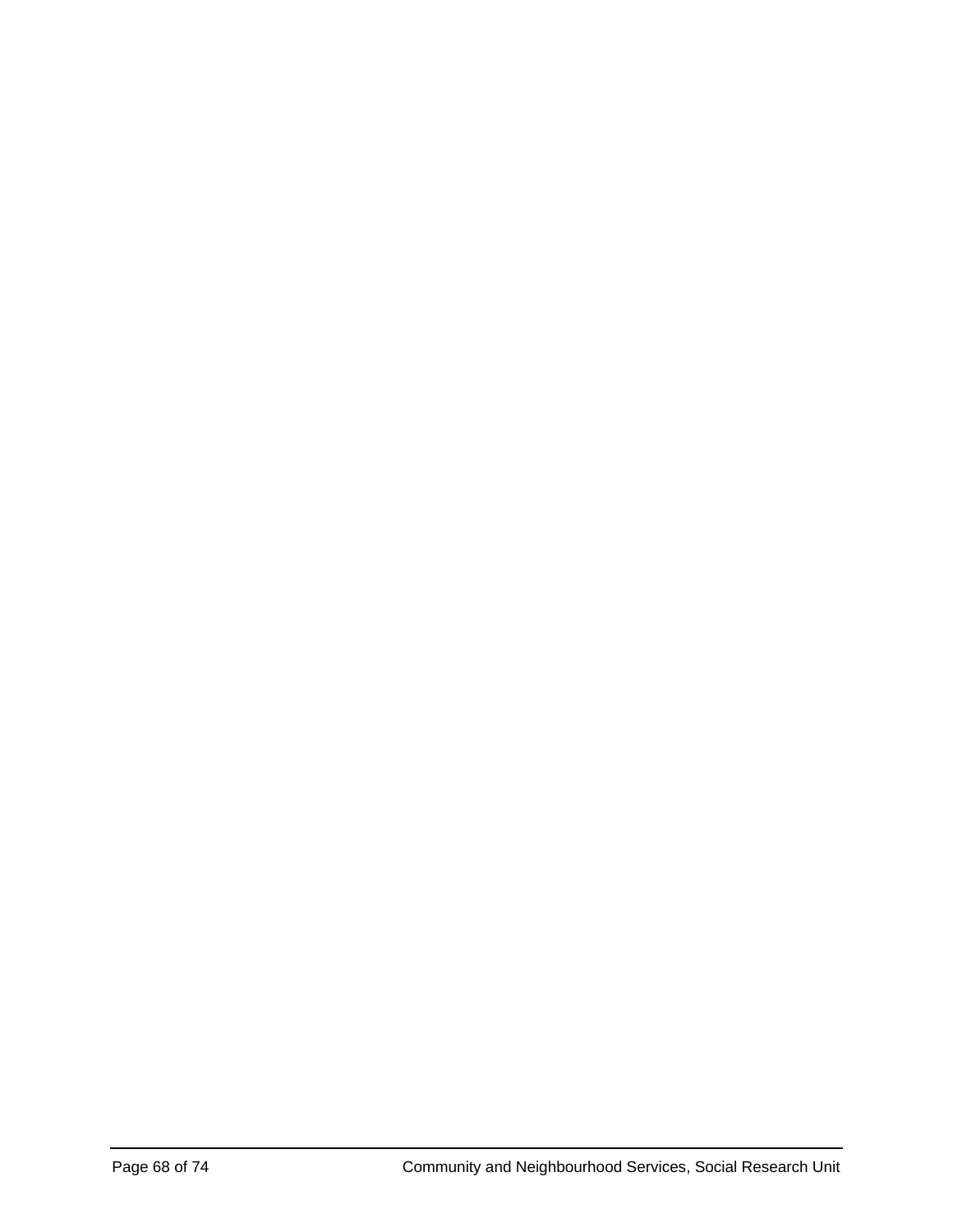# **Appendix B. Crime Prevention – Understanding a Complex Process**[3](#page-68-0)

Crime prevention involves both *formal* and *informal* social controls, which work together towards the reduction of crime and victimization. *Formal controls* primarily support law and order, whereas *informal controls* focus more on preventative measures.

The United Nations (1999: 2) states that *formal systems of control* "serve the dual purpose of deterring law-breaking among the population at large and of apprehending, punishing and treating those who offend." Efforts are made by governments to make formal control systems more effective by strengthening policing efforts, streamlining judicial processes, diverting less serious offences away from the criminal justice system, increasing the severity of punishment for serious crimes, and expanding the range of penal treatments available for repeat offenders. Alone, however, formal systems of control are insufficient to effectively deter, reduce or prevent crime and victimization.

Outside of the criminal justice system, *informal systems of control* constitute a variety of measures taken by families, schools and social institutions to exert social control over others. This includes, for example, instilling children and youth with respect for the law, regulating conduct, and protecting persons and property through precautionary and security measures. As the costs and limitations of formal control systems have become more apparent, governments have moved to place greater emphasis on social controls.

Governments make pronouncements to parents, schools, communities and social institutions to promote the rule of law, but are also becoming more directly involved in the promotion of informal social contracts under the banner of "crime prevention, which covers a very wide range of possible actions" (United Nations, 1999: 2). *Situational prevention* is designed to reduce criminal opportunities, whereas *social prevention* is intended to reduce criminal motivation.

Focused on reducing opportunities for crime, *situational crime prevention* has been the fastest growing type of crime prevention activity in the past 20 years. It encompasses private policing and security services; crime prevention advertising campaigns; planning and architectural design controls to promote community safety; and the alteration of products and practices that give rise to crime in homes, businesses and industries.

In contrast, *social crime prevention* takes three distinct approaches to reducing criminal motivation – child development, community development, and social development:

• *Child Development:* Research has shown that a variety of risk factors in early childhood are associated with later delinquency and crime. Interventions to address risk factors focus on the *individual* through enhanced parenting, enriched early education, and improved physical and mental health.

<span id="page-68-0"></span> <sup>3</sup> The contents of this appendix are abstracted from Sharon M. Stroick (2002: 2-8), *Action on Crime Prevention: A Multimedia Profile of NCPC Pilot Projects* (Ottawa: Canadian Policy Research Networks Inc.). Works cited in this summary are listed at the end of the appendix.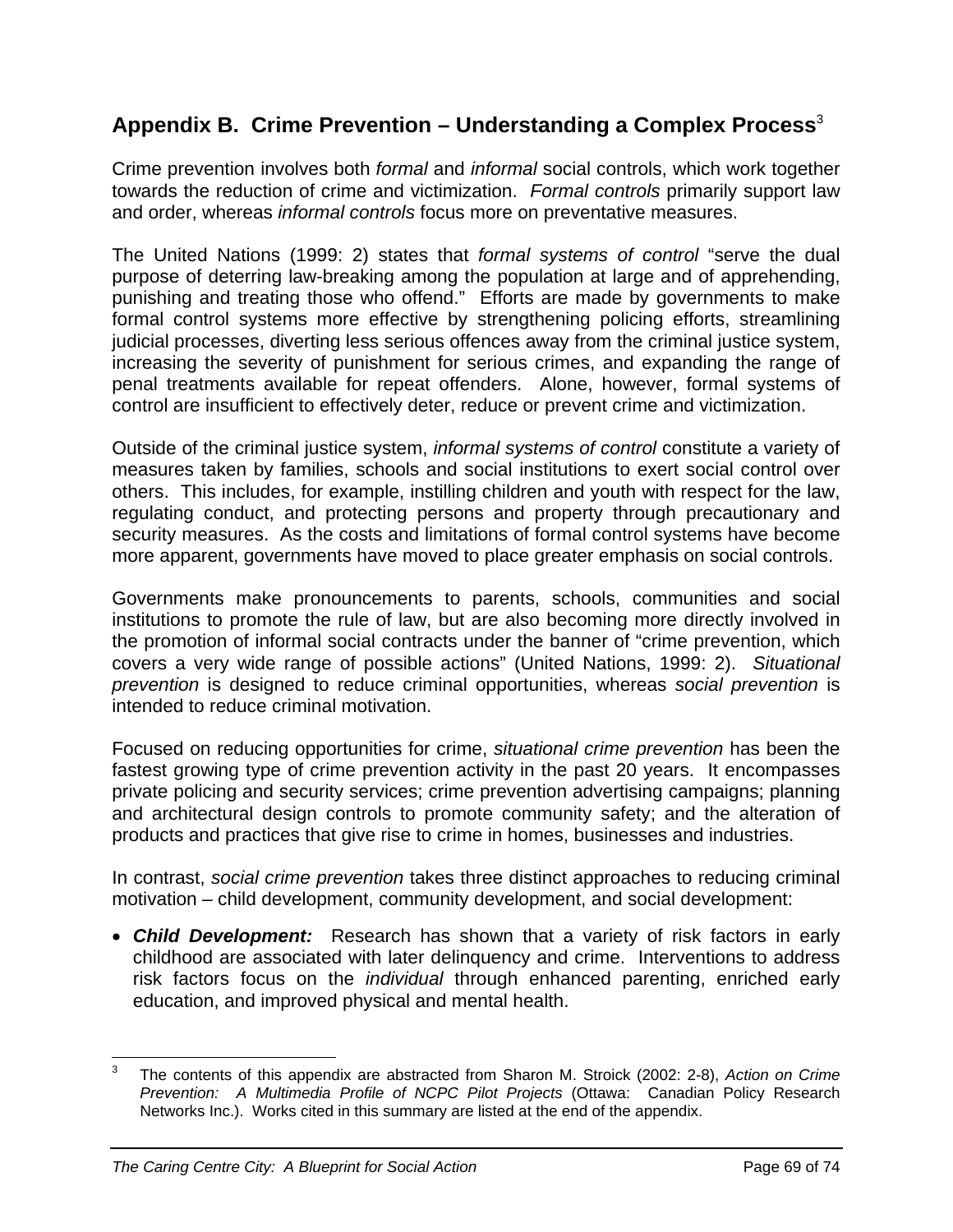- *Community Development:* Community characteristics and environments have been shown to promote or inhibit crime. Interventions to create supportive *community* environments increase both economic viability and social cohesion in local communities; provide local services and facilities for community enhancement; strengthen community ties among residents; educate young people about the importance of the rule of law; and develop local police-community relations.
- *Social Development:* The underlying premise of this approach is that much crime results from *societal* factors such as poverty, lack of paid employment, poor education, discrimination, and other social or economic deprivations.

In a comprehensive literature review on the subject, the John Howard Society of Alberta (1995: 2-3) explains the eventual inclusion of social development in the fight against crime:

Until 1970, primary responsibility for crime prevention rested with the police, courts and corrections, and the focus of their strategy was primarily to reduce the opportunity to commit crime. The anti-crime efforts of the 1970s witnessed a move toward increased community involvement in crime prevention; Neighbourhood Watch is a well-known example of the popular opportunity reduction programs of the era.

However, by the 1980s, reductions in crime rates proved negligible and the long-term effectiveness of reduction based strategies came into question. … Thus, there emerged an interest in prevention strategies which address the social and economic causes of crime. This approach is known as crime prevention through social development (CPSD) and, by the 1990s, CPSD was widely viewed as a vital component to any serious attempt at crime prevention.

This assessment is echoed by the National Crime Prevention Centre (NCPC, 2000a), which states that the annual cost of crime to Canadians is estimated to range between \$35 and \$46 billion. The vast majority of criminal justice system expenditures are related to police, courts, and corrections – the agencies responsible for crime detection and control. In keeping with international trends, however, since the mid-1980s, Canada has shifted more resources to addressing crime through a balanced strategy that incorporates conventional methods of crime control as well as innovative approaches to crime prevention.

But what exactly do innovative approaches to crime prevention look like? Many authors attempt to classify crime prevention in a more pragmatic fashion. One commonly used approach borrows the terminology of medical epidemiology to create models that distinguish between *primary, secondary* and *tertiary prevention*. This enables interventions to be targeted to have the greatest preventative impact, with primary prevention regarded as the ideal objective since it is truly proactive.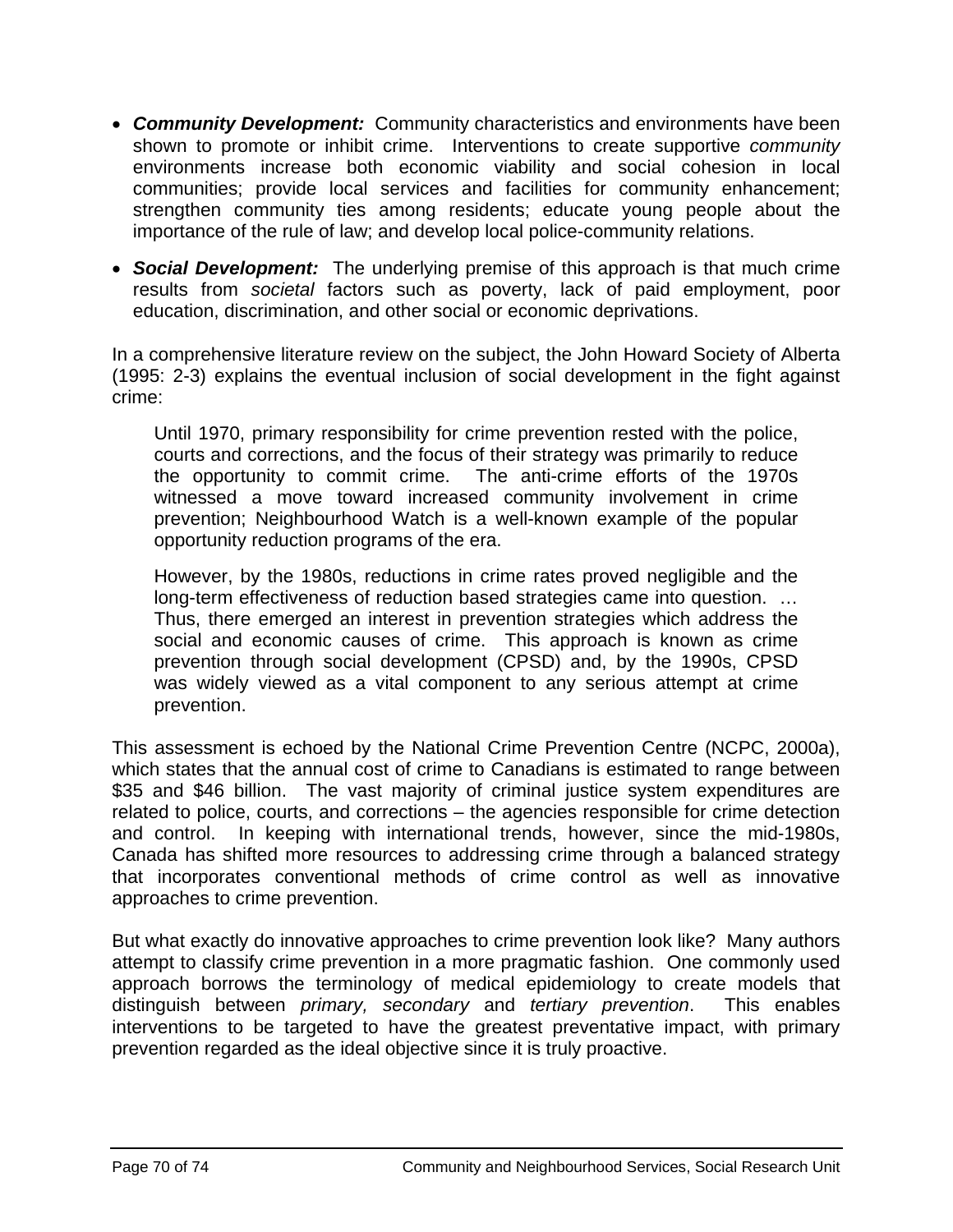Brantingham and Faust (1976) identify the target of *primary prevention* as the general public or the environment, the target of *secondary prevention* as those regarded at risk of offending, and the target of *tertiary prevention* as those who have already succumbed by either criminality or criminal victimization (cited in Gilling, 1997: 3-4). Gilling (1997: 4-5) finds an advantage in distinguishing between primary, secondary and tertiary prevention because discrete victim- and offender-focused initiatives can be developed for each target group, creating a six-part crime prevention typology. To this, Crawford (1998) adds community/neighbourhood-focused initiatives, which creates the nine-part matrix of crime prevention efforts shown below.

| An Applied Approach to Crime Prevention         |                                                                                                                                                                     |                                                                                                                                                                                      |                                                                                                              |
|-------------------------------------------------|---------------------------------------------------------------------------------------------------------------------------------------------------------------------|--------------------------------------------------------------------------------------------------------------------------------------------------------------------------------------|--------------------------------------------------------------------------------------------------------------|
|                                                 | <b>Primary Prevention</b>                                                                                                                                           | <b>Secondary Prevention</b>                                                                                                                                                          | <b>Tertiary Prevention</b>                                                                                   |
| <i>Victim-</i><br>Oriented                      | Target-hardening<br>awareness campaigns<br>and "designing out" crime                                                                                                | Prevention measures<br>for at-risk groups; risk<br>prediction and assessment                                                                                                         | Repeat victim initiatives;<br>victim support,<br>compensation, reparation                                    |
| Community/<br>Neighbourhood-<br><b>Oriented</b> | Increased formal and<br>natural surveillance;<br>Neighbourhood Watch,<br>Block Watch, and so on;<br>architectural design and<br>environmental planning              | Targeting at-risk groups,<br>places, and sources of conflict<br>in the community; leisure<br>facilities (i.e., for recreation,<br>sports, arts, and culture);<br>community mediation | Targeting communities<br>with "hot spots" or<br>high levels of crime;<br>prevention as urban<br>regeneration |
| Offender-<br>Oriented                           | Citizenship programs,<br>education and socialization;<br>target-hardening through<br>increasing the effort and the<br>risks, and decreasing the<br>rewards of crime | Work with those at risk of<br>offending, particularly youth,<br>the unemployed, and so on;<br>deterrence                                                                             | Rehabilitation;<br>confronting offender<br>behaviour; aftercare;<br>diversion programs                       |
| Source: Adapted from Crawford (1998: 16).       |                                                                                                                                                                     |                                                                                                                                                                                      |                                                                                                              |

This way of classifying crime prevention helps us understand how innovative programs could be shaped in *practice*. With this approach, formal and informal social controls as well as measures aimed at social and situational crime prevention are interspersed. One result is that the *theoretical* distinctions between categories are lost when specific interventions are developed in policy or implemented as practice at the grassroots level. This helps to make sense of the variety of initiatives that fall under the mantles of crime prevention, community safety, and social development.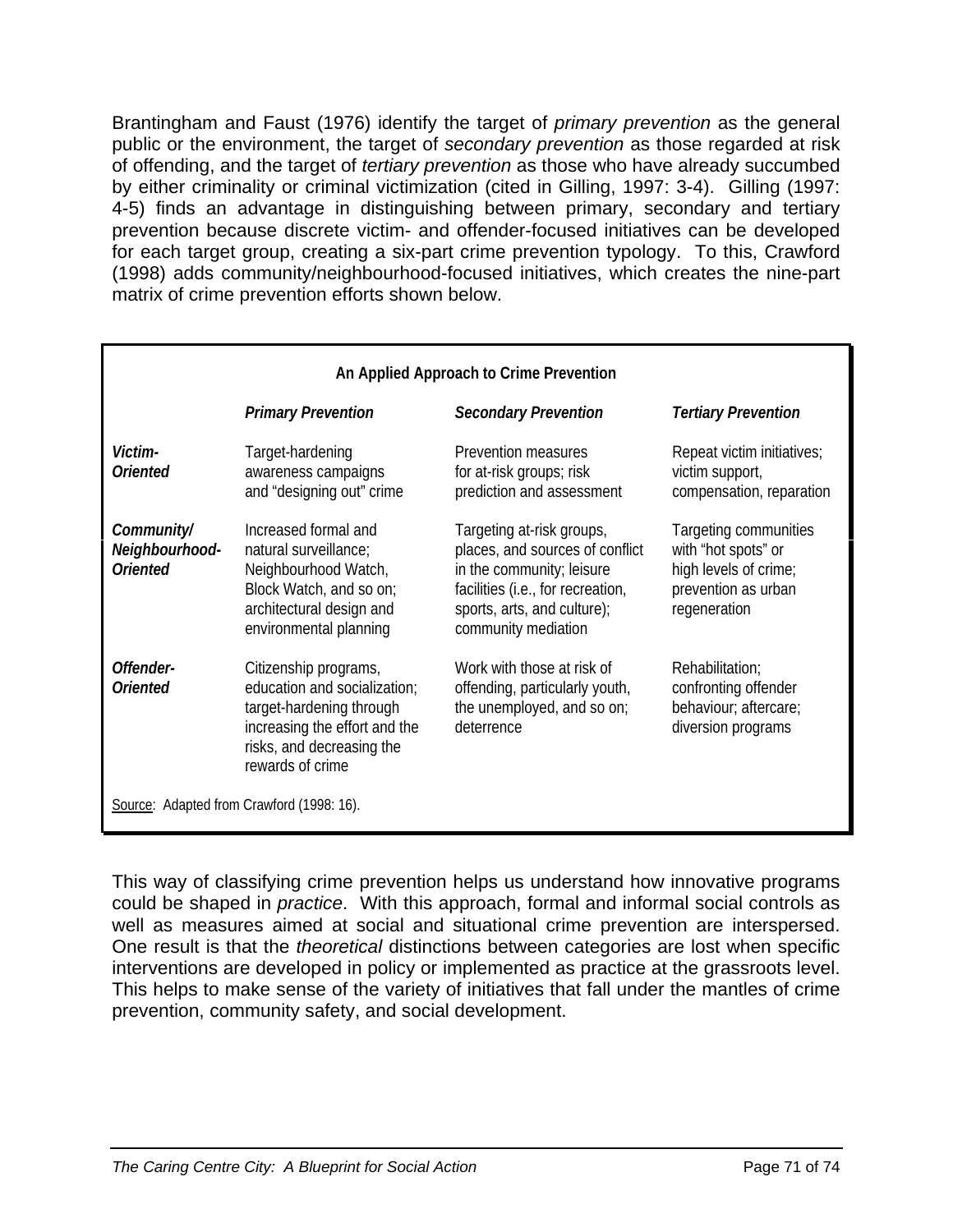The Government of Canada plays a key role in crime prevention through the *National Strategy on Community Safety and Crime Prevention* administered by the Department of Justice and the Solicitor General of Canada. The *National Strategy* is designed to complement existing efforts at crime control by focusing primarily on crime prevention through social development, which is explained in this way (NCPC, 2000: 1):

Crime prevention through social development, or CPSD, "is an approach to preventing crime and victimization that recognizes the complex social, economic, and cultural processes that contribute to crime and victimization. CPSD seeks to strengthen the 'bridge' between criminal justice policies and programs, and the safe, secure, and pro-social development of individuals, families, and communities. It does this by tackling the factors which contribute to crime and victimization that are amenable to change."

Although it is recognized that "societal influences such as poverty, gender inequality, media violence, racism, and discrimination are part of the crime prevention context," the *National Strategy* "tends to concentrate on secondary prevention measures." These include directing resources to social and community development strategies, as well as to early intervention initiatives that have been shown through evidence-based longitudinal research in Canada and abroad to "foster 'protective factors' and mitigate situations of risk or disadvantage." Such programs "demonstrate the ways in which supportive strategies can significantly improve child development, educational achievement and social adjustment, and reduce the likelihood of later involvement in crime" as well as susceptibility to victimization (NCPC, 2000: 1-2).

In a December 2001 speech to the Canadian Urban Institute, Barbara Hall, Chair of the *National Strategy on Community Safety and Crime Prevention*, described the approach in this way (NCPC, 2001*a*: 2):

Criminal acts require a motivated offender, a suitable target, and a lack of guardianship. If one of these three factors can be altered, a crime can be prevented. Most crime prevention strategies involve increasing guardianship and making targets less suitable to offenders. In simpler terms, [this includes] things like steering wheel locks and well-lit bank machines; reducing the opportunities. These are important. But the only way to permanently reduce crime is to reduce the number of motivated offenders. Crime prevention through social development.

The presence of *risk factors* – which can be found in families, peer relationships, school experiences, and communities – increases the chance that young people will be victimized or will develop behaviour problems, a likelihood exacerbated by the presence of multiple risk factors in the lives of children and youth. Conversely, *protective factors* can reduce the effects of exposure to risk factors, and thus lessen the chances that a young person will develop serious antisocial behaviour that could lead to criminal motivation and criminal acts, or to being harmed. The following table lists some key examples of the risk and protective factors that are of concern to the *National Strategy*.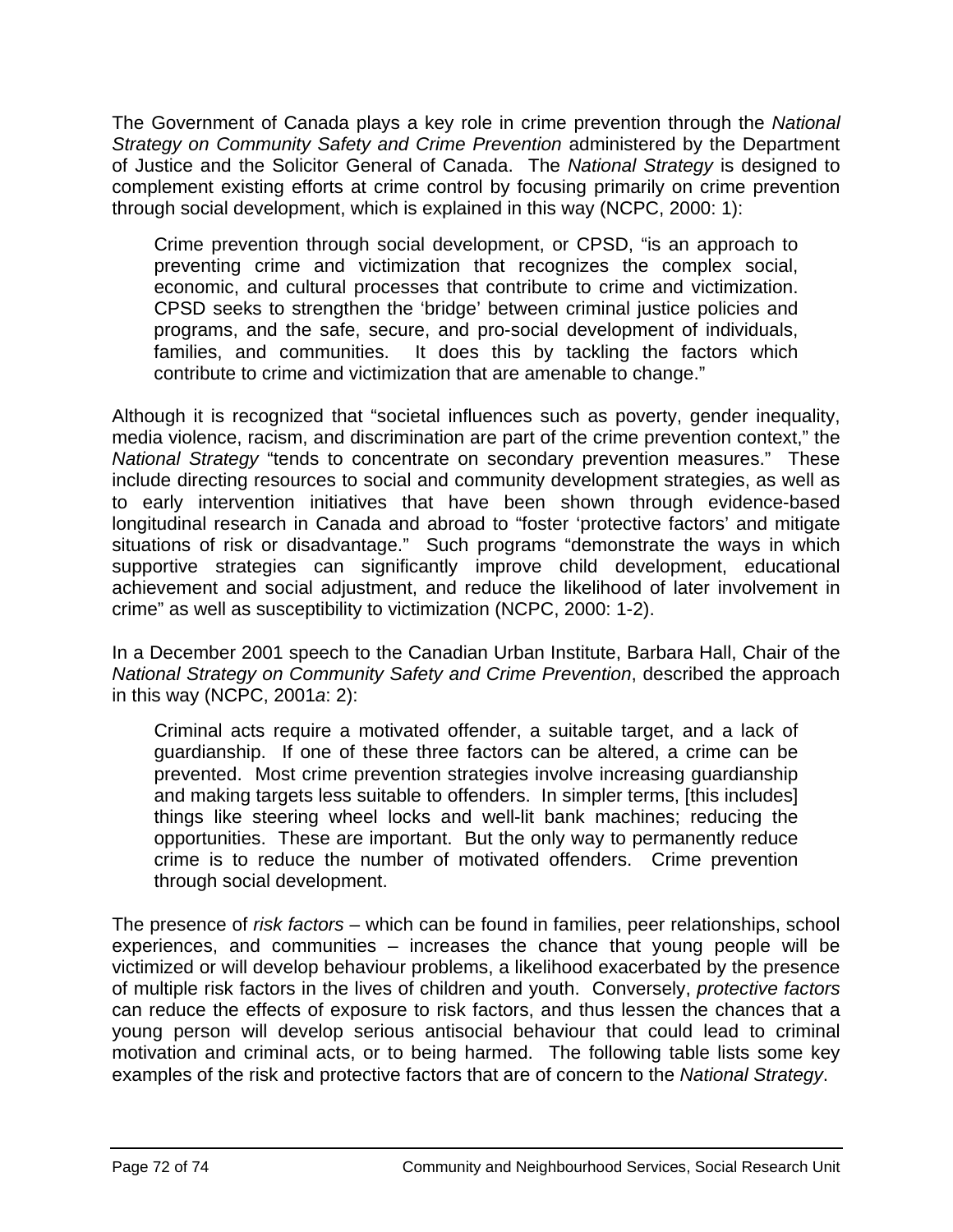## **Key Examples of Risk and Protective Factors**

| <b>Risk Factors</b>                                                                                                                                                                                                                                                                                                                                                                                                                                                                                                                                                                                                                                                                                                                                  | <b>Protective Factors</b>                                                                                                                                                                                                                                                                                                     |
|------------------------------------------------------------------------------------------------------------------------------------------------------------------------------------------------------------------------------------------------------------------------------------------------------------------------------------------------------------------------------------------------------------------------------------------------------------------------------------------------------------------------------------------------------------------------------------------------------------------------------------------------------------------------------------------------------------------------------------------------------|-------------------------------------------------------------------------------------------------------------------------------------------------------------------------------------------------------------------------------------------------------------------------------------------------------------------------------|
| • Poor housing and unstable living conditions<br>• Family poverty, family size, poor or inadequate<br>parenting, parental criminality, and parental<br>substance abuse<br>• Individual personality factors or cognitive deficits<br>including a lack of problem solving skills, self-<br>control, critical reasoning, or judgment; failure to<br>consider the consequences of behaviour; low<br>intelligence; hyperactivity; and the early onset of<br>aggressive behaviour<br>• Relationships with friends or peers who follow a<br>delinquent or criminal lifestyle<br>• Poor educational achievement and school truancy;<br>deficient school environments; and exclusionary<br>school policies<br>• Lack of training and employment opportunities | • Problem-solving and communication skills<br>• Sociability<br>• Resilient personality<br>• Sense of belonging<br>• Secure attachment to parents and family<br>• Positive relationships with peers<br>• Access to caring adults<br>• Appropriate discipline<br>• Opportunities to experience success and<br>build self-esteem |
| Source: Adapted from NCPC (2000).                                                                                                                                                                                                                                                                                                                                                                                                                                                                                                                                                                                                                                                                                                                    |                                                                                                                                                                                                                                                                                                                               |

The literature on crime prevention through social development is clear about "the need to focus prevention efforts upon young children, upon children who appear to be at most risk, upon the factors that place them at risk, and upon those efforts that can reduce the risk of delinquency" (NCPC, 1996: Section 4.1). The *National Strategy* also identifies two other 'priority groups' to whom support should be directed – Aboriginal peoples and women. Disproportionately high rates of violence, victimization and poverty are experienced in Aboriginal communities, which is partly the result of geographic and cultural isolation. Similarly, over half of women in Canada over the age of 16 have experienced at least one incident of violence, which contributes to a fear of crime that limits their full participation in society (NCPC, 2001*b*).

To reach all of these priority groups, the *National Strategy* supports projects that use a variety of strategies. *Individual-level strategies* often target children and youth or involve client-centred interventions that bring a range of supportive services to the individual. *Family-oriented strategies* help build family capacity by providing support and training to the parents of young, at-risk children. *Community-level strategies* create partnerships that build connections among individuals or provide community outreach (NCPC, 2000). More than one strategy can be used in a single project. For example, projects that target young children may include elements that involve their parents as well as teachers, police, and so on.

This type of multifaceted approach may prove useful in planning specific interventions related to crime prevention in the Centre City.